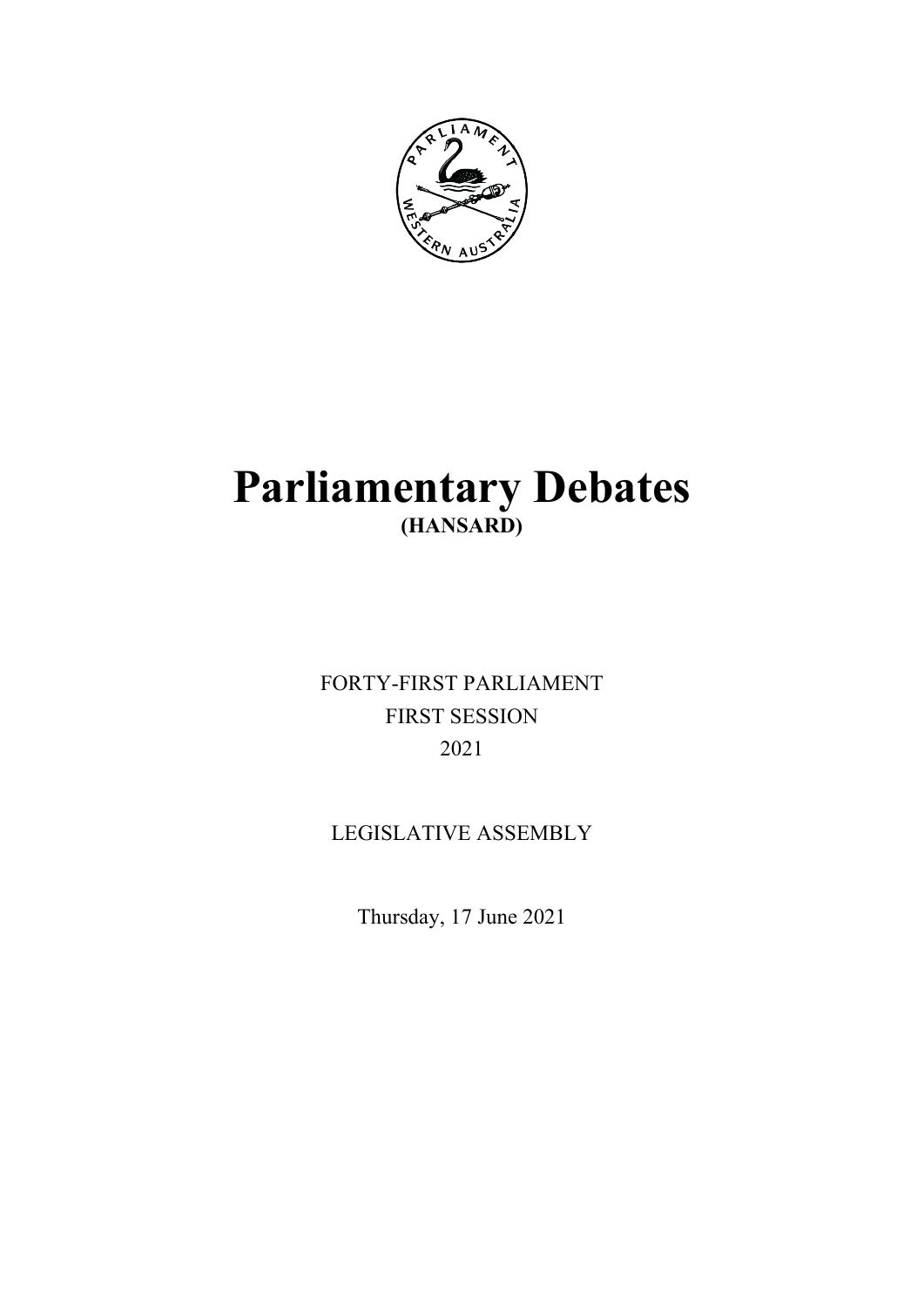# Legislative Assembly

Thursday, 17 June 2021

**THE SPEAKER (Mrs M.H. Roberts)** took the chair at 9.00 am, acknowledged country and read prayers.

l

#### **PAPERS TABLED**

Papers were tabled and ordered to lie upon the table of the house.

#### **LNG INDUSTRY**

#### *Statement by Minister for State Development, Jobs and Trade*

**MR R.H. COOK (Kwinana — Minister for State Development, Jobs and Trade)** [9.03 am]: It is with great pleasure that I stand today to note the significant contribution of the gas industry to Western Australia. Australia's LNG industry began in Western Australia and the state accounted for 57 per cent of Australia's total LNG exports. The additions of capacity from the Gorgon, Wheatstone and Prelude projects over the past five years has been a major factor in Australia overtaking Qatar to become the world's largest LNG exporter in 2020. LNG is now Western Australia's second biggest export, behind only iron ore. In 2020, the volume of the state's LNG sales was over 44 million tonnes, with a value of \$19.3 billion. This growth would not have been possible without good relationships with our key export markets. This means Western Australia has provided critical security of long-term supply over a number of decades and proved itself to be a reliable supplier. The participation of Japanese companies in the North West Shelf project, through a direct interest in the joint venture and as customers with long-term contracts, was key to establishing the industry in Western Australia. Investment and contracts have subsequently come from China, South Korea, the United States of America and other markets. The significance of establishing and maintaining these long-term relationships is highlighted by the fact that in 2020, Western Australia accounted for 28 per cent of Japan's LNG imports and 20 per cent of China's LNG imports.

The LNG industry is also vitally important to the development of other industries in the state. The supply of gas to the WA domestic market from LNG projects, via the application of the state's successful domestic gas policy, helps to ensure the state's energy security and provides opportunities for industry development, including the attraction of value-adding downstream projects. The bottom line of any industry's contribution to Western Australia is jobs, and the construction of LNG projects over the past decade has provided employment opportunities for thousands of Western Australians. I was fortunate to visit the Chevron Corporation's Barrow Island operation recently to gain a better understanding of the scale and complexity of the LNG industry and the contribution it provides to our state. I was very impressed by the focus on environmental management, being on an A-class nature reserve, and the determination to find solutions to challenging problems that people in the industry encounter every day. The skills and experiences of those in our state's LNG industry have the capacity to benefit and assist in many of the challenges other industries in our state experience. The McGowan government established the LNG Jobs Taskforce in 2018 to ensure that the people of Western Australia continue to realise these benefits. The task force's vision is for Western Australia to be a global leader in LNG collaboration, innovation, maintenance and support, exporting services across Australia and internationally, and generating local jobs and business opportunities.

#### **GOVERNOR'S SCHOOL STEM AWARDS**

#### *Statement by Minister for Science*

**MR R.H. COOK (Kwinana — Minister for Science)** [9.06 am]: The Governor's School STEM Awards are a chance to recognise and celebrate the best of STEM education in Western Australia. Schools from across Western Australia are encouraged to apply for the 2021 Governor's School STEM Awards with applications opening today. The awards highlight best-practice teaching and learning in science, technology, engineering and mathematics education. Recognising educators who take a whole-of-school approach to STEM learning, the awards support the Western Australian government's STEM skills strategy "Future jobs, future skills", which prioritises increasing student participation in STEM subjects to prepare them for jobs in new and emerging industries. Whether they are graduating in 2021 or in 10 years' time, students need solid STEM skills to navigate the career paths of the future. The McGowan government is committed to building a globally competitive and innovative workforce with the capacity to drive the state's technological future and create job opportunities. These awards are just one of the ways we continue to acknowledge and promote STEM pathways in Western Australia.

Since the start of the awards in 2015, outstanding STEM education programs from 25 schools have been awarded a total of \$36 000 in prizes. In 2020, Brookman Primary School became the first school to be inducted into the Governor's School STEM Awards Hall of Fame after winning the leadership excellence award for the third year in a row. This year, two awards will be presented in both the primary and secondary school categories: the leadership excellence award with a \$2 000 prize, and the meritorious leadership award with a \$1 000 prize. Finalists will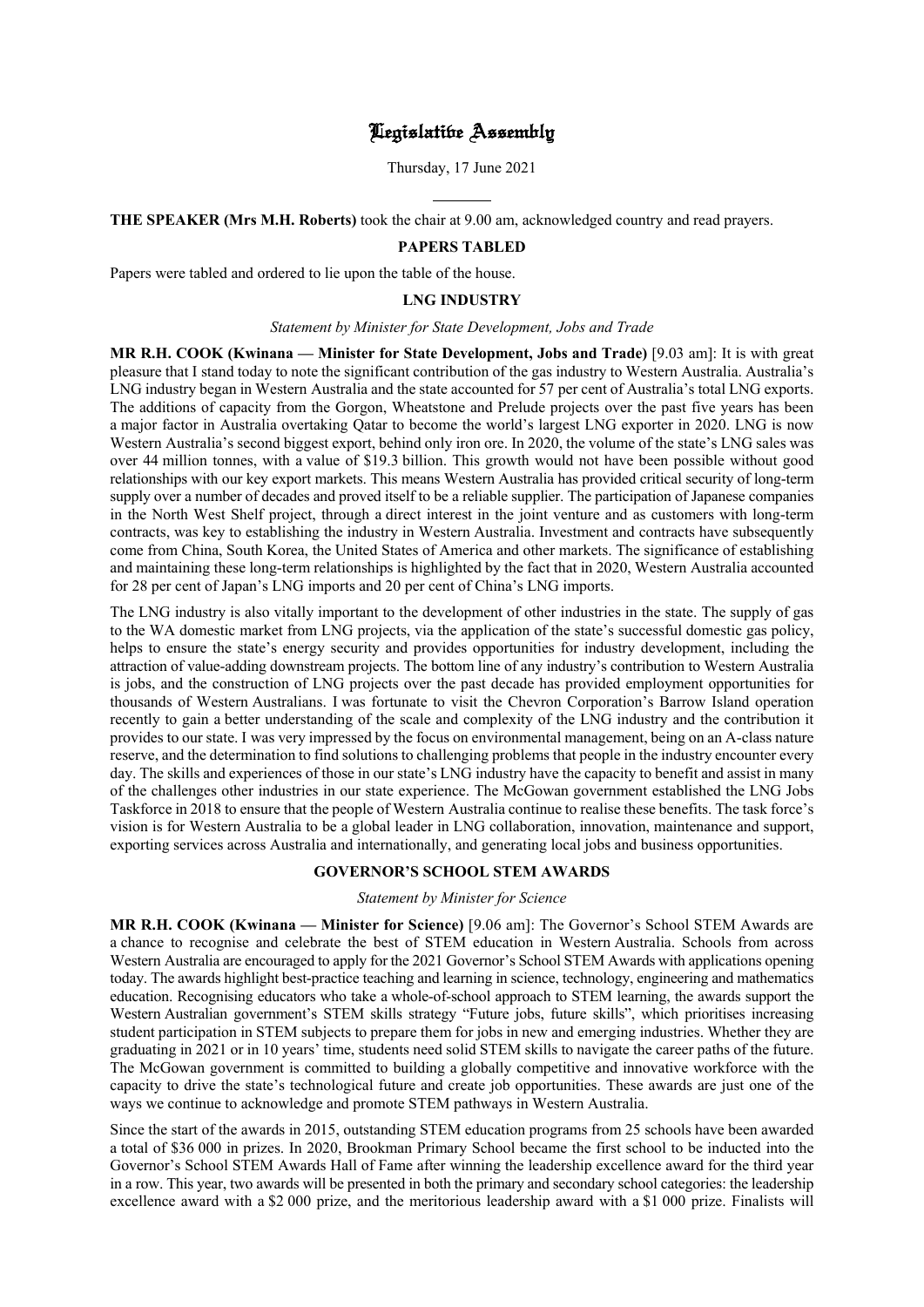enjoy a Scitech visit or a do-it-yourself science kit with a term of science lessons. Applications close at 10.00 am on 26 July 2021. Finalists are expected to be announced in September and the awards presented in November 2021. Whether they are graduating in 2021 or in 10 years' time—I think I have already said that; I should read these things before I read them out in Parliament!—students need solid STEM skills to navigate the career paths of the future. For more information on how to apply and previous winners, please visit the Scitech website.

**The SPEAKER**: The real worry, Deputy Premier, was that nobody actually picked up that you said it twice!

# **HON BOB HAWKE — FAMILY HOME — HERITAGE LISTING**

*Statement by Minister for Heritage*

**MR D.A. TEMPLEMAN (Mandurah — Minister for Heritage)** [9.09 am]: Madam Speaker, I have a good one for you this morning!

#### **The SPEAKER**: Fantastic!

**Mr D.A. TEMPLEMAN**: I rise today to inform members of the decision of the Heritage Council of Western Australia to endorse the draft heritage assessment of 101 Tate Street, West Leederville, which is also known as former Prime Minister Bob Hawke's house. This is the first step in the process to add places to the state Register of Heritage Places that are integral to the Western Australian story. As many would know, Bob Hawke came from a political family, but their standard of living and cultural practices were more reflective of those of the lower middle class of prewar Australia. This is something that is reflected in the built fabric of 101 Tate Street.

Built in 1929, the Californian red brick bungalow was typical for the lower middle class. The home, with its tall ceilings and dark hardwood floorboards, was host to weekly dinners with the future Premier of Western Australia Bert Hawke, for whom Bob was his favourite nephew and mentee. The sleep-out at the back of the house was where Bob could find some peace and quiet and, we have it on good account, could slip in from nights of partying at the University of Western Australia without disturbing his teetotaller mother. It was where the aspiring young leader learnt of the inner workings of the Australian Labor Party and built on his parents' Christian social justice principles and his uncle's understanding of the importance of the labour movement to the working class. It is as big a part of the story of our twenty-third Prime Minister as his time at the University of Oxford or within the Australian Council of Trade Unions. It is where the foundation of his values and his outlook on the world were created, and we are very proud that we are treating this house appropriately. I commend the council's work in recognising, celebrating and preserving our state's stories. I look forward to updating you, Madam Speaker, and the Legislative Assembly as the assessment process progresses.

#### **STATE LIBRARY — FACEBOOK PAGE**

#### *Statement by Minister for Culture and the Arts*

**MR D.A. TEMPLEMAN (Mandurah — Minister for Culture and the Arts)** [9.11 am]: I have another little gem here. I would like to inform the house about the way the State Library of Western Australia is successfully using social media to share stories about our wonderful state. The library's mission is to collect, preserve and share our stories. In the past it has shared its extraordinary collection through various mediums, such as exhibitions and tours inside the library building in the Perth Cultural Centre. Historically, the State Library is the most visited of all our cultural institutions. However, to ensure that all Western Australians have access to our collections no matter where they live, the library embarked on a strategy to grow its social media presence. It now focuses on Facebook, because it allows for multiple images and multiple links back to the library's website and catalogue. I am pleased to say that this has meant that it is now sharing stories to a wider audience, and, what is more, this communication vehicle is essentially free.

Two years ago, the library's Facebook page had a reach of around one million people. That reach has now increased to more than nine million people over the past 12 months—a massive reach. However, more impressive is the increase in engagement. Engagement is the gold standard for measuring the effectiveness of a Facebook page. Engagement is the measure of how many times the public has interacted with Facebook posts. It indicates that people have read and considered the information rather than it just appearing on their Facebook feed. In the 2018–19 financial year, the number of engagements achieved by the State Library Facebook page was 134 000. Over the past 12 months, the engagement number has increased to over two million. Many of us would wish to have such reach! To put this in perspective, this engagement number is equal to, and often more than, the combined engagement numbers of all the other state libraries in Australia—this is remarkable—and the National Library of Australia. Our state library has achieved this by posting new stories daily, which are all linked in some way to the library's collections. This was important in 2020 particularly, when the library was closed to the public due to COVID-19, to maintain connections with the community and continue to increase its audience. This is a remarkable achievement and has enabled the collection of the State Library and Western Australian stories to radiate far beyond the confines of the library building. I urge all members to follow the State Library's Facebook site as it will give an entertaining and valuable insight into the lives of Western Australians over generations.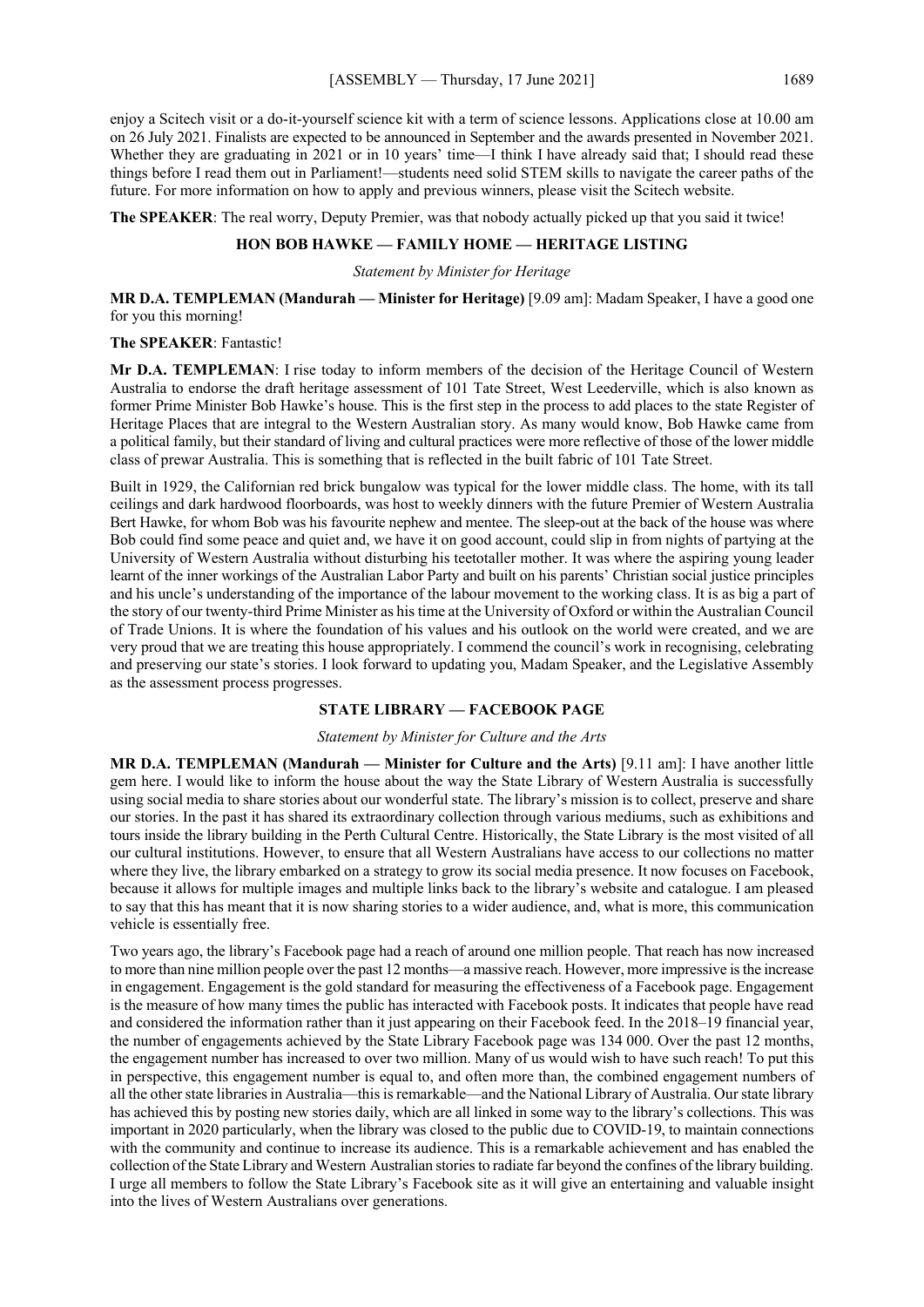#### **WESTERN GROUND PARROT**

#### *Statement by Minister for Environment*

**MS A. SANDERSON (Morley — Minister for Environment)** [9.14 am]: I am pleased to update the house on the state government's world-first translocation of the critically endangered western ground parrot. The western ground parrot is now found in the wild at only Cape Arid National Park and the adjacent Nuytsland Nature Reserve in the south coast region, with an estimated population of around 150 individual birds. Western ground parrots are listed as critically endangered and remain vulnerable to bushfire and introduced predators. The delicate translocation operation involved staff from the Department of Biodiversity, Conservation and Attractions, supported by Perth Zoo, Friends of the Western Ground Parrot, BirdLife Western Australia, South Coast Natural Resource Management and other volunteers, to locate and capture the birds in very remote areas.

Seven birds were successfully released as part of this project at a remote location east of Albany. This site has been prepared over the past 18 months, including feral animal control and fire management actions carried out by DBCA staff. The ground parrots have been fitted with radio transmitters and are currently being tracked and monitored. I am pleased to report that all seven released birds are alive and within broad proximity of their release site. I congratulate DBCA, Perth Zoo and the volunteers, including Friends of the Western Ground Parrot, BirdLife WA, and other partner organisations, for their work in helping to protect the western ground parrot. With fewer than 150 birds left in the wild, this translocation is an important and innovative component of the ongoing conservation efforts for the species. I was very pleased to see the significant media interest in this matter, particularly the television coverage on Sunday, 13 June by ABC's *Landline* program, which showcased to a national audience the invaluable conservation efforts being undertaken in Western Australia. I am hopeful this translocation will be a success and we will see a new viable wild population of western ground parrot established that will support the conservation of this species.

# **HOUSING — POWER OUTAGE — NORTH FREMANTLE**

#### *Grievance*

**DR D.J. HONEY (Cottesloe — Leader of the Liberal Party)** [9.16 am]: I thank the Minister for Housing for taking my grievance. My grievance relates to a devastating and potentially dangerous 94-hour power outage that occurred at a Homeswest property at 15 Harvest Road, North Fremantle, between Sunday, 23 May and Wednesday, 26 May. This Homeswest property contains 38 units and provides housing for a wide cross-section of the community, including elderly residents and families with young children. Therefore, I was dismayed when I was made aware of residents having to suffer through almost four days without access to vital electricity.

In the early hours of the morning of Sunday, 23 May, an electricity pole belonging to Homeswest, located on the property, collapsed. Western Power was called by a concerned resident. To ensure the safety of the residents, Western Power disconnected the property from the mains powerline across the road, indicating it would reconnect it when Homeswest had resolved the issue. Ultimately, residents had no electricity. After an initial visit from an electrician contracted by Homeswest, residents attempted to contact Homeswest again and again, desperately trying to find out when the power would be restored. However, day after day they were informed by Homeswest that funds needed to repair the electricity pole and restore access to power had not yet been approved.

On Tuesday, 25 May, residents at 15 Harvest Road were still without power. In the early hours of 25 May, winter came early, with temperatures reaching a minimum of 5.4 degrees at 5.00 am, the coldest temperature Perth had faced all year. Residents were forced to shiver their way through these freezing temperatures without the electricity needed to heat their homes. This is completely unacceptable. Moreover, the hardship faced by the residents was magnified by the spoiling of the food in their fridges and freezers, causing hundreds of dollars of losses to each unit. Residents of the units at 15 Harvest Road reached out in desperation to my office after being told that Homeswest had no funds. I passed these pleas on to the minister's office.

I was extremely heartened that once contacted, the minister's office worked quickly and effectively in escalating the issue and ensuring that a resolution was finally found. I am additionally happy to report that the minister provided me with a guarantee that if the problem was not resolved by Wednesday, 26 May, a generator would be installed to provide electricity in the event that the repair period was extended. Thankfully, that was not necessary. This power outage ultimately lasted an unacceptable 94 hours, with power being reconnected at only 11.50 in the evening of Wednesday, 26 May. This is particularly disappointing, given that the issue was caused by a collapsed electricity pole.

Moreover, as part of the compensation for this extended power outage, residents were offered \$80 Coles vouchers by Homeswest. However, surely the minister can agree that this is not nearly sufficient compensation for the hundreds of dollars' worth of spoilt food lost by each family and resident. Although residents have been given the opportunity to go through a more extensive process to claim other losses due to the power outage, we worry that this process may be slow and inaccessible to some of the residents in that set of units and therefore only a small proportion of those residents may get the increased money. All residents should be able to easily and swiftly recover the total losses that they suffered through no fault of their own.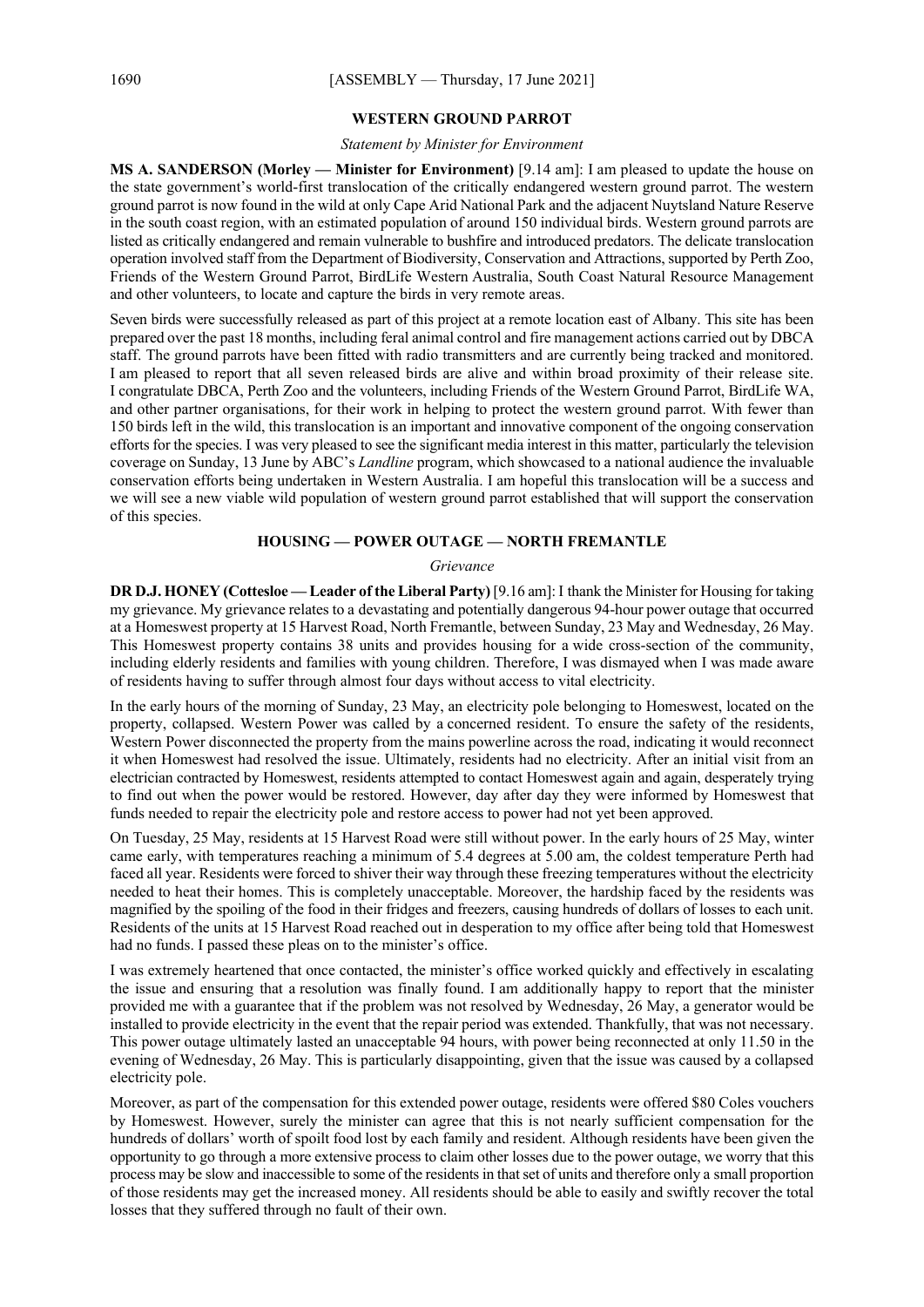Additionally, although I stress my thanks for the minister's quick response and compassion in this matter, I wonder whether a future outage occurring in similar circumstances would leave residents without power for just as long. This whole situation provides a clear indication that reactive solutions are not able to effectively address the problems of residents in these situations and that pre-emptive policies ought to be developed to prevent this awful situation from occurring again. For example, can we have an assurance that after an unplanned outage in excess of 48 hours to a Homeswest property, a generator will be automatically supplied? This would facilitate a structural long-term solution to this problem should it occur elsewhere in my electorate or in the broader Western Australian community. In this regard, more effective communication between Western Power and the Department of Housing is paramount.

This case also highlights several potential issues with the efficiency of the fund approval process for Homeswest in cases of emergencies. Residents report being told day after day by Homeswest that funds had not been approved for the work required to fix the fallen electricity pole to end the power outage. If this is true, policies that will expedite the fund approval process for Homeswest in time-sensitive emergencies should not just be considered by the minister but implemented. People should not have to suffer almost four days without power while waiting for bureaucrats to approve funds.

Another concern was how Homeswest liaised with residents throughout this ordeal. Residents were left largely uncertain as to when the problem would be fixed and when their lives could return to normal. There must be clear communication between Homeswest and residents about the expected time line for fund approval and when they can see their lights switched back on.

In conclusion, I sincerely thank the minister for his speedy response to the matter, once notified. I urge the minister to act decisively to stop history repeating itself; and, firstly, implement clear policies that can effectively respond to power outages affecting Homeswest properties to prevent residents from suffering prolonged deprivation of electricity; secondly, ensure that funding for emergency electrical, gas and water repairs is set aside to enable Homeswest to take immediate action when any of these critical utilities are disrupted so residents do not suffer for days without critical services; thirdly, ensure clear communication with residents about the expected time line for power to be restored; and, fourthly, ultimately ensure that those residents of 15 Harvest Road, North Fremantle, are fully compensated for the awful experience and the loss of food that they went through in May.

I look forward to the minister's action and his response.

**MR J.N. CAREY (Perth — Minister for Housing)** [9.22 am]: I wish to thank the member for Cottesloe for his grievance. I am known to be a straight shooter, and I agree that this simply was not good enough. I appreciate that the member for Cottesloe came forward and addressed this issue. I note that yesterday the member for Roe raised an issue in this house that he had not flagged with me, but obviously had had the opportunity to do so. I am a very accessible minister. I will always do my best to assist any constituent in any electorate. I appreciate the approach that the member for Cottesloe took, because he wanted to resolve the matter for his constituents—and rightly so. I want to put that publicly on the record and thank the member for Cottesloe.

On the history of this, it was on 23 May that an electrical pole fell over and caused a power outage. The power was finally restored at the complex by 8.30 pm on 26 May this year. I absolutely agree with the member for Cottesloe that that was too long, and when he did raise it with me personally, my ministerial office sprang into action. We immediately asked the agency what was going on and stressed the need to have a generator onsite as quickly as possible. It is fair to say that there were some issues. It was not a funding issue, and I am perplexed that the agency said that to the constituents. My office, including my chief of staff, has spent a lot of time on this because we take it seriously, but my advice is that there was an issue with sourcing parts required to repair the pole and, as a result, the main contractor was not able to source this part. Obviously, that resulted in some delay and an additional contractor was engaged to source that part, which did occur. There were going to be further delays because it then needed approval for the generator onsite. As the member knows, it is not necessarily easy to connect a generator as it needs compliance approval to connect the generator to the transmission line. Again, my office intervened in that process and reached out to Western Power so that we could move that along quicker, and that occurred.

I have had a face-to-face briefing on this matter and I am committed to getting better systems in place, because the member is right that all members in this house should be concerned with the length of time that people can be left without power, particularly those who are most vulnerable and in need. The Department of Communities is working with the head contractor to look at, firstly, how we can ensure that we can move quicker on parts and those sorts of processes. We are also looking at securing a generator. My argument, and request to the agency, is that as soon as there is a power outage, it should be sourcing a generator, not waiting to find out whether the contractor can reconnect power, but to go out and source a generator in case it is required; or it should have a number of generators potentially online and, if they cannot source a generator, it should go to Western Power to assist it in this cause. I have absolutely asked the department to ensure better coordination of an alternative power source, and to show a greater sense of urgency in terms of repair and better communication. I understand that the department did go out and doorknock on the Monday, which we should applaud; that is good direct, face-to-face engagement. I understand that people want surety, which can be difficult, but the department should provide some sense of a time line to those constituents.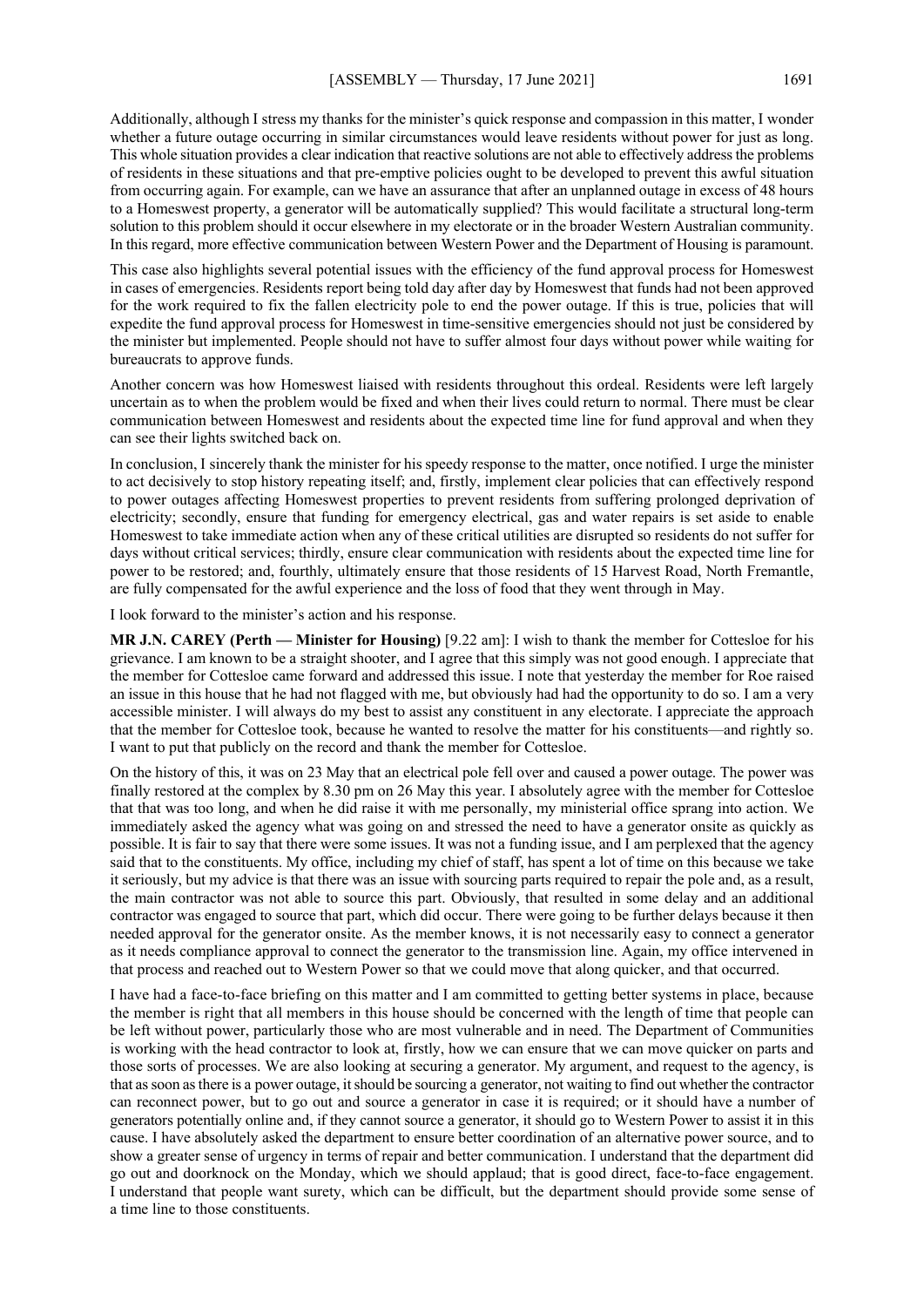In relation to the loss of food, again, I appreciate, particularly for this group of vulnerable people, that any loss of food affects their daily or weekly expenditure. The member has identified that an \$80 grocery voucher was provided to assist with the loss of food, and tenants can lodge a claim with the Department of Communities' principal insurance claims officer for items worth over \$80. I will talk to the agency. I am not aware whether this is a complex process, member, so I will ask.

**Dr D.J. Honey**: I think it is for some residents, as you would understand.

**Mr J.N. CAREY**: I understand that. It is a bit like electricity credits. As the member for Perth, people were coming to my electorate office, which was providing assistance to people who did not have online access, so I get that point and I will talk to the agency. I do not know the system, and because the member has raised it, and it is an online system and some people do not have access to that, I will find out how to assist them.

I assure the member that I absolutely appreciate him raising this directly with me. He could have scored a political point—he did not and he got the best outcome for his constituents. I thank the member for that. I say to all members of this house, including the member for Roe, who raised an issue about correspondence, that they can approach me and stop me, and my office and I will always do our best to seek to address those issues for their constituents.

#### **STERLING FIRST LIFETIME LEASE SCHEME**

#### *Grievance*

**MRS R.M.J. CLARKE (Murray–Wellington)** [9.29 am]: My grievance this morning is to the Minister for Commerce. I thank the minister for taking my grievance this morning. I am raising a matter of grave importance to many residents in my electorate of Murray–Wellington and the neighbouring electorates of Mandurah and Dawesville. These constituents, such as Mr and Mrs Fardoe, Mrs Taylor, Mr and Mrs Cade, Mr Race, Ms Dall and many more have lost their life savings to a scam investment scheme sold to them by Sterling First Group. I call on the minister to outline the actions the state government has taken on behalf of Western Australian victims of Sterling First and to please provide an update on the case so far.

I understand that the demise of Sterling First is primarily an investment-related issue and the responsibility for action lies with the commonwealth government. On 10 June 2019, Sterling First (Aust) Ltd, the flagship of a group of several property management and investment companies, went into liquidation. Perth-based Sterling First Group marketed its Sterling New Life retirement housing as the smart way to retirement. The Sterling New Life product involved people paying large, up-front sums, usually hundreds of thousands of dollars, to secure long-term leases on properties for up to 40 years. Elderly customers across the country signed up, paying in total more than \$18.5 million. But in June 2019, the Sterling First Group was put into liquidation, leaving more than 100 customers across the country facing possible eviction and heavy financial losses, including many people in Murray–Wellington, Dawesville and Mandurah. People have lost their life savings, some have become homeless and I know of at least one person who suicided.

The Sterling Group scam was particularly shocking. Sterling Group targeted older Australians. The victims are hardworking, honest Australians and Western Australians who were looking for financial security in their retirement. Many were defrauded of their entire life savings. Many feel shame, anger, injustice and humiliation. The state government and I share their anger and disappointment.

I want to share the stories of some of my constituents who are willing for them to be on the record. Mrs Taylor purchased in February 2017 and lost her life savings after selling her home. For two years and 26 days, she has had nothing but harassment from KPMG, the mortgagee of the real estate. Mrs Taylor is fighting cancer, and the stress and harassment from KPMG has not helped with the fight for her life. Mr and Mrs Fardoe put in \$151 000 expecting they would have a 40-year lease, but within three years they were told that not only was their money lost, but also they would be evicted. All their money has been lost.

The state and federal governments need to work together to ensure that our citizens and constituents are not the victims of scams. Although the state government does not have primary responsibility in this area, it is supporting victims where and when it can. My understanding is that as early as 12 April 2017, the Department of Mines, Industry Regulation and Safety's Consumer Protection division raised concerns regarding Sterling First with the commonwealth regulator, the Australian Securities and Investments Commission. Consumer Protection has provided ongoing advice and support to the affected parties and the Department of Communities has offered affected tenants housing priority or special rental assistance. Consumer Protection also led a liaison group of state and commonwealth agencies, tenancy advocacy and pro bono legal support to share information and coordinate activities to support the impacted parties as much as possible.

On 26 November 2019, on behalf of the McGowan government, Hon John Quigley, MLA, Attorney General; Minister for Commerce, sent a letter to the commonwealth government requesting information about the status of the activities of the Australian Securities and Investments Commission in this matter, together with any future actions that would be taken by that agency. Senator Louise Pratt grilled ASIC over its lack of oversight in federal Parliament on 19 March 2021 during a hearing of the Parliamentary Joint Committee on Corporations and Financial Services.

I call on the minister to inform the house and affected victims of Sterling First what action the state government has taken on their behalf and provide an update as to where we are now.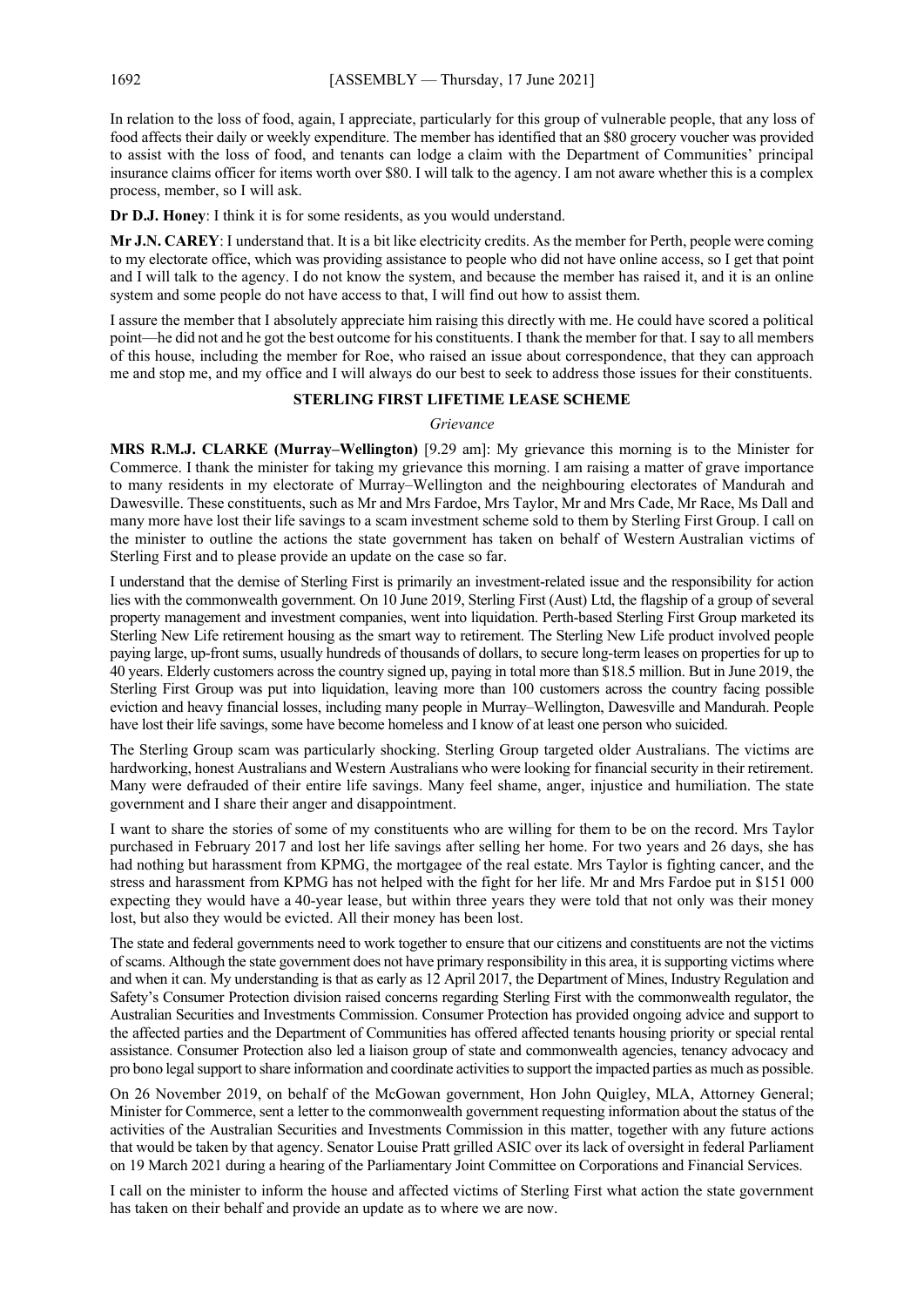**MS A. SANDERSON (Morley — Minister for Commerce)** [9.34 am]: I thank the member for Murray–Wellington for her grievance and for raising this very important issue that affects not only her constituents but also those of the members for Dawesville and Mandurah. First of all, I extend my sincere sympathy to the victims of this unscrupulous scheme. This is a terrible circumstance for people to find themselves in at retirement, when they should be comfortable and enjoying the fruits of the years of their work. Some of their stories are quite harrowing. They have been the victims of very unscrupulous failure and the failure of the federal regulator to act in this space. Sterling First was a web of several property management groups and investment companies. Its business arrangements were very complex and opaque and, essentially, this helped it take advantage of older citizens and cheat them out of their life savings and retirement income. The scheme offered retirees the sublease of a property in return for their life savings. Sterling First told tenants that they could enter the scheme by paying their savings into an investment fund and that the returns from this fund would cover their ongoing rent. Tenants understood that they would not need to pay further rent, rates, home insurance and maintenance—really, it was a scheme too good to be true. The member for Murray–Wellington is correct in outlining to the chamber that in 2015, the WA government was ringing alarm bells about the scheme with the federal regulator. The Consumer Protection division moved very quickly to ensure that at least the long-term leases proposed by Sterling First and its subsidiaries were compliant with the Western Australian Residential Tenancies Act 1987. In the meantime, the federal regulator did nothing. In April 2017, the Consumer Protection division again flagged concerns about Sterling First and some of the arrangements it had implemented with the Australian Securities and Investments Commission. Unfortunately, in 2019 Sterling First entered liquidation and only then did ASIC initiate legal action. I share the member's concerns about the inaction of the federal government on this issue. Investment issues are squarely a matter for the federal government. Obviously, we do not want to leave these Western Australian community members hanging, so the WA government has done everything it can to support these victims. Federal member Andrew Hastie has said some very nice words and offered his sympathies, but he has delivered nothing. They do not need a cup of tea and sympathy; they need action from the regulator. There are clear actions that the federal government could implement to support these people but it simply has not done that.

**Mrs R.M.J. Clarke**: They've done nothing.

#### **Ms A. SANDERSON**: Yes, it has done nothing.

From the state government's point of view, when Sterling First went into liquidation, the Consumer Protection division reached out to the 98 groups of tenants affected by the collapse and connected them with various agencies, including Circle Green Community Legal, which was formerly Tenancy WA. The WA government provided \$195 000 to Circle Green to provide ongoing specialist legal advice to assist 43 of those tenants. This has culminated in a number of law firms providing pro bono assistance through Law Access and spearheading legal defences in the Magistrates and Supreme Courts on behalf of a number of those tenants. We have also assisted victims by helping them find alternative housing. As the member for Murray–Wellington mentioned, the Department of Communities has an open invitation to those tenants to be on the priority housing list and assist them into alternative accommodation. In the meantime, a number of victims have lodged complaints with the federal government agency, the Australian Financial Complaints Authority, but have been left waiting for a response. AFCA has received nearly 150 complaints from investors and tenants about the collapse of Sterling First and it is sitting on those complaints until it receives clarification from the federal government about the compensation scheme of last resort. The compensation scheme of last resort was a recommendation of the Royal Commission into Misconduct in the Banking, Superannuation and Financial Services Industry, which we all know the federal Liberal Party was dragged kicking and screaming to hold. It was not until its Nationals partners threatened to cross the floor and vote with the federal Labor Party to support the establishment of the royal commission to examine these unscrupulous players across the finance sector that the federal government agreed to hold the royal commission. It did not want to hold the inquiry and it has barely implemented any of the recommendations, including this recommendation that would help this group of people.

The former Minister for Commerce, the Attorney General, also wrote to the federal minister asking what action would be taken to address the collapse of Sterling First. He responded by saying that legislation for a compensation scheme would be ready by the middle of this year. We are in the middle of this year and approaching the federal parliamentary winter break and we have seen nothing—nothing has been either drafted or flagged.

The federal government urgently needs to establish a compensation scheme of last resort. That has been reinforced by a WA Supreme Court decision that was handed down on 1 June this year. In a private civil action brought by an investor through the Sterling First scheme against renters through the scheme, Hon Justice Smith held that although the investor could terminate the lease, they could not recover outstanding rent, which meant that the investor lost future expected rent and the renters lost their life savings. In handing down his decision, Justice Smith noted that all parties to the court proceedings were innocent victims who have all suffered a loss by the actions of third parties being held by Sterling First and its associates. These innocent victims deserve help and they need the federal government to quickly set up the compensation scheme of last resort.

The federal government is asleep at the wheel on this issue. I know some victims of Sterling First have received advice discouraging them to make complaints to AFCA. Let me assure all those victims that initiating a complaint with AFCA is the best way of ensuring that the federal government facilitates a compensation scheme of last resort and that all Sterling First victims will be eligible. I thank the member for her advocacy on this issue.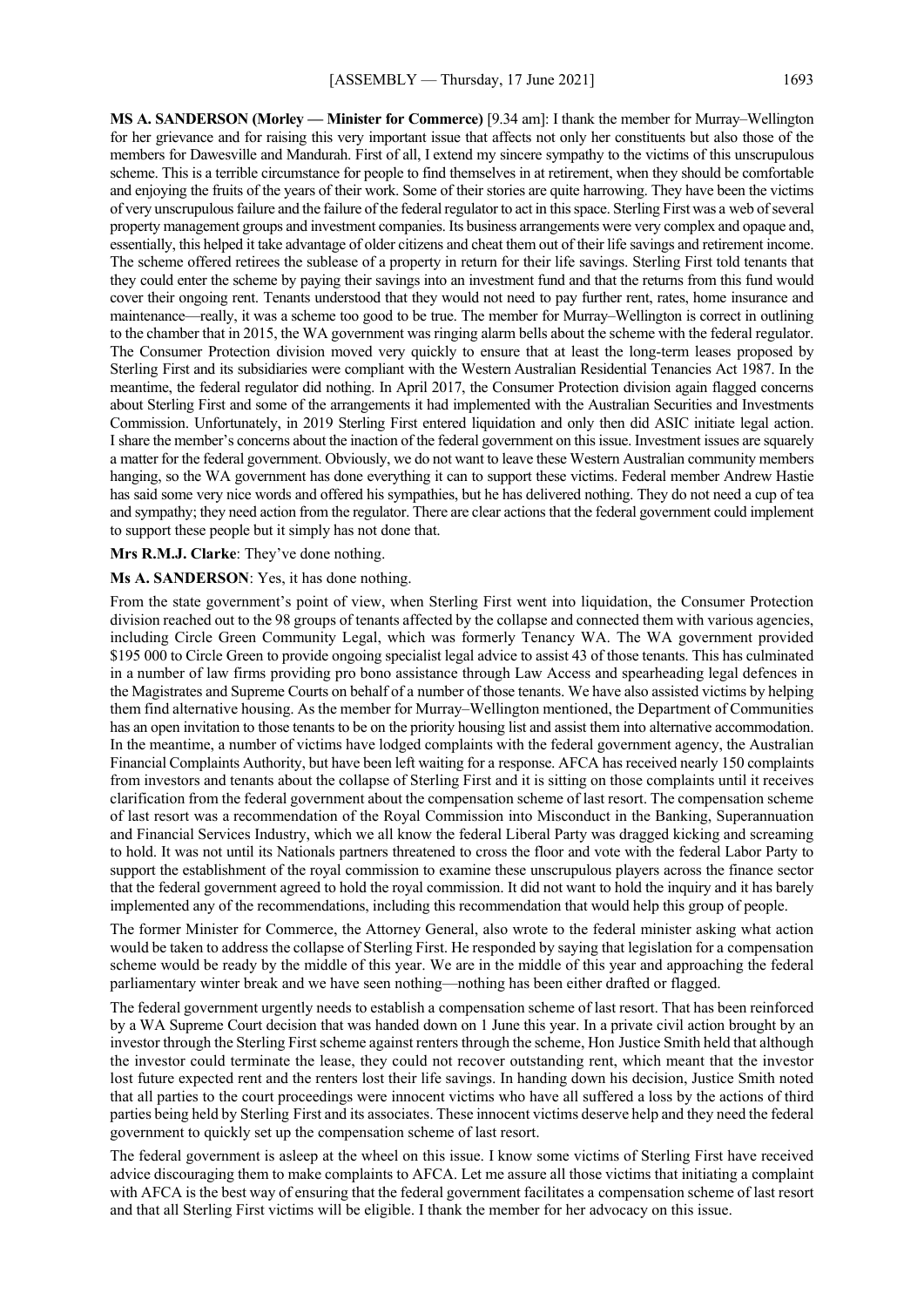#### **MADDINGTON HOMESTEAD**

#### *Grievance*

**MR C.J. TALLENTIRE (Thornlie)** [9.42 am]: My grievance today is seeking the support of the Minister for Heritage to secure the restoration of the Maddington Homestead in my electorate. This has been an ongoing and longstanding issue and the subject of parliamentary questions, debate and petitions in this place for a number of years. I want to acknowledge one of the leaders in this campaign—that is, Patricia Morris, AM, JP, Honorary Freeman of the City of Gosnells, who chairs the City of Gosnells' history, heritage and advisory group.

The history and significance of Maddington Homestead is fairly well known in my electorate, but let me provide a little background on it for members today. Maddington Homestead was built from 1836, but the earliest outbuilding on the property was built in 1832, just three years after the Swan River Colony was established. The house is a large two-storey structure, described as Georgian revival style. It had two cellars, four lower rooms and four upper rooms. The historical importance of Maddington Homestead not just to the local area but to Western Australia cannot be understated. It is an extremely rare example of a substantial settler's house that was constructed in Western Australia prior to the convict era. It is associated with prominent figures in the history of Western Australia, such as John Randall Phillips; Major William Nairn, who, when he purchased land, was the oldest European male in the colony; Surveyor-General John Septimus Roe; and other earlier settlers. The house is the oldest surviving residence in the district, although it has to be said it is just barely surviving at the moment. In fact, it is at a critical point: we could completely lose the homestead and the history that it embodies or, at this point, we could move to save it. The homestead also illustrates the innovative and creative use of material such as the wattle and daub that make up the bulk of the material used for it. Major William Nairn built the two-storey Georgian-style home, starting work in 1836, and the property tells a story of the early days of British settlement on the Swan River.

There is a strong Aboriginal connection to the Maddington park property with records of contact with Aboriginal people on and around the property. Sadly, not all of them were peaceful, often due to the British lack of understanding and acceptance of the local Aboriginal culture and way of life. As a result, gunports were incorporated into the structure of the house. In 1837, it was the scene of a conflict when Buoyen, a Whadjuk Noongar man, was accused of injuring two shepherds. Buoyen was tried and sent to Rottnest Island for the rest of his life. However, one incident was recorded in 1841 when a bushfire that had destroyed a nearby farm was heading towards Maddington Homestead. The neighbours were all battling the fire when a group of Aboriginal people arrived to help them save the homestead and outbuildings. It is these stories that need to be told. They can show people how we were, how far we have progressed and how much further we have to go, especially in our relationship with Australia's First Nations people. There are some very interesting stories to be told about the reason behind the choice of site for the homestead. The number one reason was proximity to the river, which provided the preferred means of transport at the time.

The agricultural story is very interesting as well. They trialled different crops and tested different animal husbandry methods. Major Nairn experienced footrot amongst his flock, bearing in mind that this is prior to the introduction of merino sheep into the colony. He managed to adapt his practices and became renowned for the success of his sheep husbandry. There are reports that the challenges of building the homestead actually wore Nairn down. In 1843, Nairn mortgaged the property to Surveyor-General John Septimus Roe.

In recognition of its importance, the homestead was entered into the state Register of Heritage Places in 2001. When the property was sold to the current owners in 2003, it was on the understanding that the structure of the homestead would be restored to a reasonable state as part of subdividing the land for residential development. However, this has not happened. Two fires, in 2004 and 2005, caused extensive damage to the homestead, so the cost of repair has obviously risen. However, it could be argued that the owner's priority was subdividing the land and that the homestead was merely an afterthought. Although I acknowledge that Golden Group, the owner, has spent some money on the homestead, that money has not gone into physically repairing the building and now the owner is citing a downturn in business as a result of the COVID-19 pandemic as the reason for not proceeding with work.

The Maddington Homestead and surrounding land constitutes the final stage of Golden Group's larger project, the Golden Maddington River Estate. The first stages of the estate are complete and, according to Golden Group's website, it is a \$40 million project. The cost of repairing the homestead is a liability on the books of Golden Group. It could be argued that a portion of the income derived from the Golden Maddington River Estate residential subdivision should have been ring fenced by the company for years to repair the homestead. The Golden Group, according to its website, has land development projects in the pipeline in Western Australia with a value of \$5.52 billion, plus some 2 000 hectares in Eneabba for an as-yet uncosted project. That amount does not include \$22 million for a development project in Queensland and a further \$250 million for development projects in Victoria.

Given the resources of the company, it would not be unreasonable for the group to fulfil its obligations to bring the Maddington Homestead back up to a reasonable standard. What is more, this part of Maddington desperately needs a community gathering point, complete with a community meeting room, a local cafe, a hub for trail walkers around this part of the Canning River and perhaps a workplace for those keen to nurture environmental projects that are so needed on this stretch of the Canning.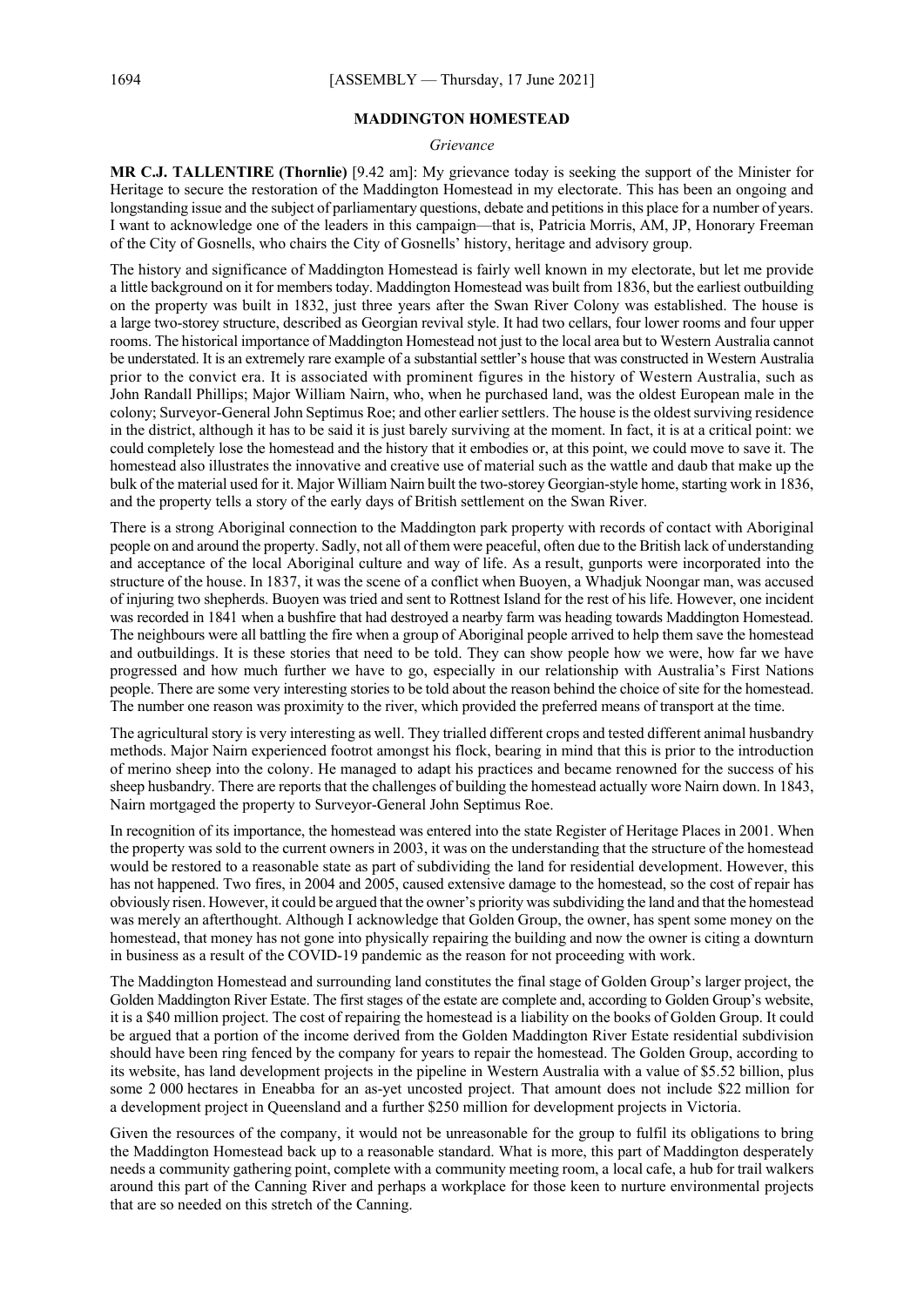I hope the minister agrees with me and brings the legislative resources of the state government to bear to persuade the Golden Group that the opportunity to develop land in Western Australia comes with obligations to the community and that repair of the Maddington Homestead is its prime obligation in this instance.

**MR D.A. TEMPLEMAN (Mandurah — Minister for Heritage)** [9.49 am]: I genuinely thank the member for Thornlie for his ongoing concerns about this particular Western Australian heritage asset, Maddington Homestead. I also acknowledge Pat Morris and those other keen and passionate supporters of the protection of this place of state significance. My first comment to the member is: I agree with him; Maddington Homestead is a significant place in our state's history. The member has outlined in his grievance this morning a range of stories associated with the homestead over its long life and also highlighted something that I did not know—that is, the significance of the earlier outbuilding in that the structure was established in 1832.

The member is right; under the watch of the homestead's current owner, and due to a range of events, including some destructive fires and vandalism, the building has been damaged and is in a deteriorated state. As the member said, the property on which the homestead is located has been subdivided for residential development and it is true that it was understood that works would occur to restore the physical fabric of the homestead as part of that process. This has not occurred, and that is very sad and disturbing. I understand the member's frustration with the failure of the owner to appropriately protect this important state asset.

In 2009, a protection order pursuant to the former Heritage of Western Australia Act 1990 was issued by the then Minister for Heritage to provide an additional layer of protection, but, as we know, due to the limitations of that former act, this order could not require the owner to undertake any conservation works. As the member knows, the McGowan government, through me, as Minister for Heritage, introduced, passed and has now made law the new Heritage Act 2018 and that gives me, as minister, statutory authority to initiate a process that can require an owner to undertake repair works to a place on the state register.

Due to the advanced deterioration of Maddington Homestead and the owner's continued failure to address conservation protection issues, the Heritage Council of Western Australia has issued a repair notice to the owner. This is significant, because this is the first repair notice to be issued by the Heritage Council under our new act. I hope that this indicates to not only the wider community in the member's electorate, but also the owners the seriousness in which I see this matter. It is unfortunate that this notice has needed to be issued, but the fact of the matter is simple: this is a state asset that is now under this group's ownership and it needs to respond to this notice. The notice contains specific works that the owner has to undertake, and there are repercussions for failure to do so. Failure to do so is likely to result in the Heritage Council recommending to me, as Minister for Heritage, that a repair order be issued. If a repair order is issued, there are serious ramifications for contravention of that repair order, including penalties of up to \$1 million, one year's imprisonment and also a daily penalty of a \$50 000 fine. The issuing of the repair notice draws a line in the sand for the owner to understand the seriousness of the situation with the deterioration of this state heritage asset. I am certainly calling upon the owner to ensure that it carries out, as is its responsibility, the requirements outlined in the repair notice. I will be watching very closely the owner's response to that notice.

I regret that we have reached this point, but it is because of the advocacy of the member and his community— I thank him sincerely for that—that the matter has now reached the stage it has reached. The Heritage Council has seen how serious the matter has become and has seen fit to issue that repair notice. The ball is now firmly in the court of the owner to ensure that it upholds the responsibility it has as the owner of that property. Indeed, I am very hopeful that it understands the serious nature of the position we are in.

I can assure the member that the Heritage Council and I will continue to pursue the repair of Maddington Homestead through the mechanisms available under the Heritage Act that I have outlined. I also assure the member that state assets such as Maddington Homestead remain key and pivotal aspects of our state's history. The stories that are attached to that structure are significant for our state. I am hopeful that the member's fierce advocacy on behalf of Maddington Homestead will bear good fruit and that we will protect that asset through the cooperation of the owner and that that will be done in a timely manner.

I thank the member for his grievance this morning and I again thank him for his absolute passion for heritage issues and particularly for the protection of Maddington Homestead. I appreciate it.

#### **FISHERIES — SOUTH COAST BIOREGION**

#### *Grievance*

**MR P.J. RUNDLE (Roe)** [9.56 am]: Today my grievance is to the Minister for Fisheries. I provided some background information yesterday on the 12-month delay in the implementation of the south coast bioregion management plan in order to complete community consultation, involve small fishing operators in the final stages of consultation and revisit dividing the SCB into two distinct zones. Firstly, I want to acknowledge that this process for the south coast bioregion began in September 2015 under the previous government.

I will go through some of the issues. Throughout the consultation process, small fishing operators located in Albany and Esperance continually raised concerns about the proposed managed access arrangements through the independent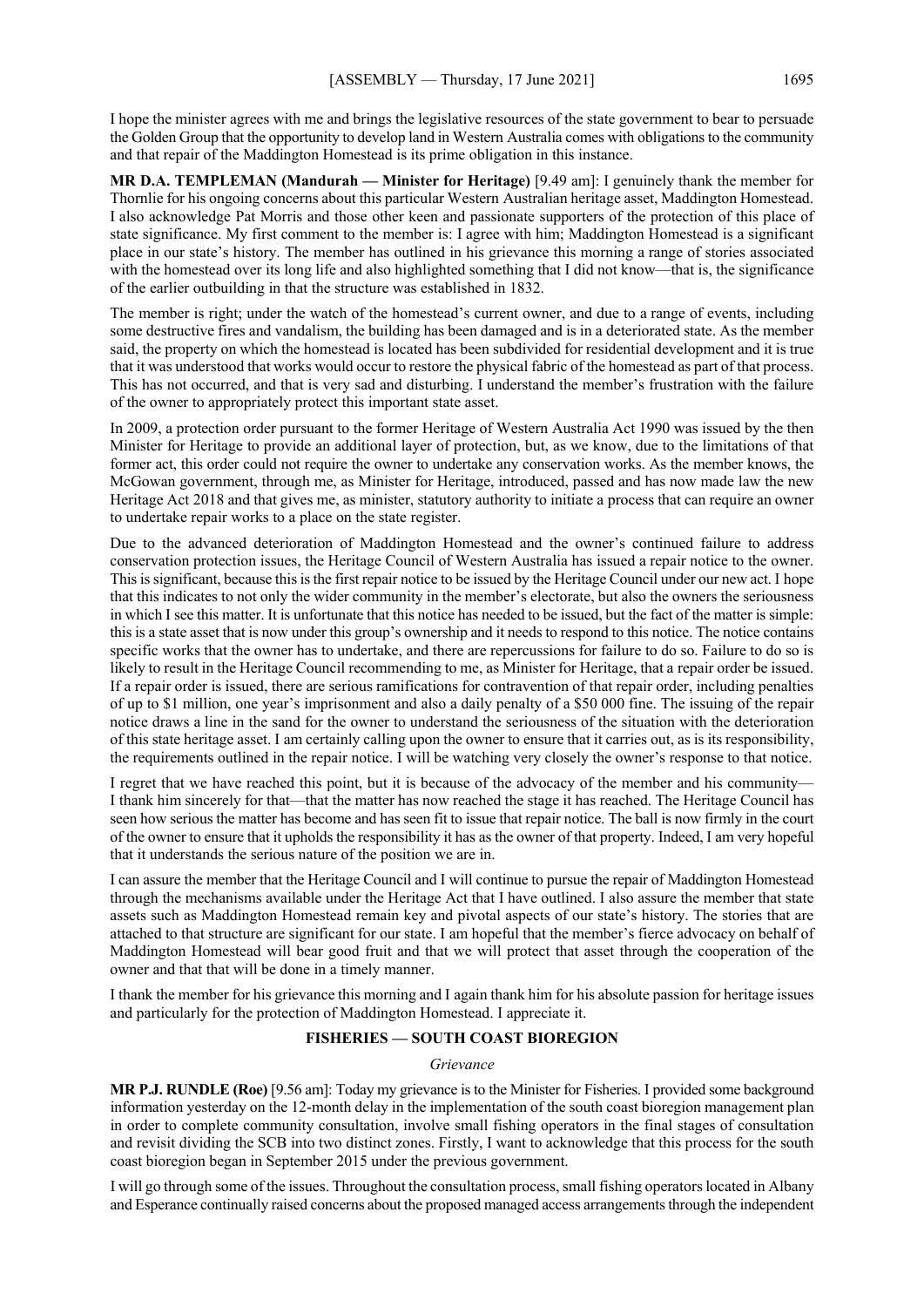access panel and the Department of Primary Industries and Regional Development, and directly with the Minister for Fisheries. Although they have secured access to near-shore netting and squid jigging, the small scale of their operations is such that they need diversity of catch to remain commercially viable. In Esperance, the issues relate more to the failure by the government to recognise that the SCB should not be treated as one single fishery across its approximately 1 500-kilometre span. The effect of this is that the access and management methodology being applied to the west subzone is also being applied to the east subzone, and they are inherently different in terms of biology, geography, economy and the operating circumstances of the fishing operators.

The DPIRD discussion paper states —

The nature of these fisheries does not currently warrant complex or costly management arrangements. As such the Department is proposing to focus on implementing simple, cost effective and efficient management arrangements with the main priority being limiting access.

That tells me that the department does not want to do the work; therefore, the small fishers will have to suffer the consequences. This clearly indicates that the current access and management arrangements are about minimising the administrative burden on the department and simplifying monitoring of catch and environmental impacts. New management arrangements will come into effect on 1 July 2021. However, further community consultation is not expected to commence until the second quarter of 2021, according to the Department of Biodiversity, Conservation and Attractions. Smaller operators have been excluded from the second phase of consultation.

The draft south coast bioregion management plan of February 2020 was not made publicly available online and was distributed only to licensed commercial fishers and those with a vested interest. The impact is that the new management arrangement will come into effect on 1 July 2021, by which time the fishing operators believe there will be little or no chance of having the arrangement reversed and they will be faced with having to close their businesses in either the short or medium term. Small fishing operators in Albany and Esperance strongly believe that their concerns have not been listened to, even to the extent that neither the minister nor the Department of Primary Industries and Regional Development has bothered to adequately rebut the issues raised or undertake meaningful engagement to investigate workable solutions.

There is a very real risk that the new arrangements will have a catastrophic effect on small inshore operators in Albany and licence holders in Esperance, with some being forced out of business. South coast commercial fishing operators often hold a number of licences to create a viable year-round fishing operation. Effectively, these operators are being thrown under the bus, simply to make life easier for DPIRD, which will essentially force small operators out of business and make access easier for the big operators. Where does this leave our locally based fishing industries and the local communities?

On behalf of the Esperance fishing operators, I say that part of the problem is the failure by the government to acknowledge that the south coast bioregion should not be treated as one single fishery. DPIRD's scientific analysis recognised that the width of the continental shelf is greater in the eastern subregion of the SCB than in the western subregion, therefore impacting on fishing practices and catch, but no recognition of this has been included in the proposed management arrangements. Most, if not all, eastern subregion operators' line fishing is supplemental to other licensed fishing activities. Because the nature of the fishery in the eastern subzone is fundamentally different from that in the western subzone, it was unfair and inequitable to apply the same minimum catch threshold for entry to the future fishery. In particular, application of the same eligibility criteria to both subregions of the SBC did not reflect the difference in economic impact on the eastern subregion operators.

I ask the minister, on behalf of these small fishing operators, to delay the implementation of the south coast bioregion management plan for 12 months in order to complete that community consultation, and to involve small fishing operators and meet with them in person, obviously in both Esperance and Albany, and to revisit the decision to divide the south coast bioregion into two distinct zones. Thank you.

**MR D.T. PUNCH (Bunbury — Minister for Fisheries)** [10.02 am]: I thank the member for Roe for his grievance. I was actually in the member's electorate last week, in Esperance, and subsequently met with quite a group of fishers in Albany, including one, I think, from Esperance. It was a very useful discussion.

Governments, of course, have to make decisions. Those decisions do not always meet the needs of every single person. In making those decisions, we try to find the best balance. In this case, fisheries, there are multiple stakeholders, and there are questions of sustainability. In my short period as Minister for Fisheries, I have the utmost admiration for how the Department of Primary Industries and Regional Development goes about managing its response to what are very complex issues that incorporate a number of variables. I know that the staff in that department are keenly aware that their decisions impact on the livelihoods and future operations of commercial fishers, but they have a broad spectrum of responsibilities.

I want to go to the time line of events on this particular issue. This issue has a long history. As the member pointed out, it goes back to the time of the previous government. It is an issue that was identified some time ago. In November 2013, the then Minister for Fisheries approved a review of south coast commercial fish trap, herring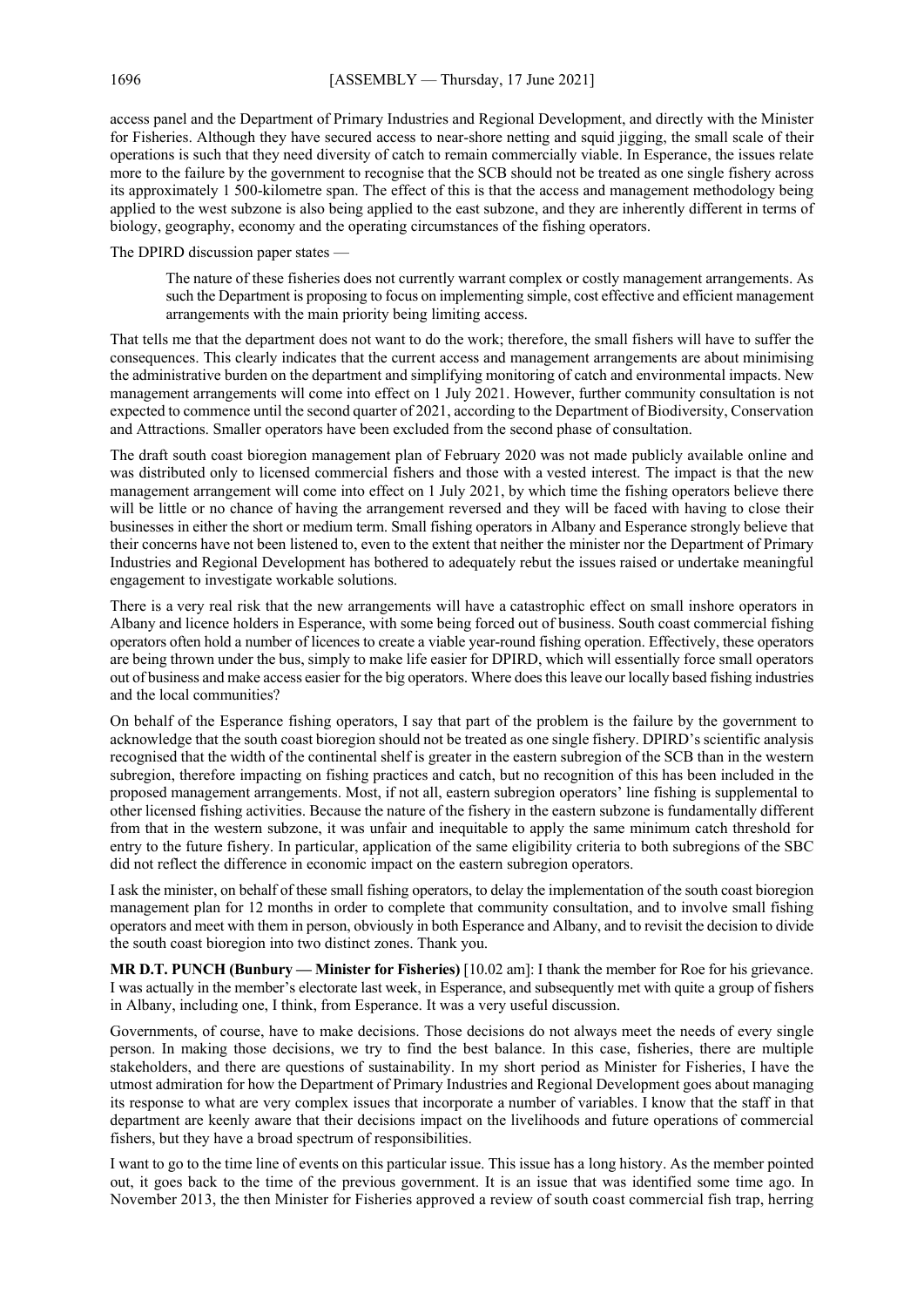G-net and open-access line and net fisheries. On 9 December 2013, the then Department of Fisheries issued an investment warning to all fishing boat licence holders in relation to the fisheries the subject of the review. So the information about this review and the possible consequences of it was clearly out there in 2013, enabling people to start thinking and incorporating that into their business thinking.

In 2015, the management paper was released for public consultation. That provided an overview of the review and future management proposals. In 2016, Fisheries engaged an independent access panel to provide recommendations on access to the fisheries under the review. The panel comprised the chair, Ian Cartwright, and Ian Taylor and Graeme Stewart, who travelled extensively throughout the region to undertake consultation. The panel provided a final report in 2016. Fisheries considered the access report and a range of other information, legislation, precedents, policies and principles relating to access and formed the view that the adoption of the IAP's recommendations would result in an excessive number of vessels gaining access and consequently impact on cost-effective management, viability and a number of other issues.

In January 2017, still under the previous government, the then Minister for Fisheries wrote to the Western Australian Fishing Industry Council, the peak body representing commercial fishers, seeking its views on the fisheries' alternative criteria. For a range of reasons, WAFIC did not support the alternative criteria and was of the view that the review should progress in line with the proposed management framework outlined in the independent access panel's recommended access criteria.

In April 2018, DPIRD provided the then minister, who is sitting next to me, with advice on the review and sought his consideration and approval of access criteria for fisheries under the review. The recommendations that came out of Fisheries were reviewed within the framework of WAFIC, which is an industry consultation body, and the then minister acted on that advice. Further advice was obtained from the Southern Seafood Producers WA Association, which represents commercial fishers on the south coast. The advice provided by that body confirmed its support for the IAP recommendations, the immediate implementation of management plans for these fisheries, an independent appeals process, and that developing fisheries should not be limited at this time.

In January 2019, the then Minister for Fisheries finalised the review by approving the access criteria recommended by the independent panel and drafting two new management plans for the south coast line and fish trap managed fishery.

Therefore, the notion that this is somehow being done at the department's convenience is actually incorrect. There has been a long process of engagement and examination of the issue to try to come up with the best balanced decision to meet the needs of the fishery for the long term and the needs of the people who are operating in the fishery.

In December 2020, the then Minister for Fisheries approved new management plans for the south coast line and fish trap managed fishery and the south coast nearshore net managed fishery. Those access arrangements included catch criteria that have been long established for these sorts of issues.

In 2019 and 2020, DPIRD worked closely with two working groups that had formed to assist in the development of the operational arrangements for new fisheries. That included multiple trips to Albany and Esperance to meet with the working groups. DPIRD staff travelled to Albany and Esperance in mid-May and met with over 45 fishing boat licence holders eligible for access to the two new fisheries to brief them on the application process. DPIRD is currently receiving applications and expects to issue 94 licences for the south coast line and fish trap fishery, 55 licences for line fishing, 46 licences for squid fishing and 11 licences for fish traps.

There has been a long process of engagement across three governments. That is a recognition of the complexity of this issue. In my view, the fact that an investment warning was announced clearly signalled to the market that this was underway. The catch criteria came out of the industry. People who may have arrived late in this industry or purchased fishing boat licences without a catch history in that fishery clearly needed to make some further investigation into the implications of acquiring those licences. The criteria that have been adopted have been well understood within the industry over many years, are legally robust and have been based on extensive consultation. But it means that fishing boat licence holders who do not qualify for access will need to purchase or lease a licence.

That is the sort of churn we see whenever there is a change within the fisheries framework, and the commercial sector has to adjust to that. Ultimately, the commercial sector, along with everybody else, has an interest in sustainable, well-managed fisheries, and that is what this government and the previous Liberal–National government were committed to.

We will continue to follow the advice of industry. The Western Australian Fishing Industry Council has been a key player in this advice, as has the Southern Seafood Producers WA Association. I do not intend to intervene in the zonal issues that the member raised. We have four bioregions stretching over many diverse areas, and they are well established as well. I thank the member for his grievance.

**The ACTING SPEAKER (Ms M.M. Quirk)**: We turn to committee reports. Member for Willagee, the smell of curry is wafting down to the chair.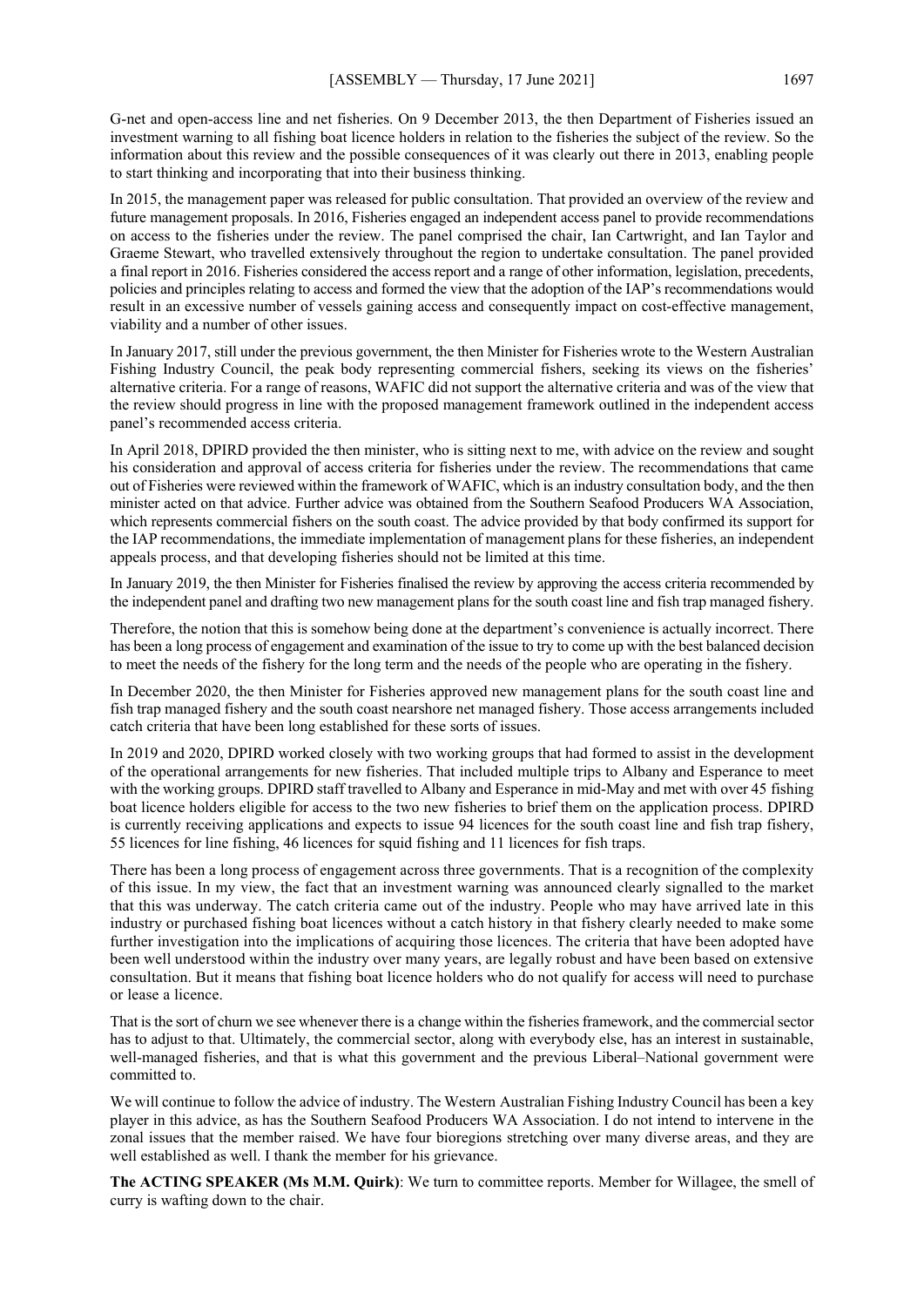#### **ECONOMICS AND INDUSTRY STANDING COMMITTEE**

#### *First Report — Turning to India: Investing in our future — Tabling*

**MR P.C. TINLEY (Willagee)** [10.10 am]: I rise today to table the first report for the forty-first Parliament, but not the first report of the Economics and Industry Standing Committee. The committee was constituted by the Parliament a couple of weeks ago. Members might be surprised that we are tabling a report so soon. It is not because of the efficient, effective and high work rate of the committee that we have been able to do it; rather, we formed the view that a functional response, if you like, was required from the committee to ensure that this report gets a fair hearing, as so much work was done in this area. The report I am referring to was produced in the fortieth Parliament under the guidance of the member for Swan Hills, the then Chair of the Economics and Industry Standing Committee. *Turning to India: Investing in our future* is a significant report and it deserves due consideration through the whole process.

The committee felt that the process needed to be restarted to ensure that the report saw the light of day. The report contains 124 findings and 37 recommendations for the government's consideration. The inquiry was a long one, spanning almost a year and a half in duration. The former committee commenced the India inquiry in August 2019 and did not conclude its work until 2020, after some extensions. I would like to thank the previous committee members—the members for Swan Hills, Warren–Blackwood, Cottesloe, Jandakot, Forrestfield and Churchlands who went about their business with this significant undertaking. The scale of the report probably matches the scale of the opportunity and the vastness of the country that it contemplated, which is India, of course. Unfortunately, our trading relationship with India has declined over recent years.

#### **Dr J. Krishnan** interjected.

**Mr P.C. TINLEY**: That was the old committee. I am talking about the new committee.

The principal reason for that decline relates to resources, with a decline in the export of gold, of all things. The other issue over time has been the removal of the direct flight to India, which we know is all-important.

The committee found that the opportunity for trade with India is vast, but it found that because of this vastness and because it is a large trading market, the effort from a small jurisdiction such as Western Australia could be diluted. We in Western Australia know that if we want our economy to diversify beyond the resources sector, we have to diversify our markets. Nine of our top 10 trading partners are in Asia. India represents a particularly important opportunity to us, particularly given that we share the same ocean. We also have key strategic interests and key economic and cultural alignment, not the least of which comes from the Indian diaspora right throughout the Indo-Pacific region, including Australia. There are huge opportunities available. The Western Australian government has been alert to that. It has two key strategies to assist in the guidance and development of the exploitation of the opportunities that are presented to us, the first being Diversify WA. The policy recognises the state's reliance on a narrow band of industry sectors and the risk of this to the economy, so it is a known known. The other strategy is the Asian engagement strategy, which also provides us with a purpose, if you like, or direction to that diversified economy in relation to the Asian-engaged markets that are so important to us.

It is a great pleasure to table the report in concert with the new committee of the forty-first Parliament. I thank the members of the committee for their forbearance because it had to be done very quickly. The member for North West Central, as deputy chair, and the members for Cockburn, Joondalup and Riverton form the new committee. I thank our committee staff, Ms Vanessa Beckingham and Ms Sylvia Wolf, for their quick work to ensure that this report could be re-tabled. For the edification of members, when a Parliament is prorogued, the reports of committees and/or other business are dissolved. By re-tabling this report, we are seeking a whole-of-government response. As chair of the committee, I have written to the Premier seeking support for a whole-of-government response, as it sees fit and in the fullness of time, to the areas covered in the committee report's recommendations and conclusions. I now table the report.

#### [See paper [284.](https://www.parliament.wa.gov.au/publications/tabledpapers.nsf/displaypaper/4110284a383a23551ef01e3c482586f800189ee5/$file/tp+284+(2021).pdf)]

**DR J. KRISHNAN (Riverton)** [10.15 am]: Thank you for the opportunity to make a few observations on the report of the Economics and Industry Standing Committee. I wish to thank the previous committee for doing extensive research and presenting a report of such detail. India is an emerging economy. Pre-COVID, expected gross domestic product growth was six per cent for the next 20 years. COVID has reset that. We have seen India going through some very difficult times in the past few weeks, but it is not all doom and gloom; things are reversing. From a daily COVID-19 case number of about 400 000, they have managed to bring it down to 67 000 as of yesterday, which is a great achievement. I take this opportunity to thank the authorities and the frontline workers who have worked hard to reverse those numbers and fight against COVID. Similarly, I am confident that India will emerge very strongly at the other end of the COVID pandemic, and will become economically strong as well.

At this juncture, I thank the McGowan government for the support it has given to India during the crisis, with a \$2 million COVID grant. The Indian diaspora here in Western Australia are making significant contributions in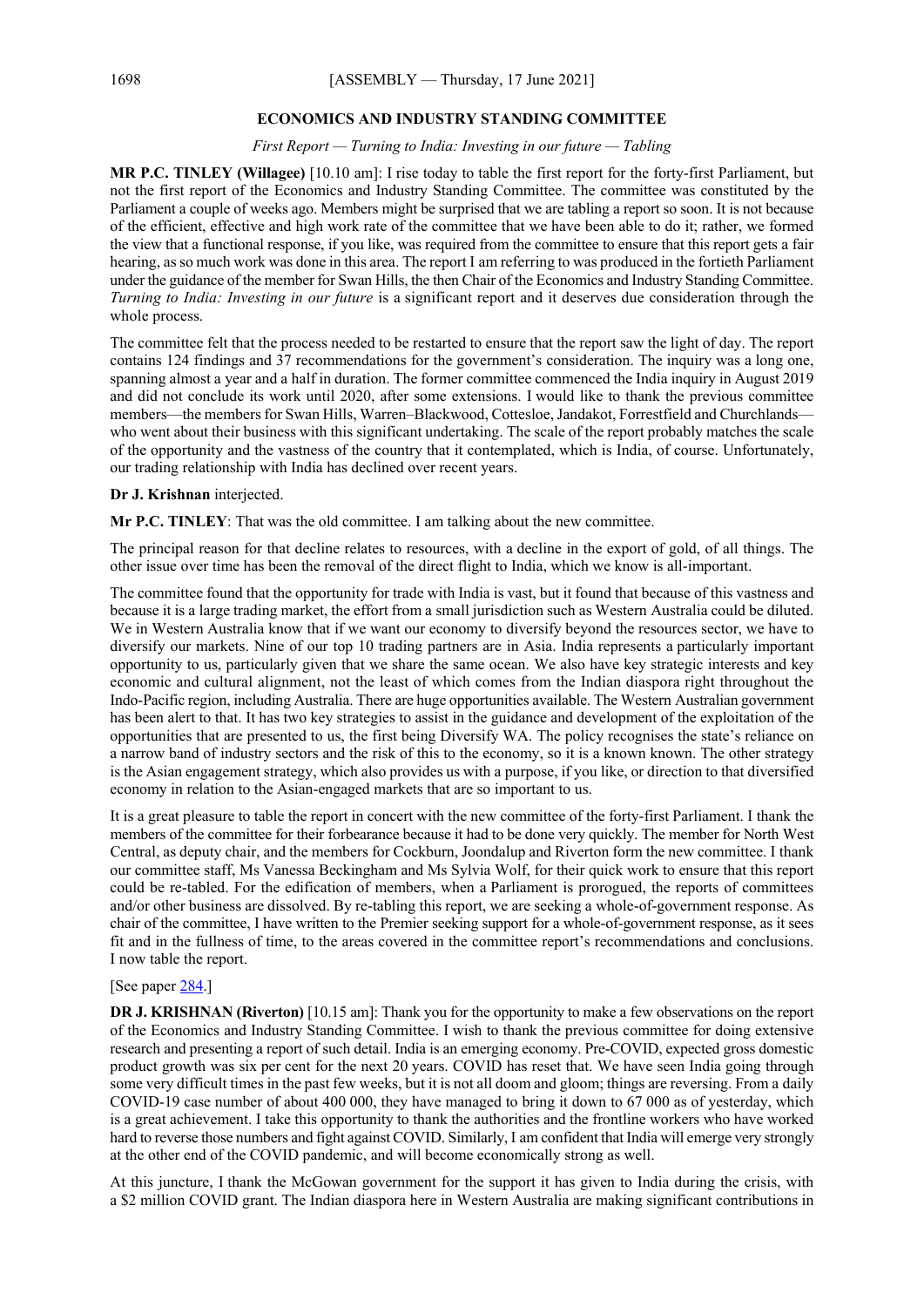many ways. The report clearly states that we need to be networking. At this juncture, I really appreciate the initial efforts taken by the current Minister for Citizenship and Multicultural Interests in working very well with the Indian diaspora, which is eventually to work, and intense strong networking with India.

There is a huge opportunity in the education sector. In India, kids have not been to school in the last 18 months, unlike our kids here in Western Australia. They are looking to us as world leaders when it comes to managing the pandemic and providing education to the next generation. There is a huge opportunity to study in Perth, which is recommended in the report—to encourage a student exchange program, which will eventually increase the number of international students contemplating entering the workforce here in Western Australia, and also the economy of Western Australia.

The resources sector will go to the front level if direct flights are able to be achieved between Western Australia and India. There is a huge opportunity for Western Australia as overseas people travelling to India may come to Perth first, rather than choosing one of the other destinations like Singapore, Malaysia or Thailand. The report clearly states that we need to lobby to increase the number of business visas and investment visas to put Western Australia first and to make it easier for people to get into Western Australia. The report also says that we need strong representation in commonwealth government visits to India so that we can create opportunities for people in India to build strong relationships with Western Australia.

In 2016, Western Australia had a sister-state relationship with Andhra Pradesh. The Indian government set-up is quite complex, with 36 different subset governments running in the states. We need to establish relationships with each of them, to build a stronger and more diversified economy in Western Australia. The Premier is now considering initiating talks with the Andhra Pradesh government to rebuild our sister-state relationship status. We need to also connect with the other Australian states and learn from them about how they do business with India. There is a huge opportunity for exchanges of expertise in technology, resources, education, health and many other areas. Both countries could be exchanging resources to make things better for each other.

I thank the chair for taking the initiative straightaway in this committee. We hope the government will step into action as soon as possible. Thank you for the opportunity to speak.

#### **FINANCIAL LEGISLATION AMENDMENT BILL 2021**

*Second Reading*

Resumed from 12 May.

**MS M.J. DAVIES (Central Wheatbelt — Leader of the Opposition)** [10.21 am]: I will be very brief. I rise on behalf of the opposition to support the Financial Legislation Amendment Bill 2021. I understand that this bill was introduced previously and there have been no amendments made to what we dealt with previously in this house. It seems eminently sensible to seek to strengthen some of our public sector management practices. I understand that part of the bill—the Treasurer covered this in his second reading speech—requires agencies to formally notify their minister in the event that they experience financial difficulties. I would have thought that anyone outside the house watching the passage of this very interesting piece of legislation would have expected that to be something that already happens, but obviously there are no formal requirements in place in that regard. A whole raft of things in the legislation have come out of a number of reviews to strengthen the requirements of the public service and the ways in which they manage their financial responsibilities. From the opposition's perspective, we have no objection to that.

We appreciate the briefing that was provided. I have no doubt that when this bill reaches the Legislative Council our shadow Treasurer will have a few questions, but from my perspective, we have discussed this in our joint party room and we have no objections to the intent and purpose of this legislation, so we do not intend to spend any more time going over the information that has been presented.

**MR M. McGOWAN (Rockingham — Treasurer)** [10.23 am] — in reply: I thank all members for their support and their comprehensive contributions to this important piece of legislation. Members will know, having read the Financial Legislation Amendment Bill 2021, that it is incredibly interesting stuff; it is fascinating, I am sure, for many members in this place. Essentially, it is designed to put in place a range of recommendations from various analyses and reports into the financial management framework for Western Australia, to improve governance and accountability, to enhance efficiency and effectiveness, to reduce internal red tape, to make sure that any problems or issues within agencies that require attention are brought to attention and dealt with, and to ensure that there is greater accountability in the provision of public money and more efficiency in the way that Parliament operates. I thank members for their support.

Question put and passed.

Bill read a second time.

[Leave granted to proceed forthwith to third reading.]

*Third Reading*

Bill read a third time, on motion by **Mr M. McGowan (Treasurer)**, and transmitted to the Council.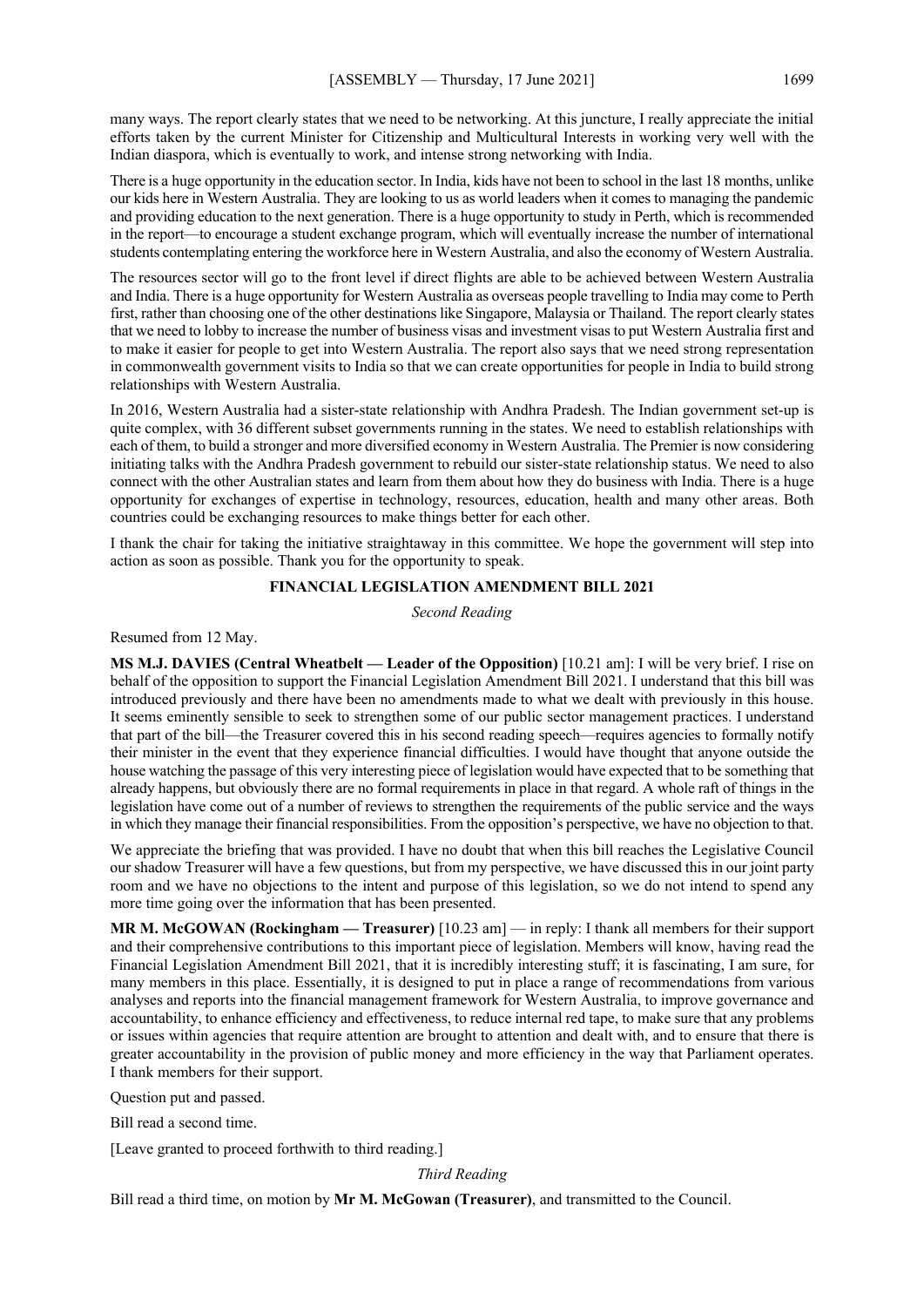#### **AQUATIC RESOURCES MANAGEMENT AMENDMENT BILL 2021**

*Second Reading*

Resumed from 15 June.

**MR P. LILBURNE (Carine)** [10.25 am]: I rise in the Legislative Assembly this morning to support the Aquatic Resources Management Amendment Bill 2021, which was introduced by the Minister for Fisheries, Mr Don Punch. ARMA, as it is known, seeks to do a number of things. Firstly, it seeks to amend the meaning of "aquatic resource"; secondly, it seeks to remove the requirement for the CEO to publish notice of a decision to grant, vary or transfer an agricultural licence; and thirdly, it seeks to introduce a requirement on the minister to review the operation and effectiveness of ARMA after five years from the repeal of the Pearling Act 1990.

There is no doubt that marine resources is a topic close to the heart of the Carine electorate and its surrounds. The protected areas that conserve the biodiversity of underwater life in Western Australian marine parks are very important and dear to me. It was within the electorate of Carine, which I represent, that Western Australia's first marine sanctuary, Marmion Marine Park, was established on 13 March 1987. My family moved into the Carine area in 1977 and have enjoyed the natural beauty of the area. My father bought a recreational boat for our family in 1978 and we regularly cruised the waters of the Marmion Marine Park after launching our boat at the Ocean Reef Marina. When we approached the marina along the limestone road with our boat on its trailer, at what is now the westernmost section of Ocean Reef Road, we were surrounded by banksia woodland and scrub.

As a child, I watched the first marina become established and patrolled by the Whitfords Volunteer Sea Rescue Group. I am also very, very happy with the current development of the Ocean Reef Marina by the McGowan Labor government; to see it move into the next phase is truly fantastic. I used to snorkel along the Three Mile Reef section of Marmion Marine Park. I dived to around three metres' depth in crystal clear waters to see the abundant fish life. Species that I swam with included schools of herring, snapper, garfish, dhufish and king prawns. I also watched in awe at the behaviour of western rock lobsters, or crayfish, walking in single file along the bottom of the ocean. Lastly, I would like to state that I watched the magnificent sea lions on numerous islands in this marine park.

This magnificent experience as a young man created my interest in protecting the incredible biodiversity of our waters in Western Australia. When I enrolled in my first university degree, I chose environmental management as my minor area of qualification. During this time I was lectured and mentored by Professor Pierre Horwitz at Edith Cowan University. Professor Horwitz taught me how to calculate biomass in ecosystems, food webs and food chains, and their analysis. During my courses I completed environmental impact assessments inside the said Marmion Marine Park. The aesthetic value of Marmion Marine Park is further demonstrated by the Marmion Angling and Aquatic Club, which resides in my electorate. I attended this fantastic organisation last month when I was the guest of honour of the Rotary Club of Karrinyup. The sunsets over Marmion Marine Park bring enjoyment and pleasure to all who witness this daily phenomenon.

The amendments to this bill by the Minister for Fisheries will assist the breeding data and the decision-making processes for balancing the ecological sustainability between recreational and commercial stakeholders in the fishing community. The Department of Primary Industries and Regional Development office carries out the scientific resources work to monitor the balance that I have previously discussed between recreational and commercial users of this resource.

I recently posted on my social media page a visit my family, friends and I made to the AQWA tourist attraction at Sorrento Quay Hillarys Boat Harbour. The biodiversity of the local marine environment within the Carine district, which I represent, is clearly displayed with the underwater aquarium travelator.

The WA McGowan Labor government is funding a \$6.8 million project to upgrade the jetties in the area through the WA Recovery Plan. The Fisheries Research and Development Corporation released a report in 2019 stating that commercial fishing and aquaculture contributed \$989 million per annum to the Western Australian economy and supported over 6 000 jobs in Western Australia. The establishment of an artificial reef seven kilometres off the coastline is underway within this area to support the sustainable fishing project controlled by the state government. This development by the McGowan Labor government will further enhance effective breeding areas for the native species in Western Australian waters.

The Aquatic Resources Management Act will enable a structured approach to providing secure fishing access rights for all sectors, but with resource sustainability at its core. One location in my electorate where people can gauge the scale and splendour of Marmion Marine Park is the Mount Flora Regional Museum in North Beach. This repurposed water tank that supplied fresh water to the developing suburbs of Carine, North Beach and Marmion now houses over 160 years of the local area's history. People who cannot access the water or tourist attractions like AQWA can appreciate the natural beauty with the view from the observation deck on top of the Mount Flora Regional Museum.

In conclusion, I thoroughly endorse the amendments proposed in this bill and will support its progress through this place. This bill will strengthen the sustainable management of WA's recreational and commercial fishing zones through centralised data gathering and increased regular regional research. I commend the Aquatic Resources Management Amendment Bill 2021 introduced by the Minister for Fisheries.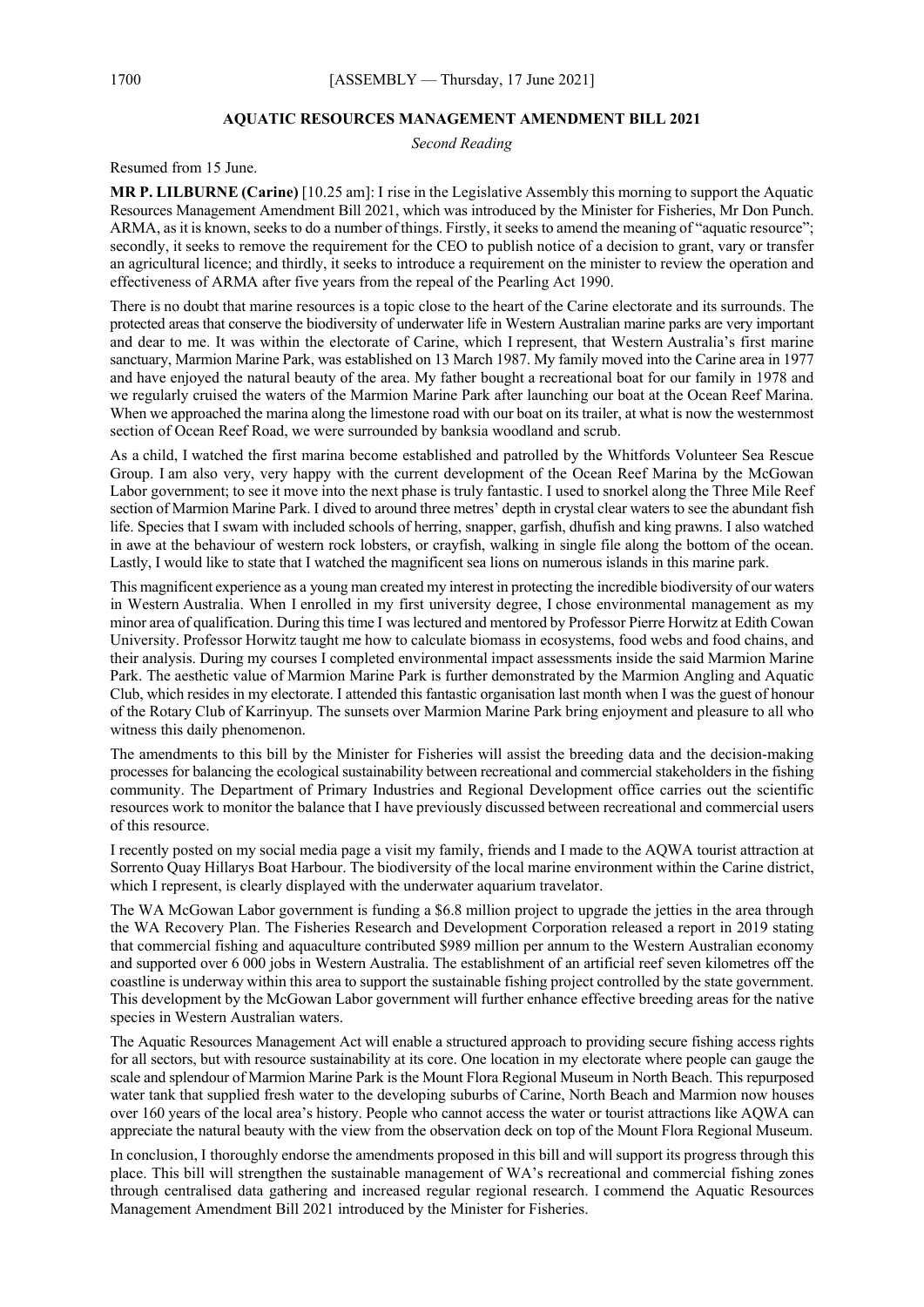**The ACTING SPEAKER (Ms M.M. Quirk)**: Member for Mount Lawley—landlocked Mount Lawley, I might add!

**MR S.A. MILLMAN (Mount Lawley — Parliamentary Secretary)** [10.33 am]: No, not at all, Madam Acting Speaker! You see, the electorate of Mount Lawley takes in the entirety of the suburb of Mt Lawley and travels up Walcott Street and then up Wanneroo Road, then you hang a right into Morley Drive, then you come back down Wellington Road, down Walter Road and then down Central Avenue. But when you get to the banks of the beautiful Derbarl Yerrigan, the Swan River, you see that the electorate actually comes through East Perth and Bardon Park. That whole stretch between Bardon Park and the East Perth power station is located within the wonderful electorate of Mount Lawley.

**The ACTING SPEAKER**: Member, I am sorry I asked!

**Mr S.A. MILLMAN**: Not at all! It is important for people to understand that the Mount Lawley electorate stretches from Yokine in the north, Mt Yokine as they call it up there sometimes, through Mt Lawley, all the way down to the beautiful banks of the Swan River.

**Mr D.J. Kelly**: Member, do you have a yacht club on that stretch of the river so you could launch a bid for the America's Cup?

**Mr S.A. MILLMAN**: Sadly, no, although if you stand in Bardon Park, you can see the Maylands Yacht Club just there in the distance.

**Mr D.J. Kelly**: Maybe try a joint application with the member for Maylands!

**Mr S.A. MILLMAN**: Absolutely, member! One of the great state assets we can see when we stand on the shores of the Swan River is the brilliant Optus Stadium. When it is lit up it, it just looks incredible.

I rise to speak in support of the Aquatic Resources Management Amendment Bill 2021. I thank the former Minister for Fisheries for his interjection. The reason I stand to speak in support of this legislation is that fundamentally it speaks to the values of the McGowan government that are so important and influence and drive the way in which we deal with legislation in this place.

I start by thanking the member for Carine for his contribution and I apologise to him. I was supposed to be speaking before him, but I am glad I did not, because I was illuminated by his contribution. I must say to the member for Carine that the ocean front his constituents enjoy is some of the best ocean front in Perth. It is one of those beautiful spots. I saw a social media post this morning referring to Tim Winton's quote that when he stands on the shore with the continent to his back looking out over the water watching the sun descend, he has his bearings; he knows where he is. I have butchered the quote, but it speaks to what it means to be a citizen of Western Australia and a resident of Perth. Enjoying the brilliant beach frontage that the member for Carine has in his electorate is one of the great joys of many people in the electorate of Mount Lawley. We can head straight down Scarborough Beach Road or head to the Peasholm Street dog beach in Scarborough to exercise our dogs, which is something I love doing. The former member for Mirrabooka was also a regular attendee at that beach. It is a great community asset that is shared and loved by all.

That brings me back to the point I was going to make. This legislation again speaks to the sorts of things that this government does. Ever since we were elected in 2017, we have been assiduous in modernising our statutes—making sure they are fit for purpose and up to date. We have also been dedicated to cutting red tape, making sure that the necessary regulations are in place and that they are clear, precise and well understood. We are also interested in promoting sustainability. As a community and government, we are looking at ways in which we can strike the right balance to make sure that the regulatory regime that we have in place serves all aspects of the community for the foreseeable future. In striking the right balance, we have to make sure that the resources we have at our disposal can help diversify the economy and drive the growth in jobs.

I want to speak to the incredible asset that Western Australia has. I already touched on that point when I addressed the member for Carine's comments. This point has been made by many members in their contributions to this debate. I remember the extensive contribution from the member for Cockburn. Members would be aware, without taking account of the islands in the measurement, that Western Australia has over 10 000 kilometres of coastline from the Kimberley coast, the Pilbara coral coast, what is known as the Canning coastal region, the Batavia coast, the turquoise coast and the sunset coast—as we come down into the areas represented by the member for Moore, who is present in the chamber—to the south west coast and all the metropolitan coastline, which is enjoyed by thousands of people living in Perth. Then there are the south west capes, the Leeuwin coast to Albany along the south coast and then that south-east stretch of the south coast from Albany to the state border.

Even just today, I noticed that the way we manage our coastline is of intimate concern to people in the community. The member for Roe raised a grievance with the Minister for Fisheries. I was not in the chamber, but I was listening to that grievance and I could hear that there were many factors in play. Such a delicate balancing act needs to be maintained for us to deliver those important McGowan government objectives of modernising our statutes, cutting red tape, promoting sustainability and setting the right balance. When we think about all the areas that make up the Western Australian coastline, we can see why that is also important, because we are the beneficiaries of an incredible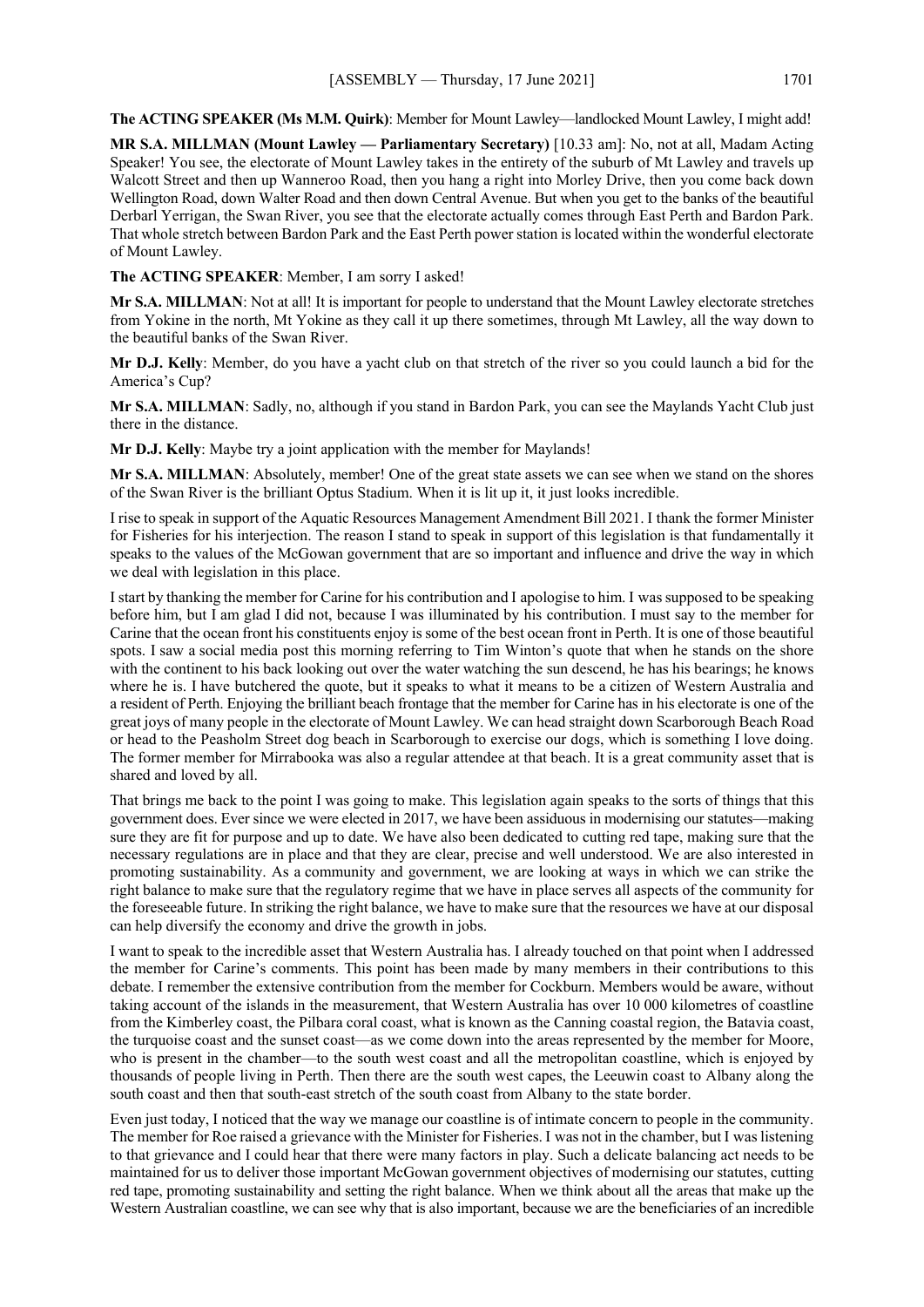diversity that we get to enjoy. That is in stark contrast to many other jurisdictions. Two things sit side by side when it comes to enjoying that diversity. Firstly, there is the question of sustainability and, secondly, the exploitation of the resources in a sensible way. Although it is a beautiful coastline that provides tourism opportunities and a wonderful aesthetic, it also provides and supports jobs. Making sure that we get the balance right is incredibly important.

I was looking at some of the aquaculture that exists in the Kimberley. One of my constituents, Randall Wells, spoke to me the other day. He is a terrific chap who is on the Mount Lawley Senior High School Parents and Citizens Association. Randall is often in my office to talk about the need for a performing arts centre at Mount Lawley Senior High School. He has been lobbying me about that for quite a while. He was very pleased with the announcement that when Edith Cowan University relocates its facilities to the CBD, the Western Australian Academy of Performing Arts facilities will be transferred to the high school. We agreed that the subcommittee of the P&C that dealt with whether or not the school would get a performing arts centre is probably functus officio now, as you would understand, Acting Speaker (Ms M.M. Quirk), having achieved its objective.

Randall is a business consultant and he talked to me about one of his clients who operates an aquaculture business off the Kimberley coast. This business demonstrates the way in which a sustainable, comprehensive and thoughtful management of the resources can work in concert—no pun intended when I have been talking about the performing arts centre—to deliver fantastic results for the community and also maintain a great environmental balance. He talked to me about two of the endeavours that his client is engaged in, which are farming the beautiful and prolific barramundi in the Kimberley and tying that in with farming tropical rock lobster. Obviously, there are important markets for those products in Australia and overseas. Trading these delicious commodities is really important. I cannot do his description justice, but because of the tidal flows in the north Kimberley, this is an incredibly environmentally sustainable endeavour that combines the aquaculture of the barramundi and the tropical rock lobster. They actually work in concert to promote the growth of both species in a commercially viable way.

Obviously, this bill will amend the Pearling Act. Pearling is an important part of the history, tradition and culture of the Kimberley. I listened to Michael Loney as he was taking a group of school students through the Parliament foyer reference the mother-of-pearl inlay in the black swan. That has been incorporated because of the important part pearling plays in the history and tradition of Western Australia. Randall also spoke to me about pearl meat. I had never heard of pearl meat, so forgive my ignorance.

**The ACTING SPEAKER**: It is delicious.

**Mr S.A. MILLMAN**: That is what everyone says.

Paspaley Pearls produces pearl meat. I will quote from its website. I will read it slowly because I will have to email the link to Hansard, but I will do that as well. It states -

Sourced from the pristine waters of Northern Australia, Pearl Meat is the adductor muscle of the Pinctada maxima oyster—the same species that produces Paspaley's rare Australian South Sea pearls.

Pearl Meat is MSC certified, recognising the delicacy as a wild caught, sustainable seafood which can be traced to an environmentally sustainable source.

At the end of the oyster's pearl producing lives, the edible part of the oyster—Pearl Meat—is simply rinsed in saltwater and frozen. In recent years, Pearl Meat has been adopted by some of the world's leading western chefs as an exclusive, rare ingredient, with a mere six tons sourced annually.

**Mr M.J. Folkard**: With a little butter and garlic, my friend, it's spectacular.

**Mr S.A. MILLMAN**: I am sure the member for Burns Beach would give it a fair crack. The website also states —

… Pearl Meat is sweet and firm—yet tender. Described as a cross between calamari and lobster in taste —

That is a great combination —

the flavour profile varies significantly depending on preparation.

Prized as a delicacy in Asia for centuries and highly regarded for its medicinal properties, Pearl Meat is an excellent source of Omega 3. It is low in salt, high in protein and contains no trans-fats.

**Mr M.J. Folkard**: It is an aphrodisiac, I believe.

**Mr S.A. MILLMAN**: Happily, it does not say that on the Paspaley Pearls website, so I cannot speak to that, member for Burns Beach!

**The ACTING SPEAKER**: I think giving out a strand of pearls would be more successful, member!

**Mr S.A. MILLMAN**: What it does say, member, is —

An additional nutritional benefit is the presence of the trace element iodine which boosts metabolism and energy and increases thyroid function.

This is something of which I had no previous knowledge, yet in researching my very brief contribution for this legislation, I was minded to look at the diverse ways in which our aquaculture industries can work in concert to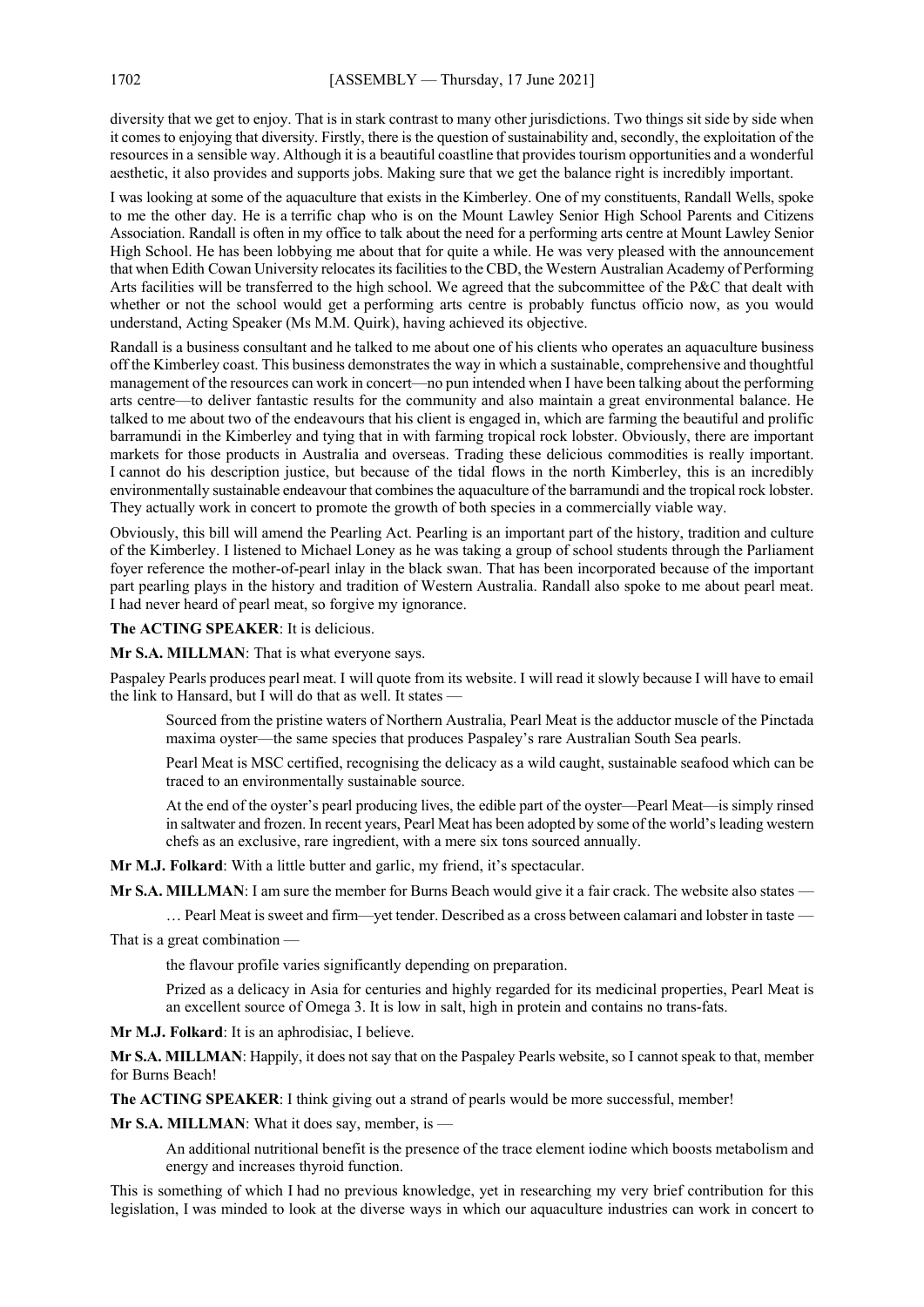deliver such a variety of outcomes. Pearls, rock lobster, barramundi and pearl meat are all being produced in an environmentally sustainable way, supported by a government regulatory regime that also makes sure that the use of those resources will be valuable for future generations. This does not happen by accident; this is the result of focus, attention and hard work by the Minister for Fisheries and his predecessor. It speaks volumes to the calibre and capability of the McGowan government that these are the sorts of pieces of legislation that we bring to this chamber for debate and discussion.

I am very glad that the member for Bassendean is in the chamber because he has held a number of portfolios that relate to an excellent book by Tim Flannery called *Sunlight and Seaweed: An Argument for How to Feed, Power and Clean Up the World*. It deals with innovation, climate change and reducing the amount of carbon in the atmosphere. I recommend it to members who have not read it. The copy that I have is from the Parliamentary Library. I am about the return it shortly, so it will be there for anyone who wants to borrow it; feel free to grab it. One of the things it talks about is the commercial and industrial–scale farming of kelp as a source of high-quality protein, whether it be for livestock feed or other reasons. We have thousands of miles of ocean and kelp growing naturally in that ecosystem, which attracts carbon dioxide from the atmosphere and converts it into a high-quality protein that can be farmed on a commercial or industrial scale, all of which delivers incredible benefits for the environment and industry. Tapping into these new industries as they arise, mindful of the challenges that society faces from climate change, seems to me to provide an excellent opportunity for us to diversify our economy and take advantage of the strategic benefits that we have. As I said at the start, we have over 10 000 kilometres of coastline. We are uniquely placed to take advantage of these sorts of things.

One of the other industries that we are still wrestling with but is an ancient endeavour is tidal power. People will be aware that back in Roman times, tide mills—as a Millman I am particularly interested in this; thanks, member for Cottesloe—would take advantage of the shifting tides. As the tide flowed through, the one-way sluice gates would wait for the tide to drop and then the water would be at a higher level. Using the force of gravity, the water would flow back out through the gates and drive a water mill, a wheel, which would generate power to mill grain or whatever was necessary. This is an ancient technology. I do not think we have yet reached the point at which it can be applied on a wideranging commercial and industrial scale.

#### [Member's time extended.]

**Mr S.A. MILLMAN**: However, when we consider the extremely wide range of tides in Western Australia, if this is a technology that we can take advantage of, we will be well placed to exploit that as a resource because we are looking for innovative ways to generate electricity. These are the things that will allow us to maintain the lifestyle to which we have grown accustomed.

One of the other arguments Mr Flannery makes in his book relates to the good use of solar power, particularly when located close to saltwater sources. The salt water is converted to fresh water and the salts necessary to drive large-scale production. The example he uses is a hydroponics source in South Australia. With abundant sunlight and an abundant coastline, as we have in Western Australia, that is another terrific idea that I would love us to explore further when discussing how to properly manage our aquatic resources.

Another point I want to make before I conclude my contribution to this debate concerns the emphasis the McGowan government has put on environmental conservation. Although the majority of my contribution to this debate has relied on the ocean as a resource for generating jobs and economic development—this brings me back to the point the member for Carine made at the start—it is a wonderful place for us to go with families, friends and loved ones. It is a fantastic asset to enjoy, maintain and preserve for future generations. That has been an incredible focus of the McGowan government since 2017. In 2019 the McGowan government announced that it would expand the conservation estate by over five million hectares and that there would be a massive expansion in marine and aquatic reserves and also national parks onshore. The Minister for Environment is here now. Just last month she made an announcement about community consultation on the Houtman Abrolhos Islands as part of the preservation of that wonderful community asset for future generations. I want to reiterate that point and emphasise that now is the time to get involved in that community consultation. One of the great attributes of the members of the McGowan government is that we love listening to what the community has to say and to the contribution the community makes. These are evocative locations within Western Australia to which many people have a connection and have experienced and enjoyed. The way we strike the right balance for preserving these community assets for future generations is incredibly important and how we strike that balance is by listening to the community through the community consultation process that the Minister for Environment is now driving. It is about those four things that I said at the start. It is about modernising the statutes by bringing forward this sort of legislation, cutting red tape, and promoting sustainability—all of those things combine in this legislation. By doing that we are sending an unambiguous message to the community that we want to ensure they are with us as we continue the journey of making the most out of the wonderful environment we enjoy.

Finally, it is about making sure that we strike the right balance. When we look at this legislation and the way it balances all of those cooperative and competing interests, and the work the Minister for Environment is doing with the Houtman Abrolhos Islands, we can see that time and again this government is not driven by fringe ideology or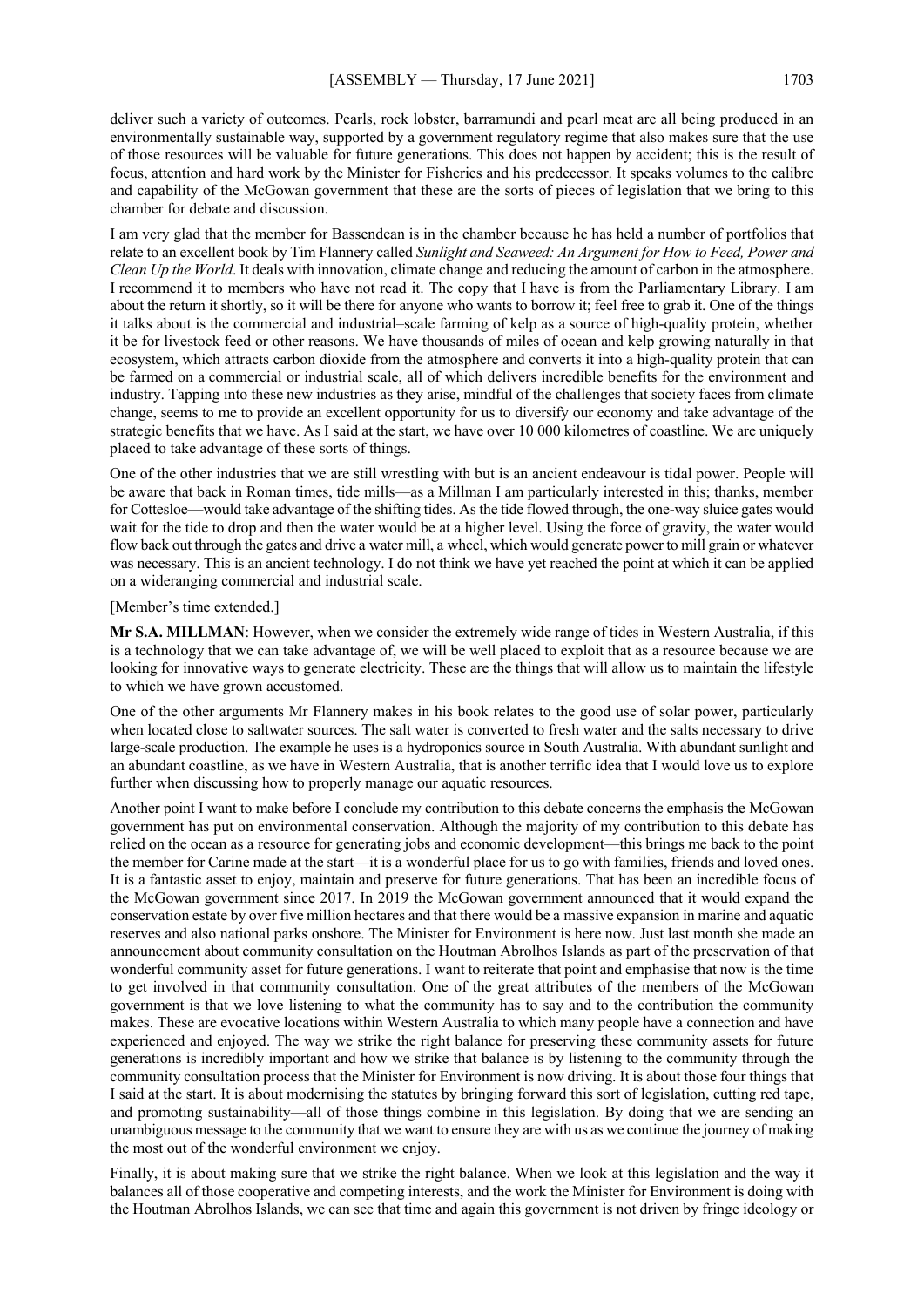a philosophical bias; it is driven by attentiveness to the concerns of the overwhelming majority of Western Australians and is making sure that when it comes to introducing legislation and policies so we can take advantage of the wonderful environment that we are the custodians of, we do it in a way that strikes the right balance. If members look at all the legislation we have introduced, the way we have done it and the plans we have for the future, they will see that striking the right balance is a key feature of our endeavour.

I congratulate both the former Minister for Fisheries and the current minister for bringing this bill before the chamber. Others have more eloquently described the effect of its statutory provisions, so I do not need to add anything to that. However, hopefully, my contribution has illuminated the philosophy that underpins it, from my perspective. I commend the bill to the house.

**DR D.J. HONEY (Cottesloe — Leader of the Liberal Party)** [10.55 am]: As a follow-up to the member for Mount Lawley's contribution, my Liberal Party colleague and former federal parliamentarian and federal minister, Hon Wilson Tuckey, is a keen proponent of tidal power. If the member wants to engage in some vigorous correspondence, I will pass on his details to the member! He is certainly a very keen supporter of it.

**Mr D.J. Kelly**: Tell him he should write to the paper about it.

**Dr D.J. HONEY**: I think he does, minister.

**Mr D.J. Kelly**: On many topics.

**Dr D.J. HONEY**: Yes. As was indicated by our lead speaker on this debate, I, too, support the Aquatic Resources Management Amendment Bill 2021. As I understand this bill as it is presented now, the only change from the same bill presented in this place last year is the inclusion of a review provision in clause 16 to require the insertion of new section 266A in the Aquatic Resources Management Act 2016, which is around having a prescribed period for review. That was an agreed amendment last time this bill was presented to Parliament.

For the record, and for when people look at this legislation, it is worthwhile recognising the genesis of this bill. This legislation finalises some good work that was started under the previous Liberal government to improve the management of important fisheries and aquaculture in Western Australia. The original act was a response to a nationally agreed approach to the sustainable resource-based management of fisheries. However, shortcomings in the bill prevented implementation of the provisions of the act due to a number of factors, including the way the fishing zones were set up, different catch limits and periods of catch in different zones. Those factors especially affected the pearl and rock lobster industries. This amended bill will rectify those shortcomings so that the act can be fully implemented. I understand that the previous minister engaged in thorough consultation with the fishing industry and that the industry is supportive of the changes in this bill.

The fishing and aquaculture industry is a very important part of our local economy, particularly in regional communities. When I was researching for the original bill, I was surprised that 85 per cent of commercial fishing activity in the state was conducted in remote coastal areas. That has a significant impact on those regional communities. It is important that this area is managed well.I was looking at some statistics collected by the Western Australian Fishing Industry Council in December 2019. In 2017–18 fishing and aquaculture contributed almost one billion dollars. The estimate was \$989 million. That is an enormous contribution, especially as it is focused in the regions. COVID-19 and the subsequent travel and trade restrictions around the world have, obviously, significantly reduced the value of the sector in the short-term; however, we can expect that trade to return to historic levels in the next 12 to 24 months.

The sector is also a major employer, which is important. We see the big dollars coming out of the mining industry, but if we look at the number of employees per dollar, it is perhaps not so much. But in this industry, for that income, there were 6 300 full-time equivalent employees prior to COVID-19 and, as I say, we would expect that to recover. The industry is a substantial contributor to the economic and employment wellbeing of the state. The sector income is dominated by the western rock lobster catch, which is obviously topical right now. As members would know, that fishery is under enormous stress because of the problems associated with the COVID-19 crisis and China's decision to impose trade restrictions on certain Australian commodities. When I visited rock lobster fishers a couple of years ago, they told me that something like 98 per cent of their produce went to China. I am not an economist and I do not pretend to be one, but I did suggest to them that I thought they were putting all their eggs in one basket and that that was a considerable risk. Of course, that certainly turned out to be the case when China embarked on trade restrictions. In 2017–18, the rock lobster fishery reported the gross value of its products as being \$392 million. Typically, for that sort of industry, the impact on the overall community would be a multiplier of up to four or five times. It is very valuable by itself.

Since the initial cataclysmic impact of the COVID-19 pandemic and the unofficial Chinese ban on Australian rock lobster imports last November, there has been an improvement in sales. Lower prices have certainly driven greater domestic consumption. I noticed that my supermarket aisles have freezers full of quite reasonably priced crayfish as domestic consumption has grown. Over the last few months, we have seen the dramatic emergence of a so-called grey market, whereby the product is finding its way into China via third countries, which has driven improvement. It has diminished some of the profit from that industry, but at least we are seeing significant growth, particularly in the rock lobster trade.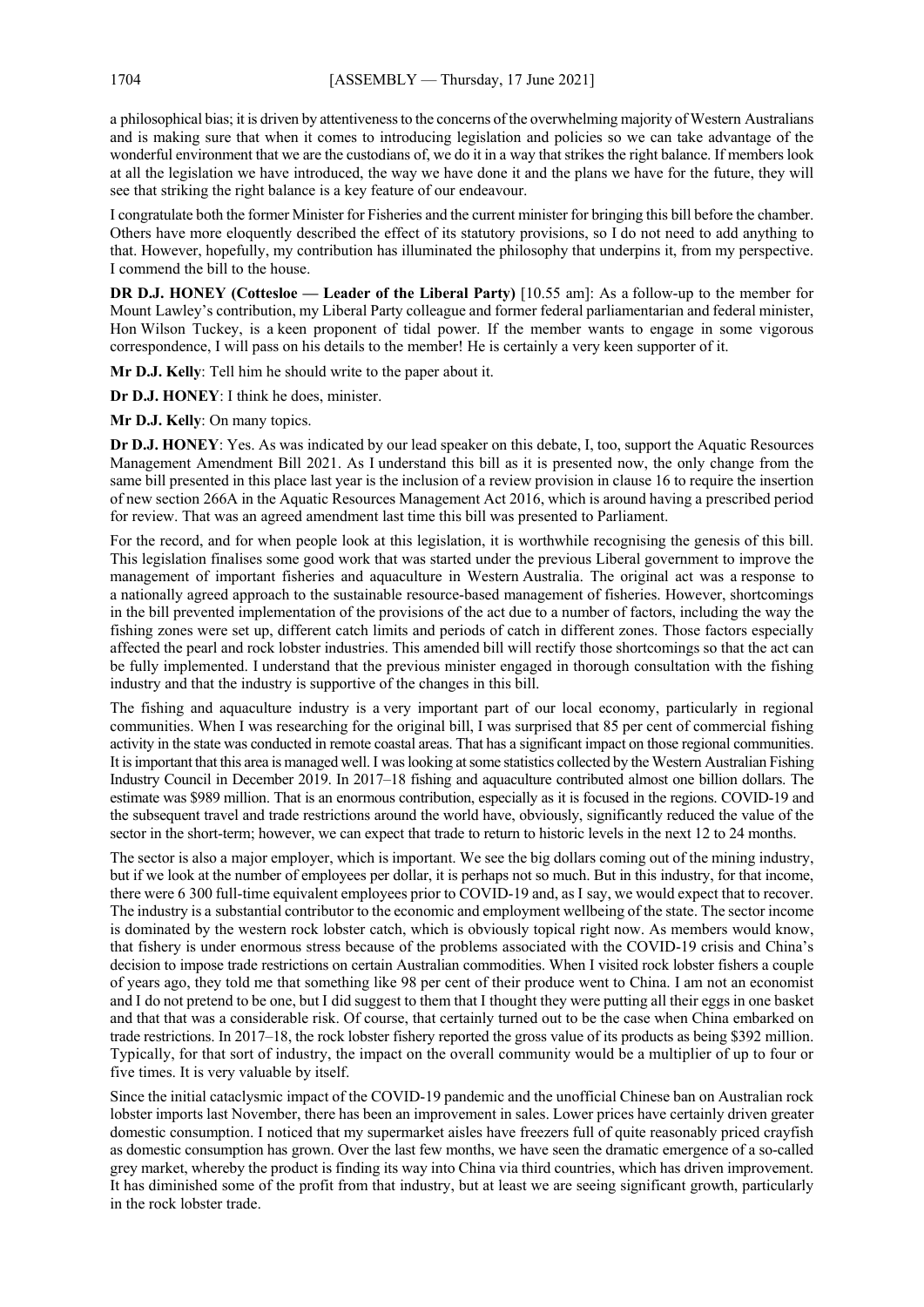As a historic aside, the Western Australian rock lobster fishery has had its fair share of controversy with legislation. Some members in this chamber and in other parts may remember that in 2009, Hon Norman Moore, who was then the Minister for Fisheries, banned commercial crayfishing in the Big Bank fishery in Kalbarri not far out from the start of the season, which caused considerable controversy. I was reflecting on this with another member in the members' bar when we were having a cup of tea. In fact, it was a very willing time. The minister had reached the point of frustration with the industry because it could not reach consensus on how to properly manage the rock lobster fishery. He had grave concerns about the sustainability of that industry. He did not implement the ban because he was trying to be cruel or exercise his power arbitrarily; he did it because he believed that the fishery was on the verge of collapse. In fact, there are overseas examples of that happening in the rock lobster industry from substantial overfishing.

Early in my term, when I was getting about the state as new members do, I visited Geraldton to talk to the fishers about their industry. I met one character, Mr Bert Boschetti. I know that the previous two fisheries ministers know him. I am not sure whether the new Minister for Fisheries has had correspondence from Bert.

**Mr D.T. Punch**: It's a pleasure that awaits.

**Dr D.J. HONEY**: It is a pleasure. He is a really interesting guy. He is very genuine and passionate, but he is a vigorous correspondent, which is the term thatI used during the debate on the previous bill. He has been a passionate advocate for many decades and he was certainly passionate back then. Leading into the 2009 ban, Mr Boschetti, who is a significant cray fisher, alerted Minister Moore to the fact that technology improvements and longer range crayfishing boats meant that the catch was being maintained. Of course, the catch for each year was based on the catch of the previous year, so if the catch was maintained, they would maintain the catch at that level. Even though the catch had been maintained, Bert, a keen mathematician in his spare time, showed the minister that the size of the annual catch was not the best way of looking at it. On the wall in his office, Bert proudly hangs the graph that he produced for the minister. The graph plots the distance travelled by the boats each year to get their catch, with a straight line heading to the stars. The fishers were maintaining their catch by travelling further and further out every year. In fact, what they were doing was fishing out the near-shore fisheries and going to greater depths. Because of technological improvements in GPS and the size of boats, the fishers could go further out. It was very clear that that fishery was under enormous threat. Bert was especially proud that he could educate the minister more than some departmental advisers had educated him. I will give Bert some praise; he is genuinely passionate about his industry. He is the archetypal commercial fisher. He is hardworking and very passionate—we see a lot of this in regional industries—intelligent and deeply concerned about the sustainability of the industry. That is a hallmark of the industry now, and the same could be said for agricultural producers. If we talk to fishers in particular, the people who are most concerned about the long-term sustainability of the industry are the fishers themselves. There has been a transition, because at once stage it was just, "Catch what you can and don't worry about anyone else." Since then, we have progressively seen greater refinement of the management practices. The two former fisheries ministers and the current minister would know that there is an enormous amount of science around all stages of the rock lobster's life cycle and making sure that it is sustained. It is a well-managed industry.

I remember talking to Norman Moore about this matter at the time. The member with whom I was talking about this matter earlier today explained that the fishing industry was a bit like the Wild West—it was everyone for themselves. The most aggressive and hardworking people got the biggest catch and there was enormous competition. Many of the fishers also had guns, and I understand that Minister Moore was concerned for his personal safety during that time. In any case, he persevered. I recognise Hon Norman Moore for the work that he did, which heralded a new way of looking at the sustainability of our fishing industry. That good work has been carried on by other ministers. It is easy to do the nice things, such as open new things and spend more money on things, but what he did took an enormous amount of personal and political courage. He copped a large amount of political damage for doing that, but he did it because he knew that it was the right thing for the state. He initiated the study into improvement of the act and that manifested in the Aquatic Resources Management Act 2016, which is now being amended to make it more workable. The Aquatic Resources Management Act 2016 replaced the Fish Resources Management 1994. The aim of the 2016 act was to provide for more flexible and efficient management of fisheries. I am sure that everyone in this place supports the core objectives of that act, which have been outlined before. They include the ecological sustainability of the state's aquatic resources and ecosystems for the benefit of present and future generations and ensuring that the state's aquatic resources are managed, developed and used, factoring in economic, social and other benefits that they may provide. The important part of the new act was that it also legally recognised fishing access rights for each sector, which had not existed before. It was an important change and it was well received by the industry. The Aquatic Resources Management Amendment Bill 2021 has three intended consequences; that is, to expand the definition of an "aquatic resource" to provide greater flexibility when determining which existing fisheries are covered by a declaration of a managed aquatic resource; to provide for different classes of resource shares under aquatic resource management strategies and aquatic resource use plans, by zone or gear type; and to streamline processes around grant variation and the transfer of aquatic licences. It was pointed out in that summary that that would particularly assist the pearling industry in its seeding rights and the like, and that is certainly an important improvement in this bill.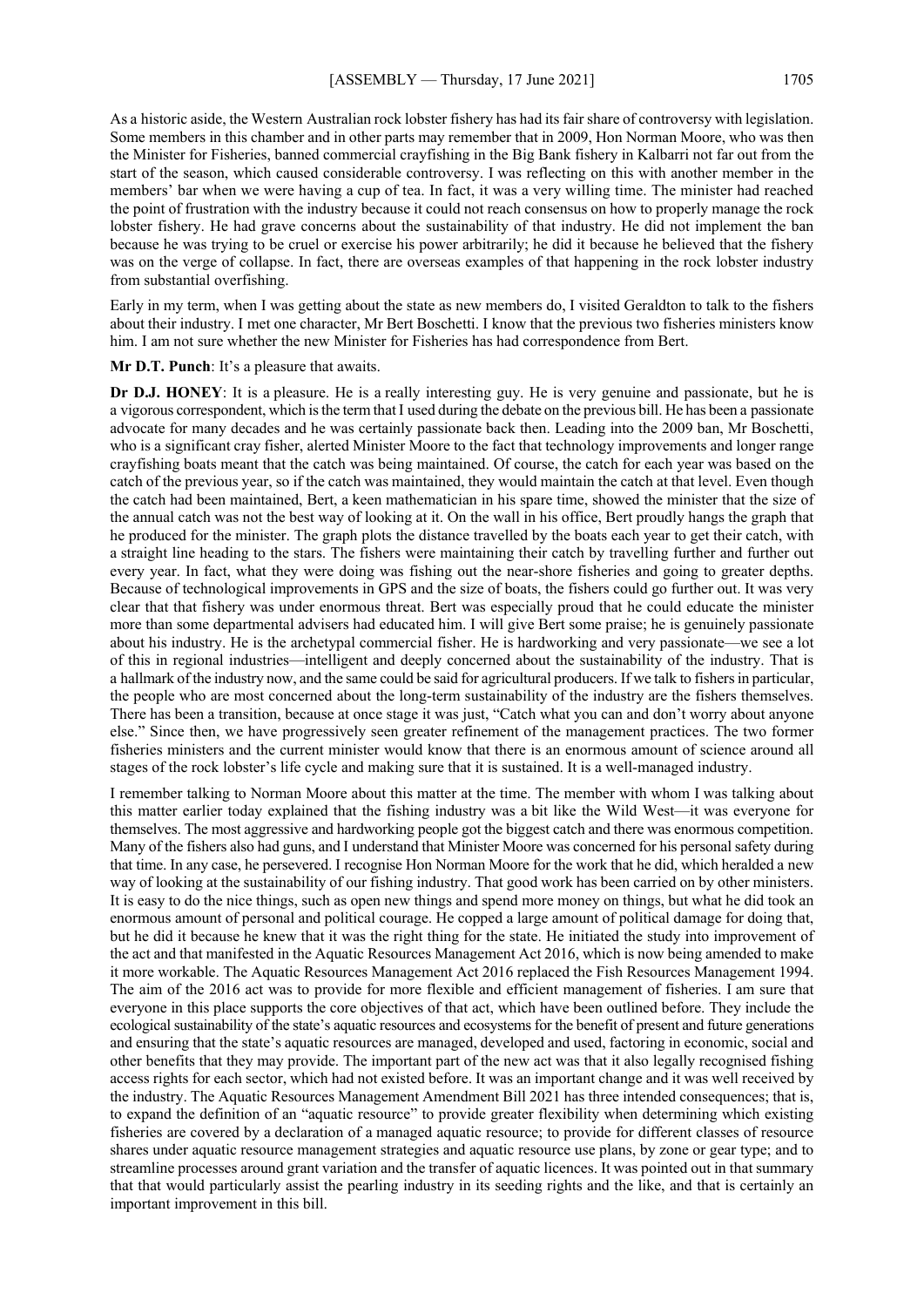As I mentioned at the outset, we support the outcomes and as a consequence we support the bill. I went through a couple of issues when the previous bill was debated, but it would be nice to confirm them again with the minister. The first issue is with the meaning of "aquatic resource". I did have a suggestion from industry that when we are looking at plans that cover an area, there could be a plan for multiple species in an area, rather than an individual species. Section 4 of the Aquatic Resources Management Act refers to the plan. In section 16, "Content of ARMS", reference is made to broodstock for aquaculture, and that broodstock has to come out of the total allowable catch for the commercial fishery. The issue raised by the industry is that there may be no commercial fishery for some stocks, and that is for collectable fish. There is a niche market for particular fish that are raised for people who have collections of fish. We want to be confident that the legislation covers that particular use of fisheries.

The other reference was to section  $16(1)(g)$ , which addresses harvest strategies. There was concern with the limit of five years for a harvest strategy. I think this was mostly in terms of capital investment by the industry. The view was that if there was a principle or philosophy behind that, perhaps a 10-year horizon for a particular part of it may make sense. That was simply because of the investment that businesses are having to make in the industry and having some longer term certainty around it.

I have not said this before, but I am not seeking to move amendments to the bill. If some of this is covered in the legislation, that is good, but if not, perhaps it could be flagged for future changes when the act is reviewed in five years.

Another issue is with section 148, which provides for the chief executive officer to notify persons of certain decisions. That is one of those provisions that will hopefully speed things up, because we will not have to go through an official advertising process and the like. That seems like a sensible change. The industry's question was: what is a person? It was keen that an industry association also be included as a relevant person. My understanding from the last debate is that a person would be more broadly defined to include an association like the Western Australian Fishing Industry Council, but it would be good if the minister could confirm that. Obviously, quite often industry associations are the most efficient way of getting decisions made.

[Member's time extended.]

**Dr D.J. HONEY**: I thank the minister for bringing the bill before the house and for completing the job started by Hon Norman Moore all the way back in 2010 when he initiated the review that led to the introduction of the bill that was passed by the previous government in 2016. I also recognise the role that the previous two fisheries ministers have played in that. I commend the bill to the house.

**MR M.J. FOLKARD (Burns Beach)** [11.13 am]: I rise to speak to the Aquatic Resources Management Amendment Bill 2021. This bill will have quite an impact on my humble electorate in the northern corridor. For those who do not know the electorate of Burns Beach, the western side of the electorate is the coastline, marked off by the high-water mark. My constituents use that side of the electorate 24/7, whether it is seniors walking on the beach at six o'clock in the morning, those who go swimming at that time of the morning down by the surf club at Quinns Rocks or those who own boats at Marina Mindarie. Some very beautiful machines dock at that part of the coast.

The McGowan government has a significant history in protecting the environment that is very much close to my heart. I have quite vocal coastal care groups in the electorate. Members may be aware that on the weekend, I was reconstituting and revegetating some of the dunes to the south of the surf club at Quinns. I have constituents who are very vocal about the preservation of the environment, particularly the coastal environment in the electorate, and, to me, that is fantastic.

I see that the artificial reef that was part of our commitment at the last election has been put in place, and I believe from speaking to a couple of people from the Quinns Rock Fishing Club that they are already catching demersal fish off that artificial reef. I hope that in time that will take some of the pressures off the natural reefs that abound alongside the electorate. It is very interesting that the fourth site that was considered for an artificial reef was about 10 kilometres due west of Burns Beach. If I were to draw a line out from Hillarys Boat Harbour and Marina Mindarie, the reef would be almost smack in the middle of those two points and directly west. I thought the place that was chosen for it was quite interesting; it was quite a bare patch of ocean floor. A bit of thought has gone into that. They have not just produced the actual concrete blocks; they have thought about where it was going to be. They considered where it was going to be, the fish catches in the area and the impacts on the reef areas around it. It is my understanding that it will enhance the amount of fish caught out there.

Two fishing charters work out of Marina Mindarie. They are two fantastic little businesses. Each business employs at least three people on the boat—the skipper and two deckhands—and I believe they normally have a fourth person who organises the charters and the bookings, so there are two good little businesses in that space. They are forever commenting on the success of their charters and the punters who use these charters are always talking about the successful catches while having a coffee at the marina. That can take place only because of a good management plan for those fisheries.

The McGowan government has definitely set some standards for looking after the aquatic environment for other governments after ours—hopefully a long time after ours—to follow.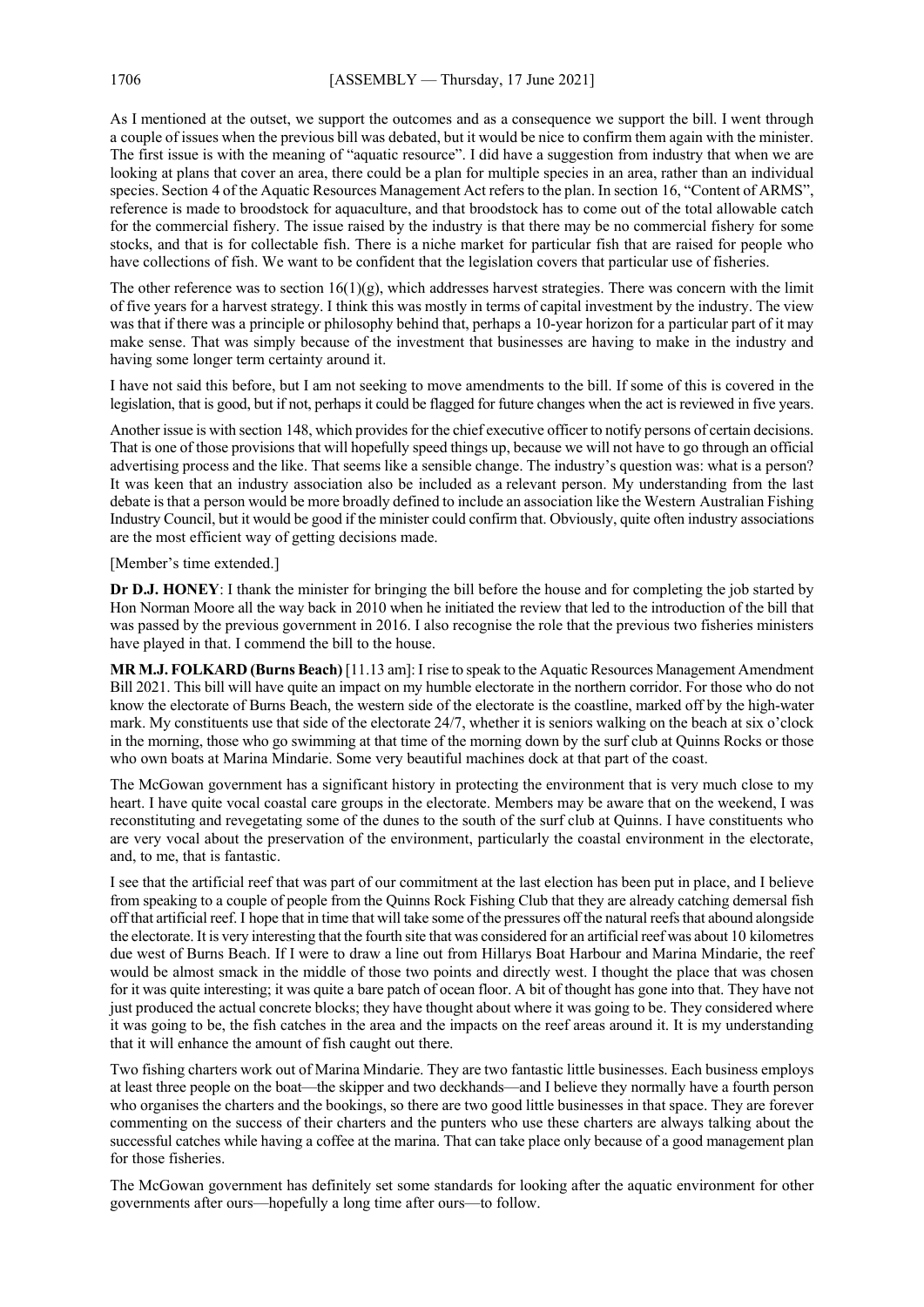used to see on the beach has disappeared. At my club, Quinns Mindarie Surf Life Saving Club, we basically rake the sand on the beach every Sunday so that the nippers will have soft, clean sand to run on. In the past, we found the biggest problem was glass in amongst the sand. If members have never seen what a shard of glass can do to a child's foot, ask a lifesaver. Glass is the biggest no-no on our beaches. This government introduced the 10¢ container deposit scheme. That has had a huge impact on the removal of glass from our beaches. It has been a phenomenal success.

Another thing that has happened since we introduced that scheme is a reduction in the amount of plastics and plastic bottles found floating in the water. The majority of it has gone. I commend our government for its success in that space. Keeping the beach clean so that we could all use it was a chore for us in the past, but now that every empty bottle is worth  $10¢$ , they are gone; we do not see them. As I said, glass in the aquatic environment is something that I abhor. Although I would not want to introduce a law in that space, it is the biggest no-no to regular users of the beach. No matter which beach, glass should never be taken onto the beach.

If I were to look further, that scheme has also helped remove plastics and microplastics from the water column. That can only be good. I notice that there is a significant amount of research and commentary, no matter where we look, whether it be the local papers through *The West* or at a national level, about the reduction of microplastics in the water column. The little bit that we are doing here with our container deposit scheme is very good. The removal of one-use plastics will enhance the reduction in the amount of microplastics in the water column, which will lead to a healthier environment. That has to be positive for us. As I said, I swim in the water as often as I can.

Our government has the Ocean Reef boat marina under construction. Although that is just south of my electorate, that will have a big impact on the electorate of Burns Beach. It will mean more jobs and more activity in the northern corridor, which will be very positive. We went through the process of opening up a small enclave that was in the marine park, but I think we have done that in such a responsible way that when the project is finished, it will be an absolute icon for Australia and probably also South-East Asia. That has been brilliant.

Just to the northern edge of the new marina is a small abalone bed. The commentary that I heard from local professional abalone divers was very interesting. I listened to all sides of the argument. I think the way we have managed that has been exemplary. Members may not be aware that a couple of years back—I am trying to put this in language that people will understand—a water temperature hotspot came down the coast, which decimated the roei abalone fishery from up around Kalbarri right down to the metropolitan area. It was basically a bubble of really hot oceanic water that drifted down the coast. It destroyed some of the fisheries.

I was the police officer in charge up at Kalbarri and in my downtime I used to take the kids down to Lucky Bay. I would get our abalone licences—one for me, one for my wife and one for my daughter. Three families would go fishing for abs at Lucky Bay. We would have our little abalone measuring tool, and off we would go onto the reef my wife and I, daughter and son, as a family group, and we would pick abs. We would pick them up and show the kids and say either "No, that one is too big" or "No, that one is too small". We would all get our bag limits. It was such a great time. We would then go back to a friend's house and spend the next three or four hours preparing our abalone. We would put them on the barbecue. One of the tragedies in this space is never let kids develop a taste for abalone! I can tell members that as fast as we would cook them on the barbecue, the kids would knock them off! The best way to prepare them was to take them out of the shell, bash them with a mallet, roll them in butter, eggs and breadcrumbs, with a bit of garlic, and cook them until the breadcrumbs were golden. As I said, never teach kids to enjoy abalone, because you will never get to eat them! We would then sit back and enjoy the afternoon and remember those great times with the kids. Even now when I talk to my daughter and my son, they remember the times we would go abalone fishing at Lucky Bay, just south of Kalbarri.

When that hotspot came down the coast, that fishery was destroyed. A couple of roei abalone divers were working out of Kalbarri, and their income was almost destroyed. I think even now they are battling to get their bag limits of roei abalone. That really saddens me. That hotspot came down into the metropolitan area. There were spots in the metropolitan area where the roei was completely wiped out. For some reason, an abalone bed to the north of the marina was not affected by the hotspot. With our management plans in that space, we have been able to remove those abalone beds and start new populations where that hotspot has destroyed the roei fishery in the metropolitan area. I am hoping we will see a positive—I am sure we will—because I am certain that the quality of our scientists who have backed this relocation of the abalone beds in the metropolitan area will ensure that that fishery will continue in the long term.

As I said, I am a surf lifesaver. Quinns is the first surf club that I have volunteered at over the years. It is also the first surf club to have done an abalone patrol. I did my first one a couple of years back. In the second one we did, we rescued a poor diver who had taken a belly full of water during his hour dash for this mad crustacean. It is really interesting to see how passionate our community is about abalone and that sort of stuff. Our abalone season in the metropolitan area or the greater areas outside that area of an hour for four Sundays is a definite positive move. We see the dedication of the whole community when it comes together in that aquatic environment. There are those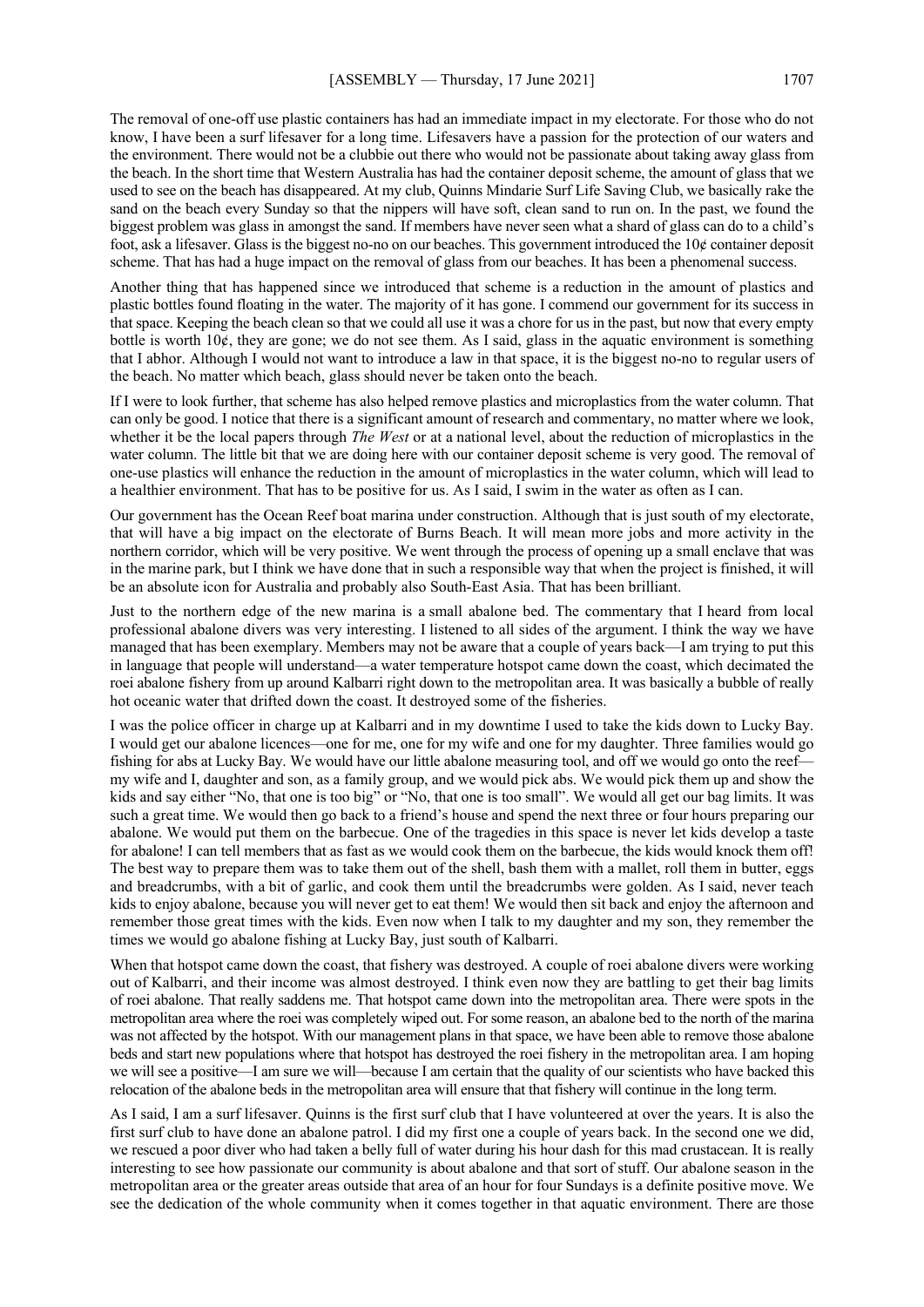passionate amateur abalone fishermen who come down for their hour and the lifesavers. As they all walk past, they are so grateful that someone is keeping an eye on them to make sure that they enjoy their hour fishing in the morning. As we wait for the fishers, the clock starts at seven and away they go. They madly rush into the water. The lifesavers and people on rescue boards are out there, with young kids and their rescue tubes amongst them. I do not know what it is, but someone always takes a belly full of water. The lifesavers reach down and drag them out, asking whether they are all right. They bring them back to the beach. I will never forget the last person I helped. This bloke had a belly full of water; he nearly drowned. A young lifesaver stood up in that space and dragged him to the shore. He shook himself off, took a belly full of fresh water, ran across to the next reef and out he went again, such was his love for that fish.

I will finish on that and just say that I think this is a good piece of legislation. It shows how committed the McGowan government is to proper aquatic resource management. I know that we attempted to get this legislation through the last Parliament. With minimal amendments, we should get it through this Parliament.

**MR D.T. PUNCH (Bunbury — Minister for Fisheries)** [11.31 am] — in reply: This amendment bill has been a long time coming. I thank all members for their contribution to the Aquatic Resources Management Amendment Bill 2021. The fact that so many members in this place have spoken about the amendment bill highlights the passion, depth of feeling and connection that people in Western Australia have to the ocean, to fishing and to the broader aquatic resource. It goes to the heart of their relationship with something that is very special along our 12 000 miles of Western Australian coastline. I thank all members. The variety of commentary that we have received on the amendment bill highlights the diversity of views, values and what is important when we think about aquatic resources. I also thank the opposition for expressing its early support for the passage of the amendment bill. I hope that that will be reflected in deliberations in the other place when the bill goes there.

As members opposite have mentioned, the bill amends an act that was initially proposed and passed in 2016. It reflects a continuing history of fisheries—the industry, the recreational sector and fishing ministers, sequentially going back in time, as the member for Cockburn mentioned, to Hon Jon Ford, but also the pivotal work of Hon Norman Moore and subsequent fisheries ministers. I acknowledge all that. As I said, I hope that the support of this house is reflected in the upper house and that it reflects the significance of this amendment bill in allowing the Aquatic Resources Management Act 2016 to be fully enacted.

As the member for Cottesloe said, the role of a fisheries minister is quite interesting. It is interesting from the point of view of having to balance all the different views and competing interests and the nature of the aquatic resource and the environmental considerations that underpin how we relate to that resource today and how future generations relate to it.

I also want to acknowledge the role of the peak bodies, the Western Australian Fishing Industry Council and Recfishwest. They have been part of this journey since the bill was first thought about, prior to 2016. They have undertaken considerable discussions with their own stakeholders and members and worked through the meaning of what is a complex and transformational bill in putting forward the notion of sustainability and the health of the ecology of the aquatic environment as a primary objective, and I thank them for that. Fishing itself is fundamental to the community of Western Australia. The fact that both recreational and commercial fishers have a sustainable fishery that will provide certainty for the future is incredible.

I want to note that the work to date throughout the last 15 to 20 years has meant that nearly 95 per cent of our fish stocks have been determined as sustainable or recovering in the latest national status of Australian fish stocks report. That is a very important outcome. Marine Stewardship Council certification applies to Shark Bay prawns; Exmouth Gulf prawns; western rock lobster; abalone; deep-sea crustaceans; Peel–Harvey sea mullet; Peel–Harvey blue swimmer crabs; pearl oysters, as the member for Burns Beach mentioned; sea cucumber and octopus. That report assessed 370 stocks carrying 148 species across Australia as a whole. That is a very good record for Western Australian fisheries management. By fisheries management, I mean the whole context of the sector: the role of the Department of Primary Industries and Regional Development, the role of the peak bodies and the role of stakeholders within the sector as a whole. Sustainable management of fish stocks will always be a primary focus of the fisheries management programs in WA. It reflects that motivation to finally bring this amendment bill to the house.

I want to go back to some of the comments that I made in the initial second reading speech that highlight the importance of this legislation. The first was that it is about the ecologically sustainable development of Western Australia's living aquatic biological resources and ecosystems. It is not just about fish with fins; it is about the total aquatic resource -

#### **Ms A. Sanderson**: The system.

**Mr D.T. PUNCH**: As the Minister for Environment just said, it is also about the system that exists, the ecological system that is in the marine environment. It is a very important piece of legislation because it puts that principle first. Collectively in this house, we have supported that principle to go through how we manage this environment for future generations. That is a very important principle.

We also know that there are multiple interests in fisheries. A key feature of the act itself is the inclusion of a structured approach to the provision of secure fishing access rights for all sectors within the context of ecological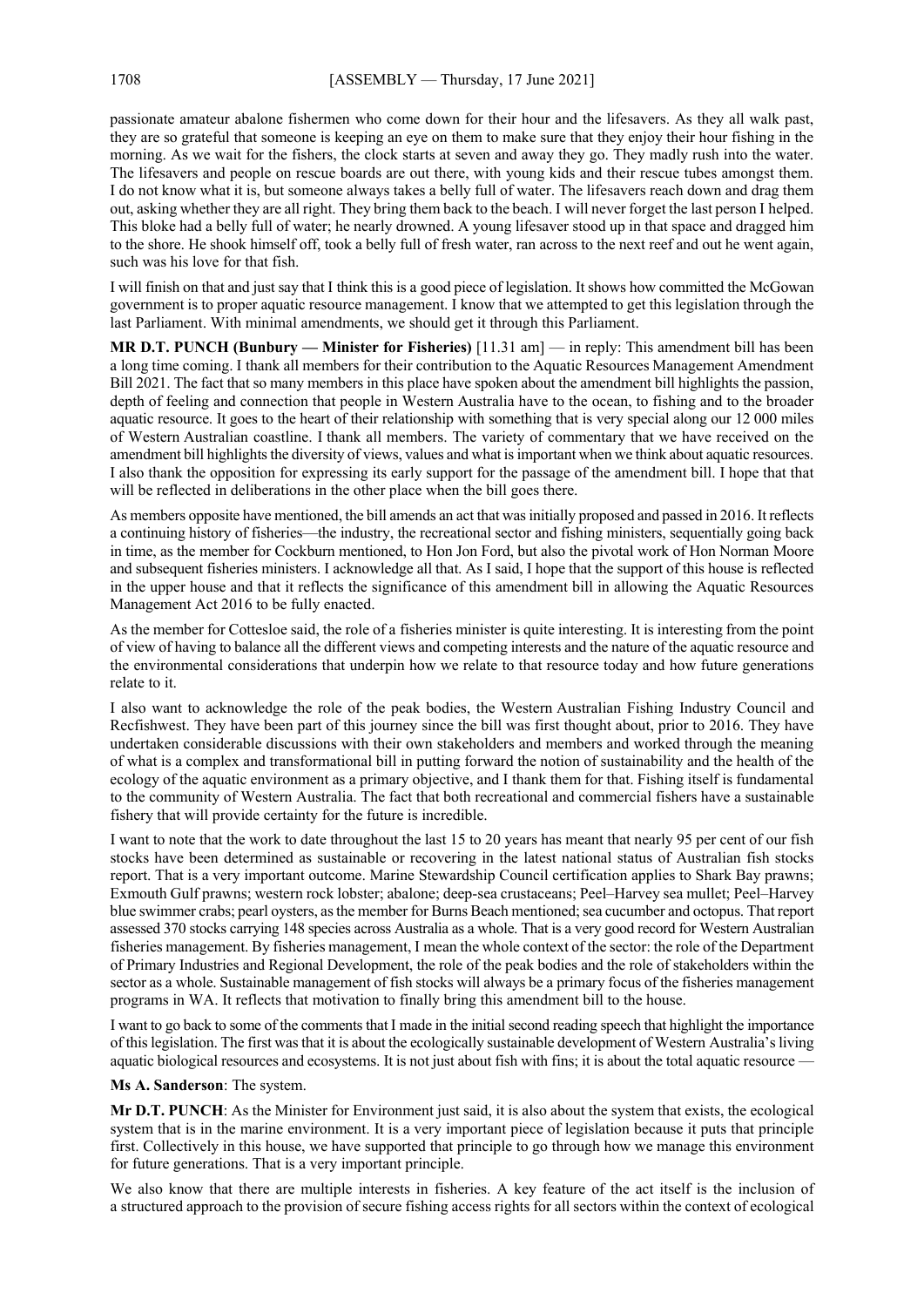sustainability. That is something that has come home to me in my contact with fishers across Western Australia. I have received correspondence from and met with fishers. That notion of having certainty for the future that can guide their business-related decisions is crucial. Perhaps even more importantly, many of the fishers come from a fishing family background; it is part of their whole lifestyle. We cannot underestimate both the social and economic implications of how we provide certainty into the future.

The framework sets out how the resource will be managed, the level of exploitation that can be allowed, the level of the resource that must be maintained for sustainability purposes and the setting of total allowable catches and access rights to the resource—this notion of what the sustainable resource is and, within that, how much can be provided for customary fishing and for research purposes, how much is there for recreational purposes and how much is there for commercial fishing purposes—and allocates a notion of shares within the commercial fishery. It provides for the continuity of existing management arrangements. That is an important part of maintaining resource access rights within the commercial fishing industries until each sector is migrated successfully into the new legislative framework.

The implementation of this bill, once it has passed through the parliamentary process and has been enacted, will be a huge piece of work, and I am very confident about it. The department has been planning for it and will follow through on a very smooth implementation to minimise disruption to the fisheries sector.

As part of preparing for the initial ARMA—it was very well founded, and I totally applaud the work of the Minister for Fisheries at that time—it was found that there was not the flexibility in the initial legislation to allow different types of resource shares to be provided for in the strategy and planning documents for a managed aquatic resource. As a result, it was impossible to address many of the issues that the member for Cottesloe raised with regard to multi-zone, multi-species or multi-gear fisheries. This amending legislation is really about bringing flexibility into the original legislation without losing its objective or purpose.

The Aquatic Resources Management Amendment Bill 2021 provides for three additional key amendments: firstly, defining the meaning of "aquatic resource" to allow the resource to be further defined by the gear, type or method used to take the resource; secondly, removing the requirement for the CEO to publish a notice of decision to grant, vary or transfer an aquaculture licence, which is a very important measure with regard to efficiency and the removal of red tape; and, thirdly, introducing a requirement on the minister to review the operation and effectiveness of the legislation after five years. I think that is a matter that the member for Cottesloe spoke about in the previous Parliament, so I am very pleased that it is included here. Given the complexity of the legislation and the implementation task, it is a very good amendment to have. I am also very pleased that the previous minister was able to make that plain.

The ARMA legislation will be able to trigger a new conversation with industry and recreational fishers about the future, particularly within the industry. Again, as the member for Cottesloe mentioned, there have been a number of impacts on the rock lobster industry, with changes in market conditions and some of the geopolitical changes with regard to the export industry. It is so important for the industry to build a new vision around sustainability and to look at the opportunities that might come out of innovative practice and managing the social licence and the relationship with the broader community—because it is a resource that is very close to people's hearts—and managing that impact into the future. It is also important to look at the diversification of new markets and value-adding opportunities. I sincerely hope that the Western Australian Fishing Industry Council and the Western Rock Lobster Council can embrace that and maximise the opportunities for a very precious resource. It is a resource that has been well managed to date, but we need to continue to make sure that it is well managed into the future and that we get the best outcomes from it.

I listened to the member for Churchlands' contribution, in which she talked about the opportunity to look at innovative new products from the aquatic resource and the potential for research to identify more and more value-based opportunities that could support livelihoods and support the industry, maintain sustainability, and make a continuing contribution to our lives.

In covering off on those issues, one of the critical messages from all members is the notion of a commitment to ecological sustainability and the fundamental importance of maintaining the aquatic resource environment and managing it for future generations. That is a singular message that this Parliament, in passing this bill, can put out there firmly for all sectors to understand, and for the broader Western Australian community to understand. It is a pivotal point in the thinking of this house.

I will turn to the contributions from various members. I thought they were very well thought out and detailed contributions that really brought different dimensions to the whole debate. The fact that so many of those contributions were from new members again highlights that this Parliament will benefit from a wide variety of very well-articulated and well-researched views. If we go forward collectively as a house on that basis, we can anticipate an outstanding series of outcomes for the forty-first Parliament.

The member for Cockburn provided something that many other members commented on—a detailed overview of the value of the fishing sector to Western Australia, particularly the importance of the wild catch industry, but also noting the emerging aquaculture industry and the great potential contribution aquaculture will make into the future.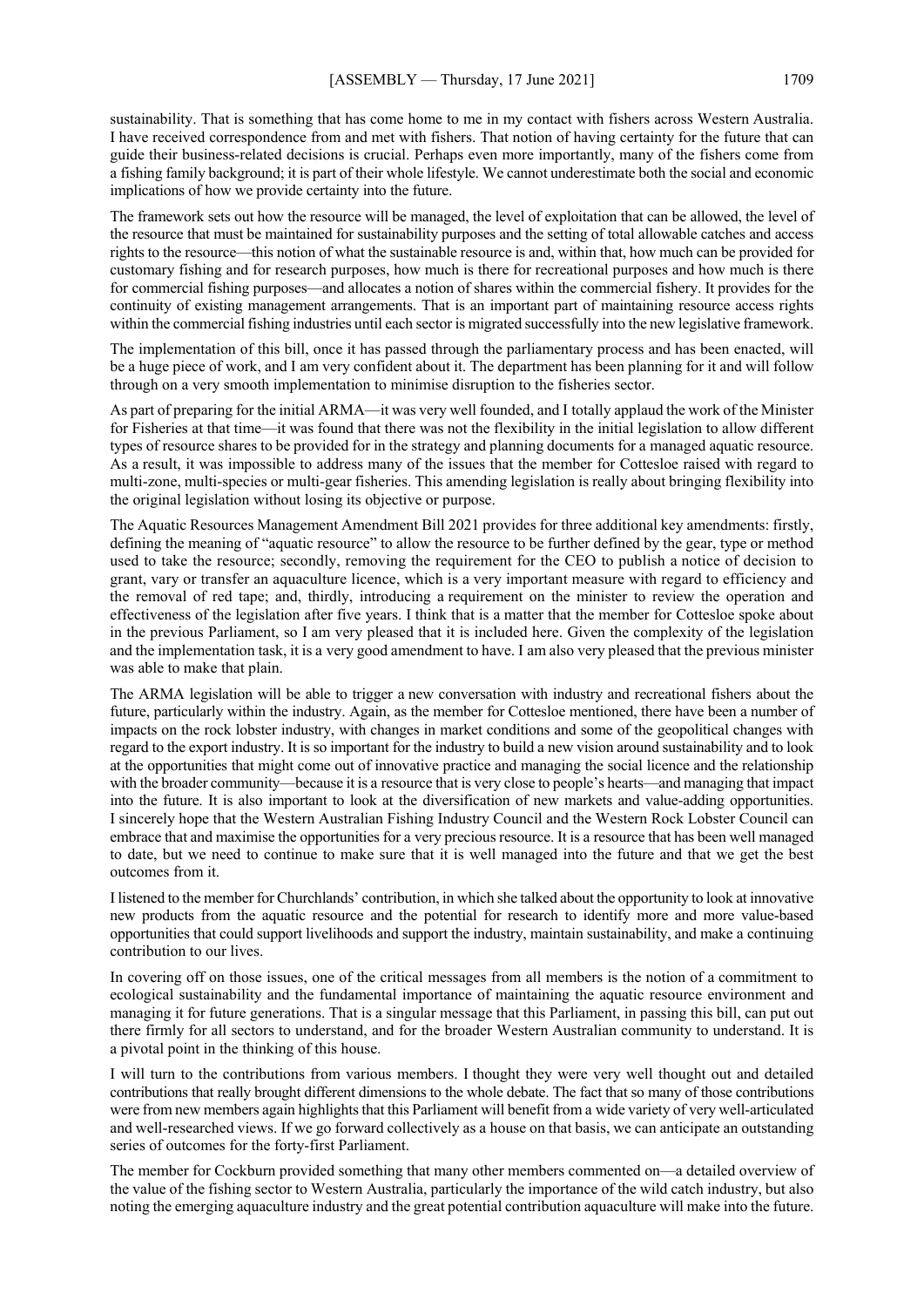Yesterday I spoke to a group of researchers from Tasmania who reminded me, in respect of some of the debates around aquaculture, that the total sea area currently covered by aquaculture in Tasmania is one square kilometre. When we think of the footprint of aquaculture on our broader ocean resource, it could, if well managed, provide an excellent opportunity into the future. The critical issues will be how we manage multiple-user interests at specific sites. Again, that goes to the heart of something I think the department does very, very well—negotiating stakeholder arrangements.

The member quoted the Fisheries Research and Development Corporation as having valued the industry in October 2009 at just under \$1 billion; I think the member for Cottesloe made the same observation. There are an estimated 6 281 direct and indirect full-time jobs in the direct fishing, processing and consumption sectors. We have some very, very fine fish restaurants at one of the tail-ends of the value chain. What they do with Shark Bay scallops, Rankin cod and some of the other species that end up on dinner plates is absolutely outstanding.

COVID-19 had a big impact, particularly on the rock lobster industry. That industry was again impacted by changes in the world's geopolitical trading nature, so it sustained a double whammy. I am very pleased that the government has been able to provide specific support to the rock lobster industry to help it manage what has been a pretty impactful change, and provide time for the industry to regroup. It is very unfortunate that there is a grey market into China, but I think it has every confidence that the Western Rock Lobster Council and the talent that exists within the industry are very capable of finding new opportunities for value-adding and new market opportunities.

Some of the safeguards include the opportunity for back-of-boat sales, and I acknowledge the work of my predecessor in that regard; the waiving of fees and charges; two extensions of seasons of up to 18-month periods; and an overall \$6 million package to support the recreational fishing sector. Many members spoke about that sector in their contributions with regard to the commitment of that funding for expansion of the artificial reefs program and the grow-out and expansion of finfish opportunities.

I was recently very pleased to join the member for Cockburn in his electorate to see 5 000 yellowtail kingfish start a new life. I am sure that as they emerged from the tank, swimming desperately upstream against the pipe that was pumping them into Cockburn Sound, they thought they were being borne into another universe! They had spent all their lives swimming round and round in a circular tank, and suddenly there was a whole new world to explore. I am sure that more than a few of them, as they came out of the pipe swimming backwards, shouted out, "The answer is 42!"

The member for Moore echoed a bipartisan approach—I thank him for that—and indicated the opposition's support for the legislation. The member also raised questions about the environmental assessment issues at Cockburn Sound in respect of future developments. I undertook to respond to that, and I will do so. This government recognises the importance of the value of that fishery and the aquatic resource in Cockburn Sound. The government is certainly aware of the potential environmental impacts of port development in Cockburn Sound, and that it requires further investigation. An allocation of \$21.4 million has been made to fund the Westport environment and social program, which will provide a detailed analysis of the potential environmental and social impacts. Key fishery resources to be examined include pink snapper, blue swimmer crabs and baitfish. There is \$4.3 million dedicated to this piece of research to be undertaken by the Department of Primary Industries and Regional Development. I have to say that I have enormous confidence in the research and scientific capability of research divisions within that department. The Western Australian Marine Science Institution and partner agencies are currently developing a science plan, and we expect work will start in July 2021. Outcomes from this research will inform the environmental impact process.

Member for Moore, as fisheries minister it is certainly my intention to understand the concerns of recreational and commercial fishers who operate in Cockburn Sound, and I look forward to monitoring the ongoing work of the WA Marine Science Institution and DPIRD over the forthcoming term. Factors such as coastal development, population growth and environmental change will continue to pose challenges for all our aquatic resources and how we manage them, so we should always be prepared to provide good science and good evidence and really base decision-making on that, as we always have done in the past. As in so many aspects of the work of the government, we have invested in science, research and building our knowledge up to make informed decisions, rather than making them subjectively without necessarily having validation. I wanted to respond to the questions that the member for Moore raised and note that the work is underway, and I am very pleased that it is occurring.

The member for Hillarys spoke to the ecological sustainability of fisheries management, as well as the importance of conserving aquatic systems, ensuring sustainable productivity and the development of an aquatic resource–based industry. She spoke about the importance of that to her electorate and the enjoyment of the ocean environment by her constituents. Many contributors to the debate on this amendment bill have spoken in similar terms. I thank her, as I do all the new members, for her contribution. She really highlighted the importance of Marmion Marine Park and acknowledged the protection of this area by a Labor government in 1987, so this notion of marine stewardship is not new.

The member highlighted the importance of healthy reef systems and acknowledged the work of the Marmion Angling and Aquatic Club. I think that mirrors the experience of many other members in how they have used that opportunity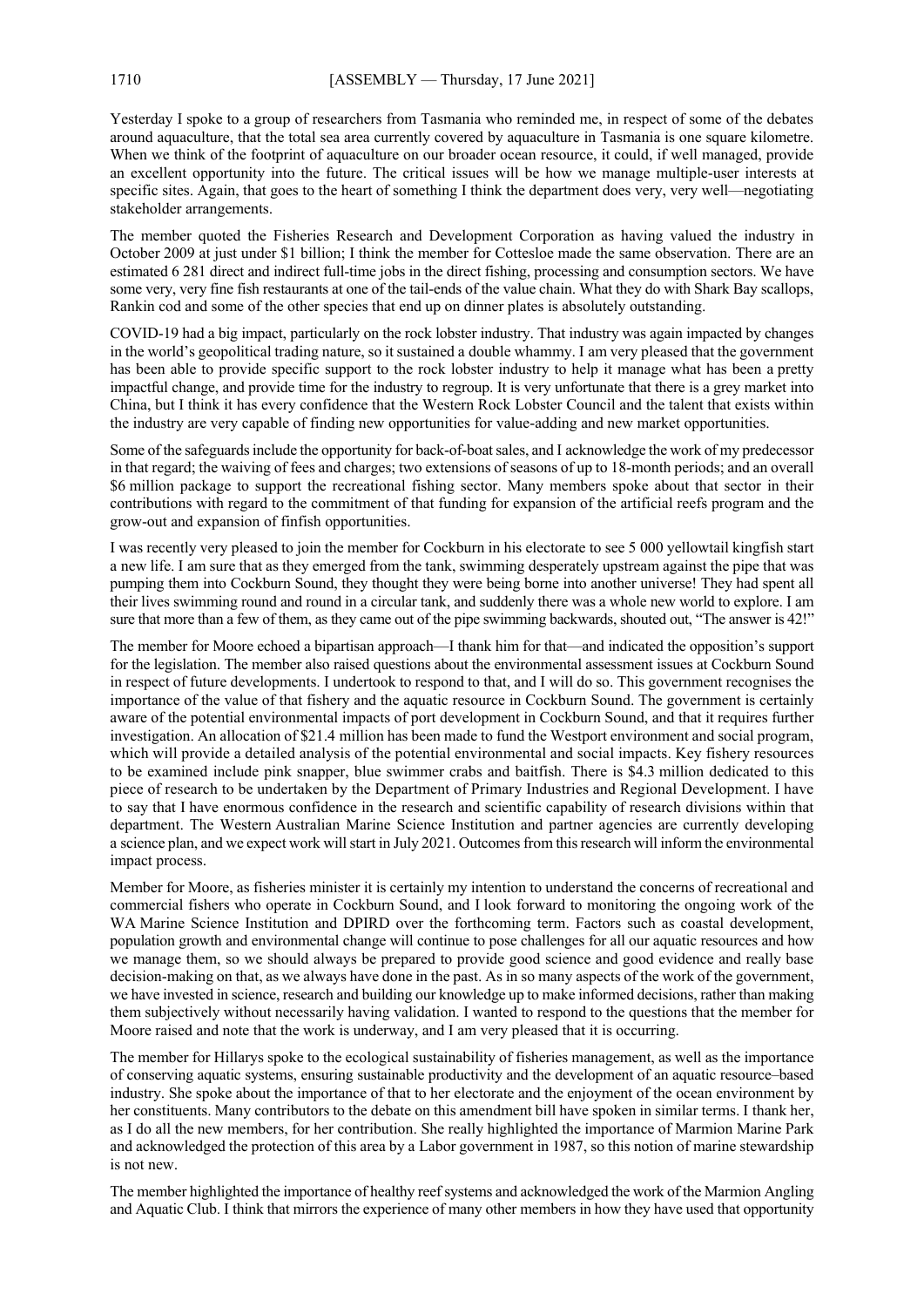to take advantage and build experiences for people, and in this case it is a diving and snorkelling trail. I think that is very important. She also spoke about the flow-on benefits to cafes and restaurants in the Hillarys area. In a very succinct but insightful way, she highlighted the importance of the aquatic resource to her community.

We then had a very entertaining contribution from the member for Wanneroo. She threw the line out and reeled us in with a whole series of what can only be termed dad jokes! I think she referred to the Minister for Fisheries as "fintastic"! I thought that was very entertaining. She also highlighted the importance of fisheries to my electorate. We have different kinds of fisheries. We have not only the traditional commercial fishers, but also the incredible Dolphin Discovery Centre, which is a tourism attraction with a marine research component to it. It has really been doing a lot of work on local fish species and understanding the reef systems in the Bunbury area. It was a really entertaining contribution and I thank the member for Wanneroo for that. She certainly did not flounder! I was a bit concerned she was going to flounder, but she did not flounder! She mentioned that the member for Landsdale would be very impressed with her puns. They are duly noted in *Hansard*. I also thank her for her contributions on a more serious note, again, about the importance of the aquatic resource to her community and the implications it has if we get things wrong. I thought that was very, very important.

I have one eye on the time, but so many contributions were made that I would like to acknowledge as many of them as I can. The member for Geraldton—which, again, is a very, very important fishing area—made an excellent contribution and highlighted the importance of fishing as the lifeblood, in a sense, of the Geraldton community. It is a community that is built around the fishing industry and major changes or impacts on the fishing industry often lead to a sense of not only the economic impacts, but also what it means for the community as a whole. That was a great contribution and I thank the member for that.

Then there was the member for Scarborough, who is a keen surfer. He spoke about the social impact and benefit of healthy aquatic resource systems—the fact that we can go down to a beautiful beach at Scarborough and enjoy a pristine environment. We know that whatever we do within the marine environment, there is an impact somewhere else. The member for Scarborough's contribution highlighted that his observations of the health of the beach and ocean front in his electorate really mirror all the comprehensive work going into sustaining our near-shore and offshore environment along the Western Australian coastline. I thank the member very much. I think it was his first contribution to a second reading debate. It was a very, very good contribution, and I look forward to hearing more contributions from him in future.

We have had a few breaks in this second reading debate, but I mentioned earlier that the member for Churchlands acknowledged the work of the Marine Stewardship Council. She made some interesting observations about the potential innovative uses of the aquatic resource, and I will certainly draw the attention of the department to that, because another part of my portfolios is innovation, and innovation applies to every aspect of the portfolio responsibilities I have.

The member for Joondalup similarly made a very strong contribution about the role that this bill will play in not only securing future fishing access rights, but also maintaining and contributing to an environment that I know is shared by multiple users in the member's electorate. There is not only the recreational and commercial fishing point of view, but also other uses of the marine environment, such that wherever we make a change to one aspect, there can be flow-on changes in another. That highlights the complexity of the work in this area. I thank the member very much for her contribution.

The member for Mandurah made a very good speech in which there was a sense of the history of Mandurah and its relationship with the blue swimmer crab and the important relationship it has to the social fabric of the Mandurah community. Again, it highlights that in this bill we are talking about not only the implications for an economic system, but also the very fabric of the community.

We had some more contributions today. The member for Mount Lawley gave a very interesting analysis of the pearl meat industry and the highly prized nature of a very limited resource, at six tonnes annually. He highlighted the importance of the ecology of the system, and I will certainly look at Tim Flannery's book *Sunlight and Seaweed*, which goes to some of the points that the member for Churchlands raised.

I thank the member for Cottesloe very much for his contribution and his contribution on this bill in the last Parliament. He raised a number of questions and I hope I can reaffirm some of them now. He referred to the aquatic resource and species. In the act, there is a reference to an aquatic resource. Amended section 4 of ARMA will define the meaning of "aquatic resource" and section  $4(1)$  will state —

In this Act, a reference to an aquatic resource is a reference to —

- (a) a population of one or more identifiable groups of aquatic organisms; or
- (b) one or more identifiable groups of aquatic organisms in a bioregion, area, habitat or ecosystem.

I think that addresses the concern about multiple species.

Broodstock are not explicitly recognised as a commercial catch, but under section 3 of ARMA, "commercial fishing" is defined to mean "fishing for a commercial purpose" and includes taking aquatic organisms for broodstock or other aquaculture purposes, so that is addressed.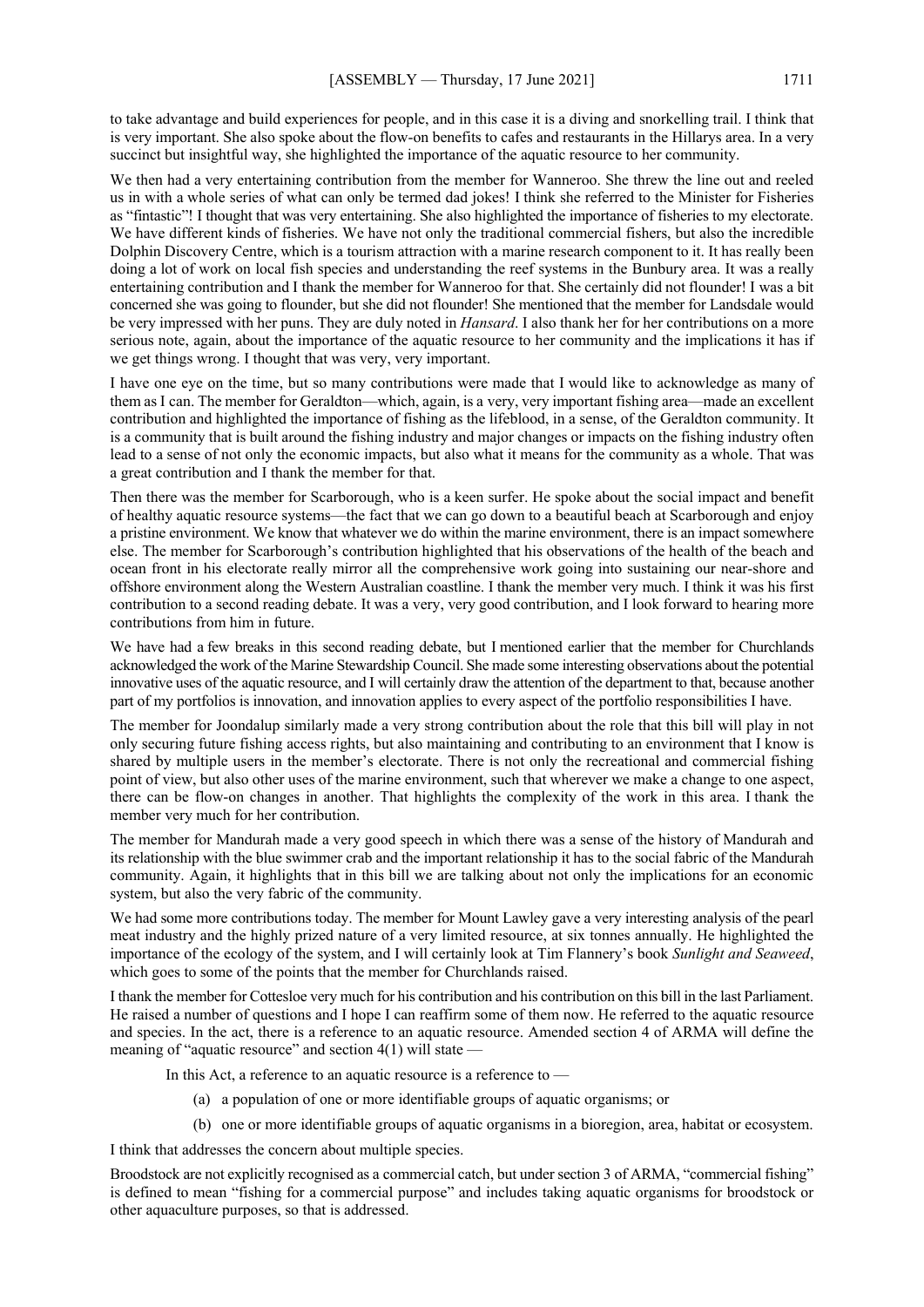I think the final concern was about the definition of "person". "Person" is not specifically defined in ARMA because interpretation of this term is used throughout the legislation. "Person" is defined in the Interpretation Act 1984 as

*person* or any word or expression descriptive of a person includes a public body, company, or association or body of persons, corporate or unincorporate;

An industry association is a person, but the body would need to be the holder of an aquaculture or aquatic licence likely to be significantly affected by the decision in order to qualify as an affected person. The person has to be directly impacted by the decisions to participate. I again thank the member for Cottesloe for his contribution. I note and acknowledge his reference to the history of this bill.

With that, I would like to thank all members for their contributions on the second reading debate. I think it has been a very fruitful debate that has highlighted the importance that all members hold —

**Mr C.J. Tallentire**: I don't think you commented on my contribution!

**Mr D.T. PUNCH**: I did not, member for Thornlie. I had better not leave out his contribution. I have undertaken some research into it.

**Mr C.J. Tallentire**: Can I remind you of what my contribution was, because it may not be in your notes? It was about the need for non-extracting, non-polluting users of the marine environment to be engaged in that whole DSD process.

**Mr D.T. PUNCH**: I think the member also made reference to lines, debris and tackle.

**Mr C.J. Tallentire**: Indeed—the pollution that comes from recreational fishers in particular, and sometimes commercial fishers.

**Mr D.T. PUNCH**: When I was in Albany I popped in and saw Jim, the tackle man. Jim, apparently, is a very famous tackle man throughout the industry and his shop is a wonderland for those who engage in tackle-based fishing. We had a long chat about biodegradable lines and tackle. There have been various attempts at the industry level to look into and produce biodegradable tackle. Jim reminded me that biodegradable tackle is important, but that it cannot let the fish get away; it will not be used if the line snaps and the fish go. The biodegradable tackle was based on materials that degrade over a 12-month period, although some products degraded over a faster period. The problem is the take-up and an understanding by the sector of what that material might be.

I do not have a specific answer to the member's issues, but I have taken them on board and I want to look at that from the point of view of the references that I made to innovation, because I think that is part of the social licence. The member highlighted that that is a critical aspect of the future. I think Recfishwest and the industry bodies recognise that as an important issue. Although there are no immediate solutions to it, I think it clearly has a line of sight and I certainly want to follow through on those opportunities. I highly recommend a visit to Jim, the tackle man, in Albany because he has a wealth of knowledge and information. I thank the member for his contribution.

On that note, I conclude my contribution on the second reading debate and thank all members.

Question put and passed.

Bill read a second time.

[Leave granted to proceed forthwith to third reading.]

*Third Reading*

# **MR D.T. PUNCH (Bunbury — Minister for Fisheries)** [12.03 pm]: I move —

That the bill be now read a third time.

**MR R.S. LOVE (Moore — Deputy Leader of the Opposition)** [12.03 pm]: To recap and finalise the opposition's position, I reiterate that we support the Aquatic Resources Management Amendment Bill 2021. It is identical to the bill that went through this house in 2020. We supported it then and we support it now. I thank the Minister for Fisheries for his consideration of the issues we raised and for coming back with answers during his reply to the second reading debate to the issues brought to the fore by the member for Cottesloe and me. I thank other members for their contributions to the discussion. I enjoyed some of the insights that members brought to the fore about the fishing industry and to the value of fishing to their communities and to their lives in Western Australia. In conclusion, I pay tribute to the organisations that manage our fisheries and the hardworking Western Australians who are involved in the commercial fishing industries. I acknowledge also the value of recreational fishing to the Western Australian economy. Thanks very much.

**MR D.T. PUNCH (Bunbury — Minister for Fisheries)** [12.05 pm] — in reply: I would like to thank the opposition members for their consideration of this amending bill and for their support. I again thank all members and I specifically thank the staff of the former Department of Fisheries and now Department of Primary Industries and Regional Development. They have worked incredibly hard and diligently on bringing the Aquatic Resources Management Amendment Bill 2021 before the house and I knowledge that in this place.

Question put and passed.

Bill read a third time and transmitted to the Council.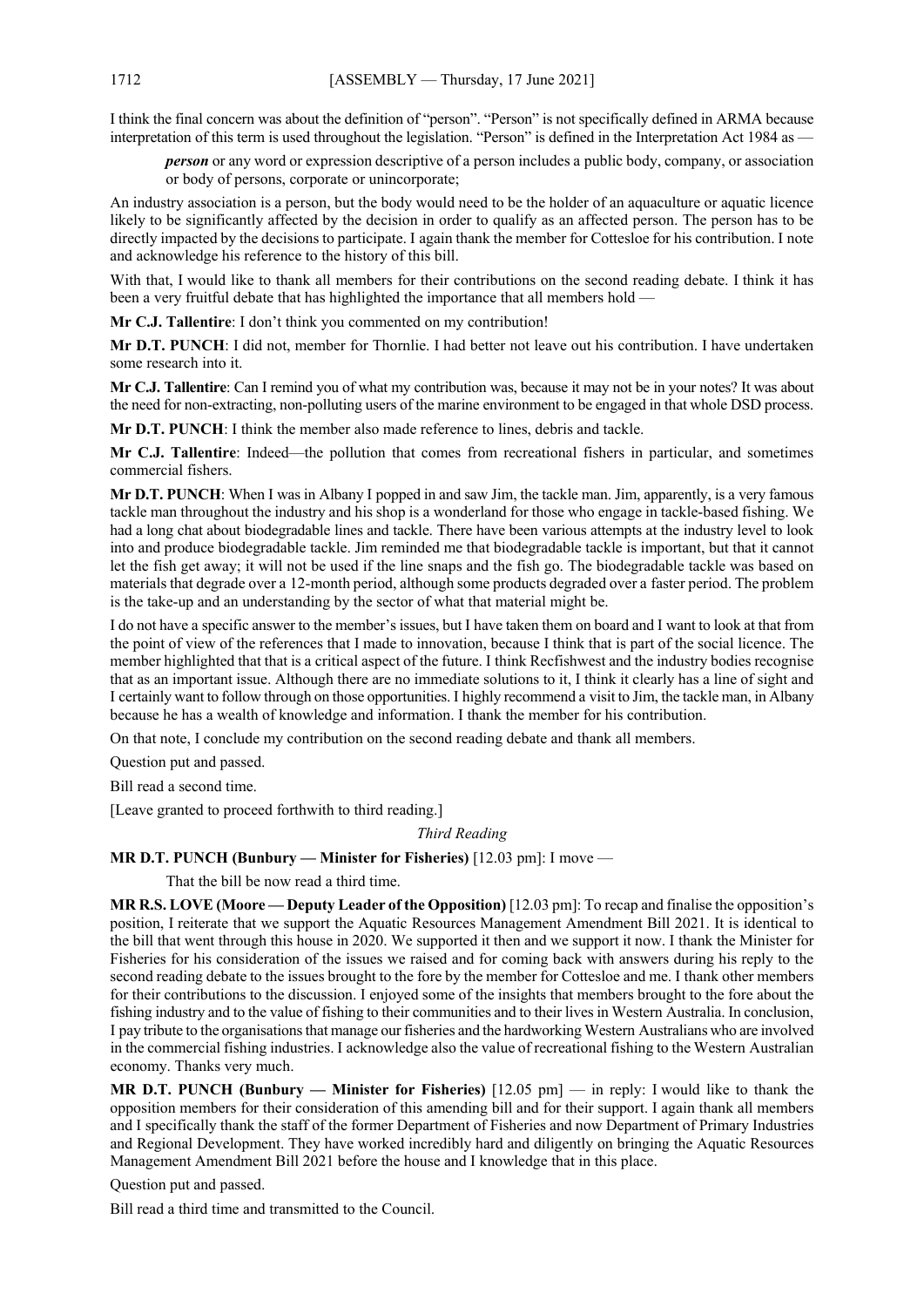#### **CONSERVATION AND LAND MANAGEMENT AMENDMENT BILL 2021**

*Second Reading*

Resumed from 12 May.

**MR R.S. LOVE (Moore — Deputy Leader of the Opposition)** [12.05 pm]: I rise on behalf of the opposition to make a contribution to the Conservation and Land Management Amendment Bill 2021. I note that just as with the Aquatic Resources Management Amendment Bill 2021, we have a very similar piece of legislation coming through the house, this time with a different minister. Similarly, there was a different minister in the debate on the aquatic bill. I cannot put a lot more on the record than has already been put into *Hansard* the last time we debated this legislation. I reiterate that we are not opposed to it. We have questions that we will ask and no doubt questions will be raised in the other place, because the previous bill did not go through the upper house the last time around. There will be some interrogation of some of the issues that we see coming to the fore through this bill.

For the benefit of members who might be listening and who were not aware of it, this bill extends the ability that already exists for terrestrial reserves to be jointly vested with Aboriginal bodies corporate to also encompass some marine reserves. This is fairly topical in many of the electorates that we represent, where there are either planned or existing marine parks and existing groups of persons who use those areas. The interaction between the protection of the users and the joint vesting that will be given to Aboriginal persons is a matter of some interest to those people. The planning around the proposed Buccaneer Archipelago marine park, for instance, took place when this legislation was not enacted but actually took into account many of the sentiments that are reflected in this bill. Whether the Recherche Archipelago will be a marine park in the future is also the subject of discussion. Therefore, this legislation will be important to those persons. People are trying to understand what the term "culture and heritage of Aboriginal people" means and what impact it will have on special uses, existing uses or proposed new uses of some of those marine parks. We canvassed a lot of those issues in some depth in the last Parliament and that is on record in *Hansard*. I know that other members will want to the talk about that. However, when we discussed this matter it was clear to me that there was not a set definition to understand the implications of those new purposes, if you like, for the marine reserves. Marine parks have until now been set around the conservation of the natural environment and the protection of the flora and fauna in the reserve and the preservation of historical and scientific interests, but will now extend to include the protection and conservation of the culture and heritage of Aboriginal people. Practically, this may well mean that special purpose zones are developed to encompass and enable that culture and protection, but perhaps there may also be overarching values presented to a broad breadth of marine parks to reflect that particular purpose—the protection and conservation of the value of the marine parks and the culture and heritage of Aboriginal people.

There is also interest about how those competing interests will be played out if many Aboriginal organisations in a particular area have little bits of interest in different parts of the marine park. Traditionally, most native title claims are based on land, and perhaps on some intertidal areas; until now, they have not extended into the marine environment. How will we determine which particular organisation will be able to be that joint vesting partner?

One concern raised with us when we consulted on these issues with the fishing industry and other groups, such as tour operators, was the potential impact on their industries. Both the recreational and professional fishing industries have spin-offs to local communities, including economic development. Tour operations and other types of uses might also occur in the parks. I suppose that if we are talking about professional fishing, we are probably talking about both wild catch and farms.

As we understand it, there are plans for the further vesting of other areas in marine parks. This will continue to be of interest to many coastal communities in Western Australia and many interest groups that are involved in those areas. We are interested in whether all existing uses will continue or whether those that are found to be incompatible will be grandfathered or excluded in certain areas; and, if so, what the effect of that exclusion will be. I understand that there are some ways that compensation can be given to commercial fishers—no doubt the minister will elaborate on those—for instance, if they lose part of their ground or livelihood because of a park. We would be interested to know what compensation or other arrangements might be in place for industries and users, as well as third parties such as tourist accommodation providers, tackle shops and other businesses that might be affected by a change that is enacted by this new legislation and the changes to the Conservation and Land Management Act.

As I said previously, the former Liberal–National government introduced amendments in 2015 to allow similar sorts of joint vesting in the terrestrial environment. We understand how that works. It is a little harder to understand exactly how to apply the tests of heritage significance to the marine environment that are done in terrestrial areas, where there is probably an area that is known to be a sacred site or a birthing site or a songline on land that is easily defined. It will be interesting to work through some of the new ideas that might come forward as to how that can be reflected in the marine environment. Will the protection and conservation of the value of marine parks and the culture and heritage of Aboriginal people extend to archaeological sites under water—for instance, where Aboriginal people may have existed thousands of years ago when the continental shelf was exposed? That is a very interesting topic. Many, many sites have been identified recently along those sorts of lines. Whether or not we are talking here about the historic culture or a developing culture, Aboriginal people today live a different life from the Aboriginal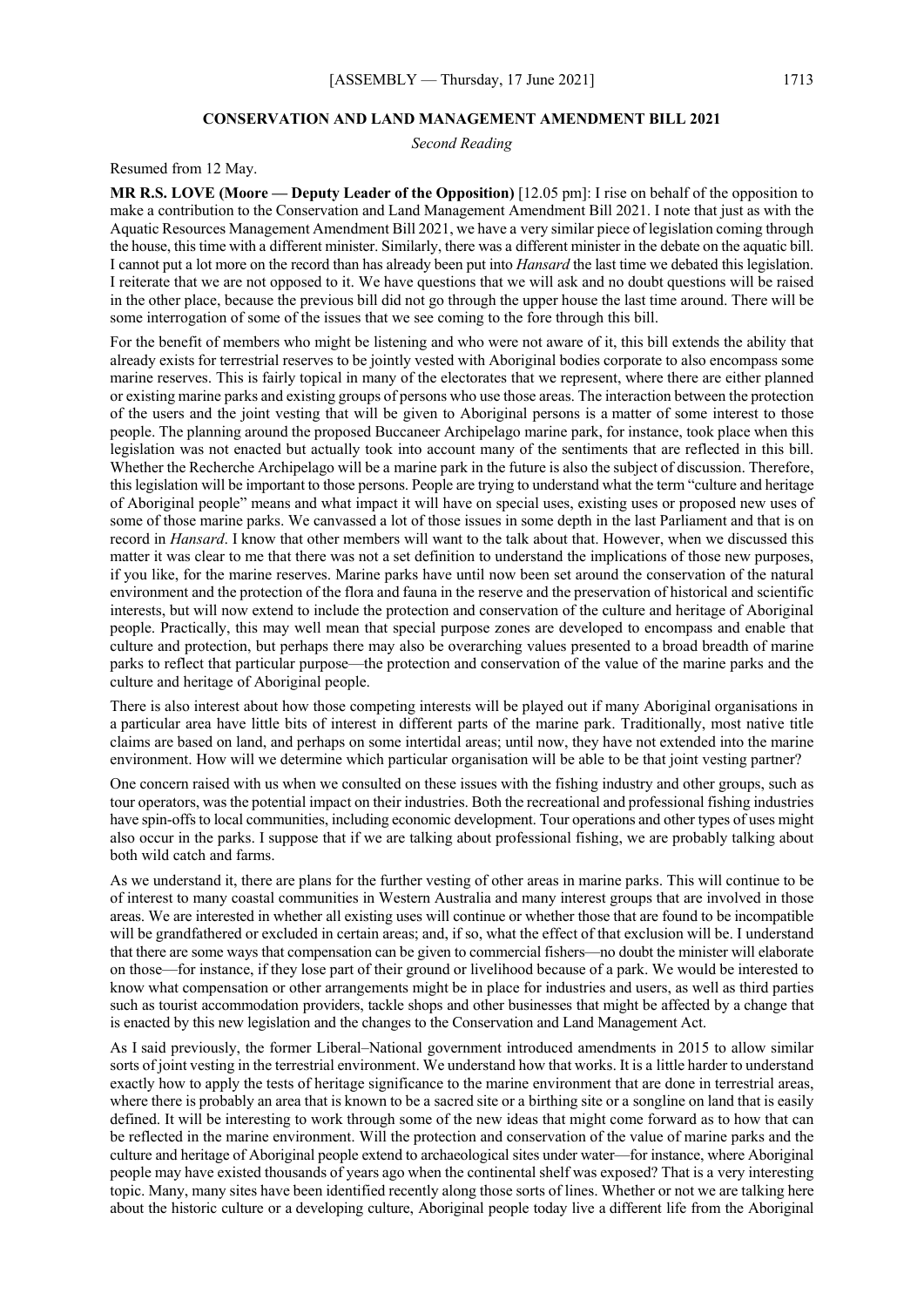people who first came into contact with Europeans. As their culture and lives have evolved, how does that then play out with the idea of the culture and heritage of Aboriginal persons? Is it set at 1829 or some other time? As we have seen, Aboriginal people's lives change and new groups come into areas. There has been a lot of disruption to what was their long-held culture prior to European settlement.

As I said, the Nationals WA will not oppose the bill. However, because of those matters requiring clarification, we stop short of saying that we wholeheartedly support it at the moment. There are questions we would like to work through with the minister in both this house and the other place. I am not the lead spokesperson on this matter for the opposition, although I am in this chamber. The shadow Minister for Environment, Hon Tjorn Sibma, is in the other place and he will no doubt have many questions to ask as well. That chamber did not get through the same level of interrogation of the bill as we had in this place. I will conclude my contribution and allow other interested members to put forward their views on this matter.

**MS S.E. WINTON (Wanneroo — Parliamentary Secretary)** [12.17 pm]: I am happy to make a contribution to debate on this important bill today. Although the Aquatic Resources Management Amendment Bill 2021 might not grab the spotlight in the mainstream as some other bills we debate, it is an important and powerful bill, and I am very happy to make a contribution. This bill will be an important addition to the Conservation and Land Management Amendment Act 2015, which enabled the joint vesting of certain terrestrial reserves, be they national parks, nature reserves or conservation parks, between the Conservation and Parks Commission and an Aboriginal body corporate. A proposed amendment in this bill will extend this joint vesting arrangement and enable marine reserves—that is, marine parks, marine nature reserves and marine management areas—to be jointly vested in the same way as national parks, nature reserves and conservation parks. This amendment will fulfil a 2017 election commitment of the McGowan Labor government and will continue the strong bipartisan support to improve the engagement of Aboriginal people in the management of conservation reserves.

Joint vesting is a shared responsibility between the Conservation and Parks Commission and traditional owners over water, land, and land and water. It finally legalises and formally recognises traditional owners' interests in country on a reserve title. In practical terms, these vesting provisions give Aboriginal traditional owners an equal role to that of the Conservation and Parks Commission in preparing the initial plan and every other proposed management plan. It provides Aboriginal traditional owners with an equal role in being consulted on the granting of licences and leases on jointly vested land and water. As the member for Moore said, importantly, the Conservation and Land Management Amendment Bill 2021 proposes to amend the reserve purpose of a marine park. Currently, the reservation purposes that exist are the proper conservation of the natural environment, the protection of flora and fauna, and the preservation of any features of archaeological, historical and scientific interest. This bill includes a very important fourth purpose; that is, the protection and conservation of the value of the marine park to the culture and heritage of Aboriginal persons as part of the reservation purpose, and that is so very, very important. It was good to hear from the member for Moore that the opposition plans to support this bill. It is important for new members to know that this bill passed this place with support in the last Parliament and we hope to get the same support this time around. In that regard, when I look back at the *Hansard* from the fortieth Parliament when we debated this bill, it was refreshing and encouraging that we were able to work together on an important bill such as this without politicising it.

The COVID-19 pandemic has allowed us to reset lots of things in our lives, including the way we work. More and more people are allowed to work from home and they have realised that working from home is a positive for them in their working and home lives. We are also using technology in different and more positive ways. The COVID-19 pandemic has meant that many more of us are looking to home, particularly WA, for our holiday plans. When I was talking to residents in my electorate, I found it quite extraordinary the number of people who, for the very first time, were contemplating or planning a trip with their family around Western Australia in a campervan rather than going to Bali. There is no doubt that more Western Australians are travelling around Western Australia than ever before. That is good for the economy and the local economies of regional areas, and it is very much getting us connected with our country. When we go on holiday, more and more we want to see Western Australia through the eyes of Aboriginal people. It is an interesting statistic, members, that about 82 per cent of visitors around WA want an Aboriginal cultural experience when they wander out yonder, yet only 26 per cent of people get one. It is a really important statistic. The bill will allow Aboriginal people to jointly manage our important marine and nature reserves around the state, and perhaps that will provide an opportunity for us to become more connected with Aboriginal people in Western Australia.

I will talk a little bit about the McGowan Labor government's Aboriginal ranger program, which was first launched in 2017 and is worth some \$20 million. This highly successful program has been led by the Aboriginal community and Aboriginal organisations with support from the Parks and Wildlife Service at the Department of Biodiversity, Conservation and Attractions. Across the state, this program is helping Aboriginal organisations manage country and protect the environment in partnership with the public and private sectors. Funding is available for jobs and for Aboriginal rangers' training and community development. Interestingly, this program has been so successful that more than 28 Aboriginal organisations have shared funding for more than 35 ranger programs. In real terms, that means that more than 300 people have been employed—importantly, 53 per cent of those are women—and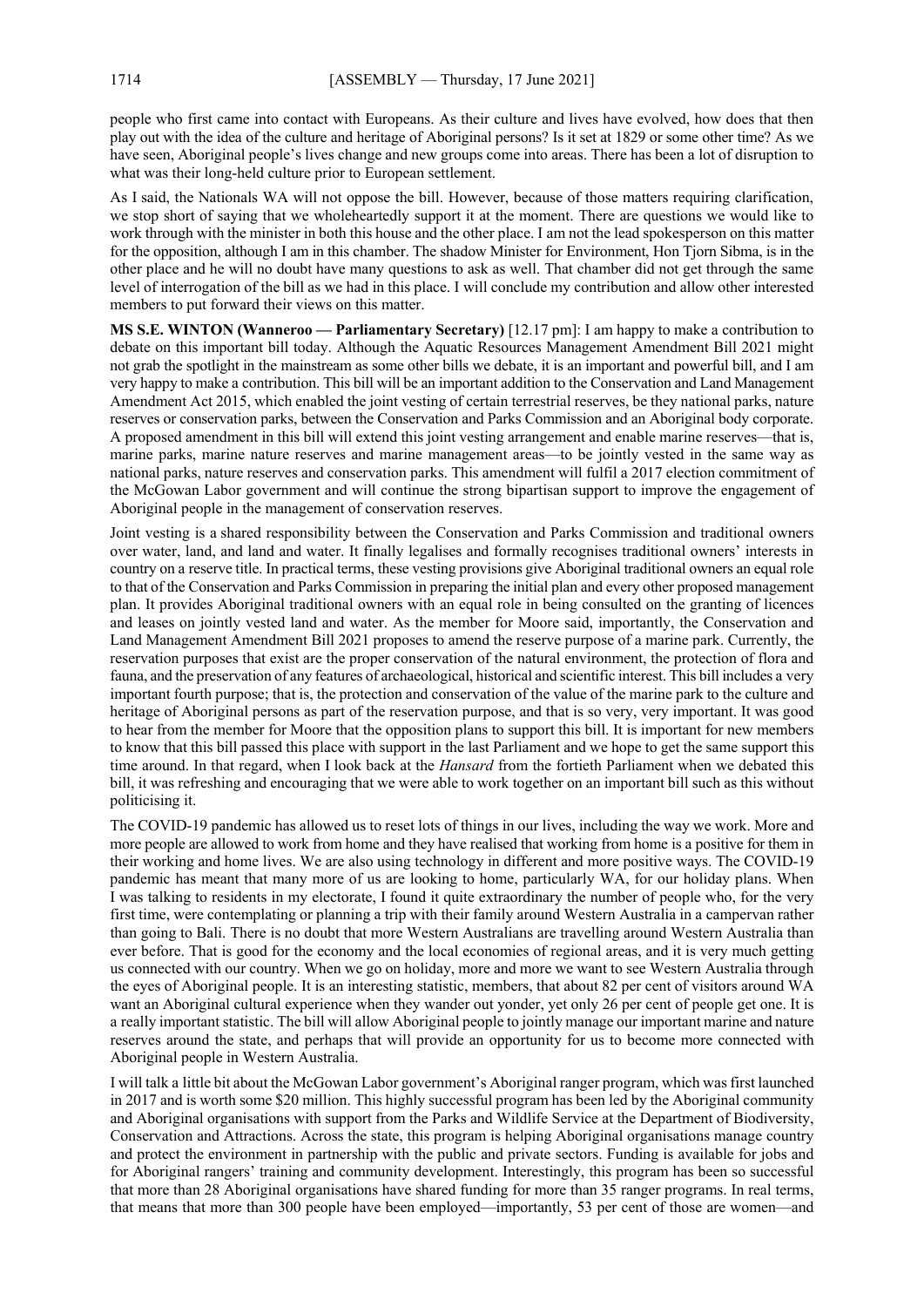more than 290 training opportunities have been created. It has also leveraged nearly \$11 million from partnerships with private sector organisations. It is very important that members make a link with that and the statistic that I mentioned before. Western Australians want a cultural and historical Aboriginal experience and the ranger program clearly is providing more opportunities for Western Australians to engage in that.

Since the program commenced in 2017–18, it has continued to train and employ Aboriginal people. I will explain the depth and breadth of the kind of roles, skills and opportunities it is providing for Aboriginal people. Activities have included biodiversity monitoring and research, traditional knowledge transfer, fire management, cultural site management, feral animal and weed management, cultural awareness and immersion experiences for visitors, guided welcome to country tours and/or talks for visitors, and the management of visitors or tourists and tourism assets education programs and mentoring. The evaluation of the program so far has clearly shown that it is providing significant social, cultural and economic benefits for Aboriginal communities, which is contributing to improved community wellbeing and resilience, and building important leadership skills. At the election, the government committed another \$50 million to expand this important Aboriginal ranger program.

I was lucky enough to live in Fitzroy Crossing for three years in the 1990s when I teaching. It was truly three of the best years of my life. I want to share a couple of stories about the wonderful things that I experienced up there in gaining an understanding of Aboriginal people's connection with country, but, before I do, I want to highlight a story that shows the continuing, I guess, disadvantage in housing, education and health outcomes for Aboriginal people and how we sometimes do not understand the complicated nature of the pressures and issues that Aboriginal people face. For the three years that I was in Fitzroy Crossing, I formed strong bonds with my Aboriginal students. During those three years, privately I was always frustrated—I never said anything to my students—when I saw Aboriginal women, the elders, go to the local roadhouse to purchase food for the kids at night, whether it was a tin of baked beans or other things. It would frustrate me no end because the prices they were paying at the roadhouse were outrageously different from the prices they would have paid if they had done their shopping at the supermarket during the day. I think there was some judgement related to that because I thought, "Why aren't people thinking and making better use of their money?" In my second year, I had a conversation with my students about that, "Why aren't your aunties and grandmothers doing their shopping during the day?" The kids looked at me as though I was one of the dumbest people in the world. They said, "But, miss, they wait until the men are drunk. They hide their money so that they can buy food during the evening." I guess the reason I raise that is that we do not really appreciate the complexities of poverty, the social issues and the significant problems up there. We judge outwardly from our eyes without taking on board the reality of life for those people, the locals, and how they are best trying to manage what are dire circumstances in some families. That also extends to us not really appreciating how connected Aboriginal people are to their country and how unwavering that connection is to their local environment, and that is what sustains them and gets them through.

My three years in Fitzroy Crossing were incredibly precious. I got to go out hunting with local Aboriginal people and I got to go out fishing, and I got shown up for not being as good a fisherwoman as the local Aboriginal women! The highlight for me was sitting on the bank of the Fitzroy River catching cherabin, which are freshwater prawns, in a more traditional way. The women would sit on the banks of the river cross-legged, and I would attempt that, and they would put a little bit of food between their toes and then wait for the cherabin to come and get it, and then they would grab it and throw it over their heads until they had enough for a feed, and that would be the end of the fishing session. Those kinds of experiences that I had have really shaped me into appreciating the very spiritual connection that they have with country. In a moment, if I get the opportunity, I will talk a little bit about some of the experiences I had at One Arm Point and James Price Point when I visited some Aboriginal communities there.

Aboriginal people have taught me a lot. There was another occasion when we brought a group of Aboriginal students to Perth for a two-week camp. It was the very first time that those kids had ever been to Perth. We planned this most incredible itinerary of bells and whistles activities for them—Adventure World, a Tina Turner concert and a Wildcats basketball game. The kids told me that the highlights for them were feeding the swans by the lake, and observing their surroundings while we were on the bus in peak-hour traffic and then commenting, "Why is there only one whitefella in each car?" What I learnt from Aboriginal people has truly shaped me, and the more opportunities we can have for Western Australians to also have cultural experiences with Aboriginal people in their local communities, the more it will go towards dealing with a lot of the issues that we still have in our society. The Aboriginal ranger program and the Plan for Our Parks goes a long way towards addressing those things.

I came back from the Kimberley as, as the member for Cottesloe would call me, a bit of an environmental warrior. But I am also a pragmatist and a realist. I am proud to be part of the McGowan Labor government that is making the environment one of its key priorities. We have our first ever Minister for Hydrogen Industry and our first ever Minister for Climate Action. We are doing incredible things in the environment portfolio.

I want to take a few moments to talk about the Plan for Our Parks. This, of course, is the McGowan government's plan to create an additional five million hectares of new national and marine parks and reserves across WA, which will increase the conservation estate by 20 per cent. Of course, this includes the creation of the Houtman Abrolhos Islands National Park and the proposed Fitzroy River national park, which is very close to my heart.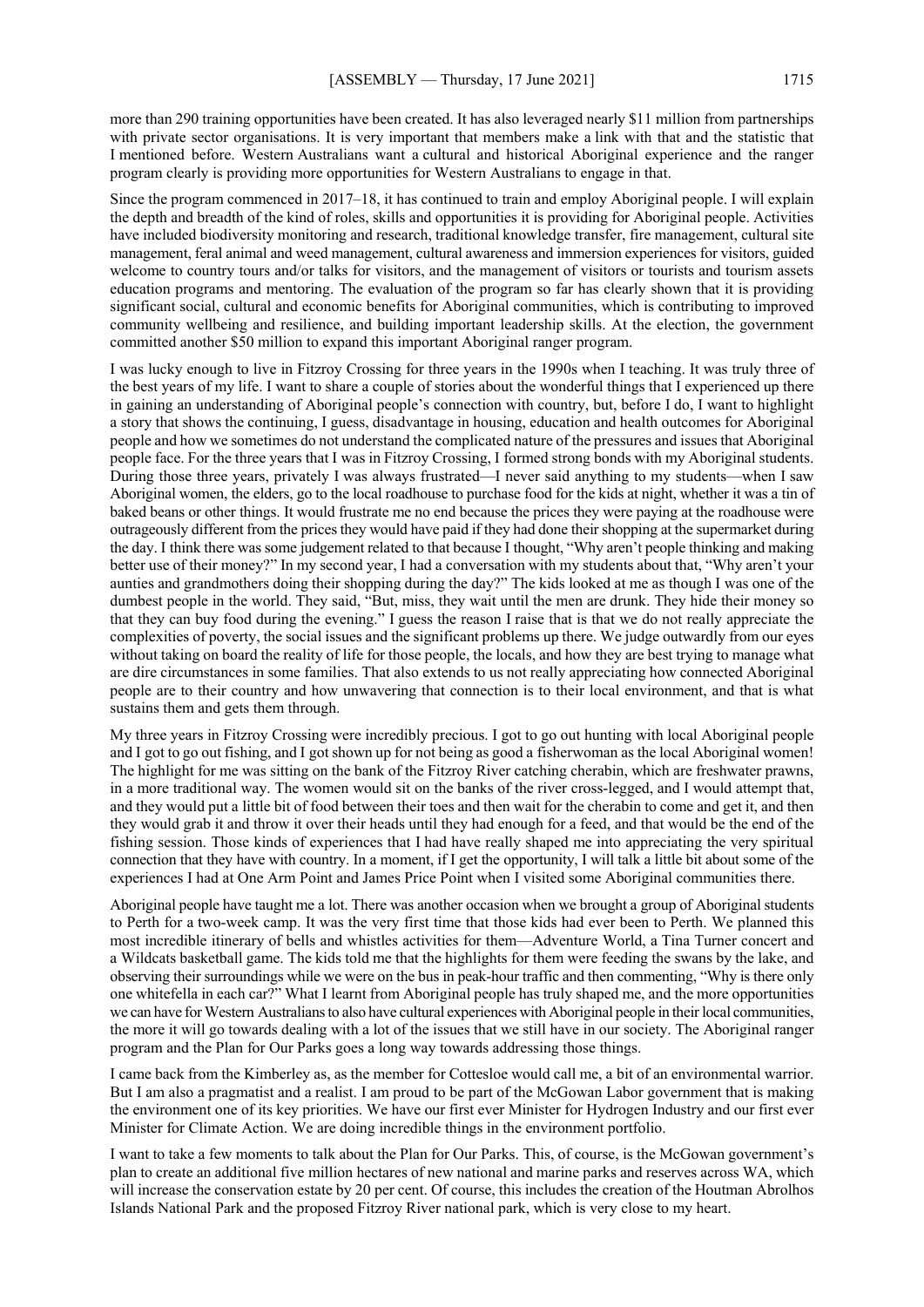I apologise to the member for Kimberley, as I will not be able to pronounce correctly some of the names of these Indigenous groups, but I will read them into *Hansard* because Hansard will get them right. The Indigenous land use agreement with the Nganhurra Thanardi Garrbu Aboriginal Corporation for the Ningaloo coast reserves was the first Indigenous land use agreement registered under the Plan for Our Parks and is the culmination of many years of work to conserve and protect the Ningaloo coast. In addition, ILUAs have been agreed with the Bardi Jawi, Dambim —

**Ms D.G. D'Anna**: Dambimangari.

**Ms S.E. WINTON**: Thank you, member for Kimberley. ILUAs have been agreed with the Bardi Jawi, Dambimangari and Mayala native title holders for marine parks at the Buccaneer Archipelago and for the Bunuba and Gooniyandi portions—I know how to say those; they are Fitzroy mob—for the proposed Fitzroy River national park. These are significant milestones and mean that the proposed Buccaneer Archipelago marine parks and the Fitzroy River national park are one step closer to being created. Of course, the proposed Buccaneer Archipelago marine parks will be the first marine parks to be co-designed with traditional owners.

[Member's time extended.]

**Ms S.E. WINTON**: Of course, this Plan for Our Parks fits perfectly with the ranger program. They coexist, in my eyes. We are providing more opportunities for traditional owners to jointly manage country and the economic, social and cultural benefits that that brings for Aboriginal people.

I want to quickly mention an announcement that the Minister for Environment made last week about our plastic bans. It is absolutely fantastic that we are fast-tracking the single-use plastic ban, which will build on the lightweight-plastic ban of 2018 and, of course, the highly successful Containers for Change deposit scheme, which has seen—it is quite an extraordinary number—358 million beverage containers recycled and more than \$1.46 million donated to charities and community groups since it was launched in October 2020. Importantly, the plan for plastic provides a road map towards a more sustainable plastic-free WA by implementing regulations to ban items in a two-stage approach. I will not go into the details of which plastic materials are going to be banned at which time. The minister has perfectly outlined that in the media and we are promoting that really well through Facebook.

The bit that I want to highlight is the point in doing this. I see a nice segue to this important bill when we are talking about marine parks and Aboriginal people being not just joint custodians, but joint managers of marine parks. In 2018–19, a total of 3.4 million tonnes of plastic was used in Australia, generating about three million tonnes of plastic waste. It is estimated that eight million tonnes of plastic enters the oceans globally each year. Recent coastal debris collections identified that more than 75 per cent of rubbish collected at WA beaches was plastic. The announcement made by the minister about banning plastics is important all round, but it has particular impacts for our marine environment.

The member for Moore alluded a little bit to the cultural and heritage significance and asked how we can identify that. I have learnt through my very privileged experiences while living in the Kimberley that the connection for Aboriginal people to the sea and the marine environment is unquestioned. In preparing for my speech, I wanted to try to describe that and I struggled a little bit, butI was really happy to find in my research the very important proposed Bardi Jawi marine park as part of the Plan for Our Parks. It is here that we can see the real, strong, uninterrupted and important connection that Aboriginal people have with not only the land, but also the sea. This joint management plan is an outstanding example of how we can have future marine parks that have Aboriginal people as joint organisers.

In summary, I want to read from the plan so that we might better understand the historical and cultural significance of the sea to the Bardi Jawi people. It states —

Bardi and Jawi people's identity and existence is intimately connected to the sea. For Bardi and Jawi people, their Country is more than a simple geographic location, it includes all living things, incorporating people, plants, animals, seasons, stories, and spirits. It is both a place of belonging and a way of believing. In Bardi and Jawi belief, powerful and creative ancestral beings roamed the sea, creating islands, reefs, sandbanks and marine species which are recalled in songs and stories … Along with *Galaloong*, there are other ancestral Dreaming beings associated with Bardi and Jawi culture. One of them, *Loolooloo*, associated with saltwater, manifests as a shark that helps guide people if they are in trouble whilst travelling or hunting on Sea Country …

…

The relationship between Bardi and Jawi people and Country is one of reciprocity and respect—Country sustains and provides for the people, and the people sustain and manage Country through culture and ceremony. Despite the many challenges and changes that Bardi and Jawi people have faced, they have maintained their strong connection to Country and their story is one of resilience, adaptation and survival.

Members, the Dampier Peninsula is my favourite place in the world, particularly James Price Point. I am delighted that through this bill we are finally acknowledging and, very importantly, putting a fourth purpose into the management of marine parks, and that of course revolves around the recognition of the cultural heritage of Aboriginal people to the sea and marine life in Australia.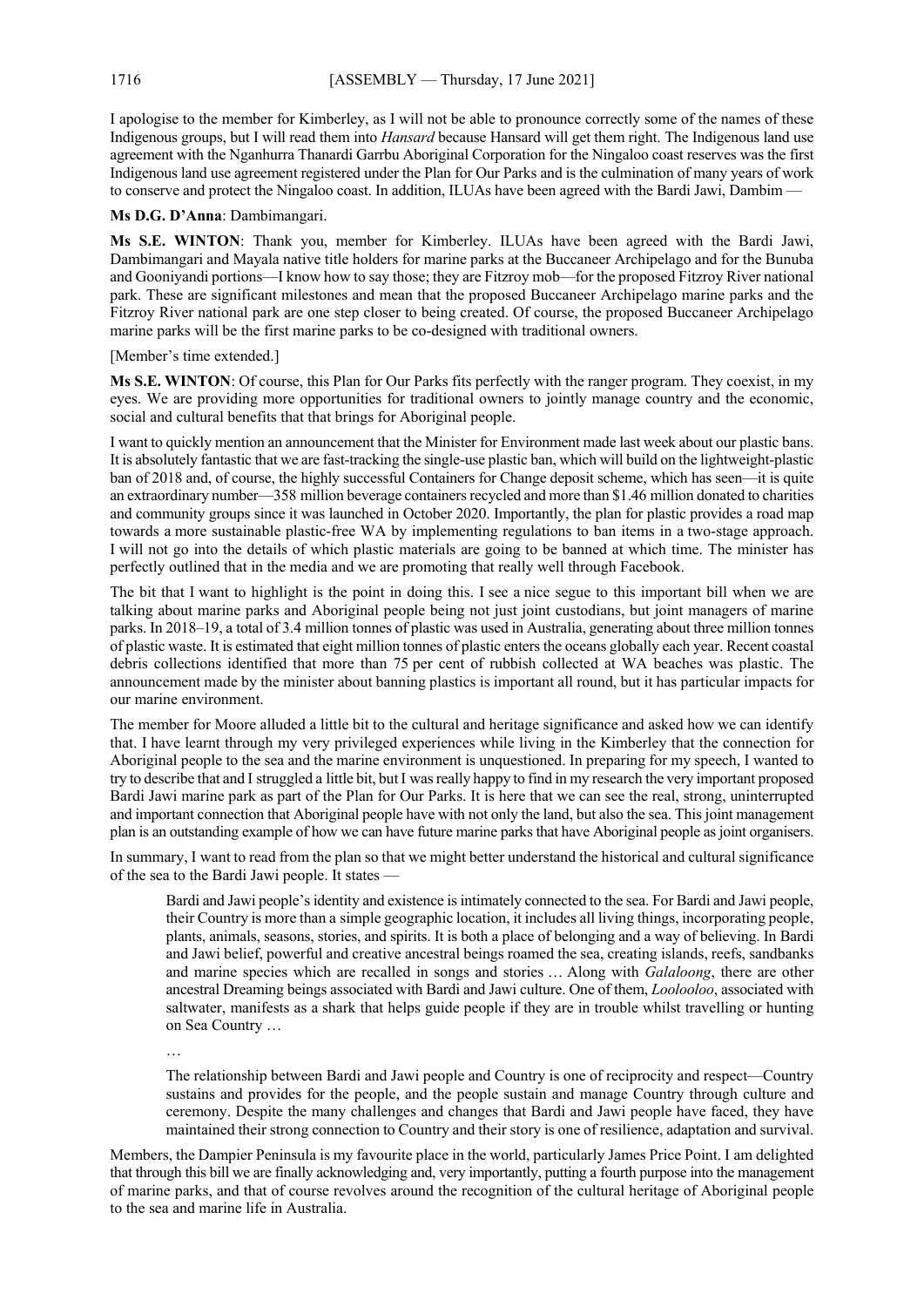**MR D.A.E. SCAIFE (Cockburn)** [12.41 pm]: I am very pleased to rise today to support the Conservation and Land Management Amendment Bill 2021. I am not so pleased, of course, to be following the member for Wanneroo, who is such an experienced storyteller in this place, a veteran and now parliamentary secretary, but I will certainly do my best to speak to a significant bill that makes very important changes to the Conservation and Land Management Act 1984, otherwise known as the CALM act. Those changes, as the member for Wanneroo pointed to, particularly concern the joint vesting of marine parks with traditional owners and their representative bodies.

The starting point is to consider how this bill is consistent with the state government's Plan for Our Parks, which is a very significant program that has been rolled out by the McGowan Labor government. The CALM act was amended in 2015 to enable joint vesting of terrestrial reserves—national parks, nature reserves and conservation parks between the Conservation and Parks Commission and an Aboriginal body corporate. To that extent, I acknowledge the bipartisanship that has existed on this issue, as it was the former coalition government that first made those amendments to the CALM act. We are carrying on that work in the context of the state government's commitment to the Plan for Our Parks. I want to congratulate the new Minister for Environment for bringing this bill back to this place in this Parliament and reintroducing it as a priority. That is partly because it delivers on an election commitment of the Labor Party, but it has its foundations in the platform of the WA Labor Party as well. It is worth noting that in 2017, the WA Labor platform identified this deficiency under the previous amendments to the CALM act in that joint vesting was available for terrestrial reserves but not for marine parks and reserves. The WA Labor platform in 2017 said -

WA Labor recognises the importance of Sea Country to Aboriginal people and will amend the CALM Act to allow for the Joint Vesting of marine parks with Traditional Owners. New marine parks will be joint managed with Traditional Owners.

We are delivering on that policy and election commitment. Today, I will speak to the background of that policy and election commitment in respect of the Plan for Our Parks, its significance to my local community in Cockburn and engagement with traditional owners.

In February 2019, the then Minister for Environment, Hon Stephen Dawson, announced the Plan for Our Parks with the Premier. The purpose of that plan is to protect an additional five million hectares of national marine parks and reserves within five years from when it was announced, from 2019 to 2024. The point of that plan is to increase the conservation estate by 20 per cent. It is the largest single increase in the conservation estate of Western Australia ever announced. That plan is also a whole-of-government initiative; it makes it clear that this is something that requires multiagency oversight by not just the departments and portfolios for which the Minister for Environment is responsible, but also those of the Ministers for Aboriginal Affairs, Mines and Petroleum, and Fisheries. In his contribution, the member for Moore pointed to the way in which the amendments to the CALM act could have impacts on activities such as recreational and commercial fishing, as well as other activities. I will take the opportunity later to make some comments on those points, because it is true that these amendments take a whole-of-government approach and have purposes that interact with other activities, such as mining or fisheries. There is an overlap and an impact, and the legislative framework—I know that the minister is cognisant of this—is drafted in a way to allow for those concerns to be taken into consideration, but I will deal with that later.

A criticism made by the Liberal Party when the Plan for Our Parks was announced in 2019 was to the effect that the announcement was simply recycling other commitments that had previously been made. I want to address that, because I think that criticism misunderstands that the Plan for Our Parks is not merely the sum of its parts or a collection of announcements. There are three important ways in which announcing the Plan for Our Parks took some past commitments or intentions and packaged them up into what is really a very important plan.

The first of those is that the Plan for Our Parks made clear the government's intention. It was the creation of a comprehensive plan for our conservation estate as a whole. In that sense, one of the issues that we have always had to deal with in preserving our conservation estate has been fragmentation of that estate. Having a comprehensive plan rather than an ad hoc approach to creating national parks or reserves means that further fragmentation of our natural environment can, to the greatest extent possible, be avoided.

The second important way that the package changed the agenda of the government in this area is that it made it the expansion of our conservation estate a priority of this Labor government. Some proposals for parks and reserves have languished for many years. For example, Houtman Abrolhos Islands National Park has been discussed for many years by governments of different stripes, and certainly was talked about by the previous coalition government, but was never delivered. That was the first national park established under the Plan for Our Parks. That speaks to the way in which the bringing together of the plan has reprioritised the expansion and protection of Western Australia's conservation estate.

The final sense in which the Plan for Our Parks is not merely the sum of its parts is the way in which the plan was drawn up to link the preservation of our conservation estate with self-determination for traditional owners. Much of Western Australia's conservation estate is significant to traditional owners. It often falls within either existing or perhaps disputed native title areas. It is important that those traditional owners have real input and control over country. This bill continues the work of joint vesting of the conservation estate by extending that joint vesting process to marine parks, recognising, as I said earlier, that both land and sea country is significant to those traditional owners.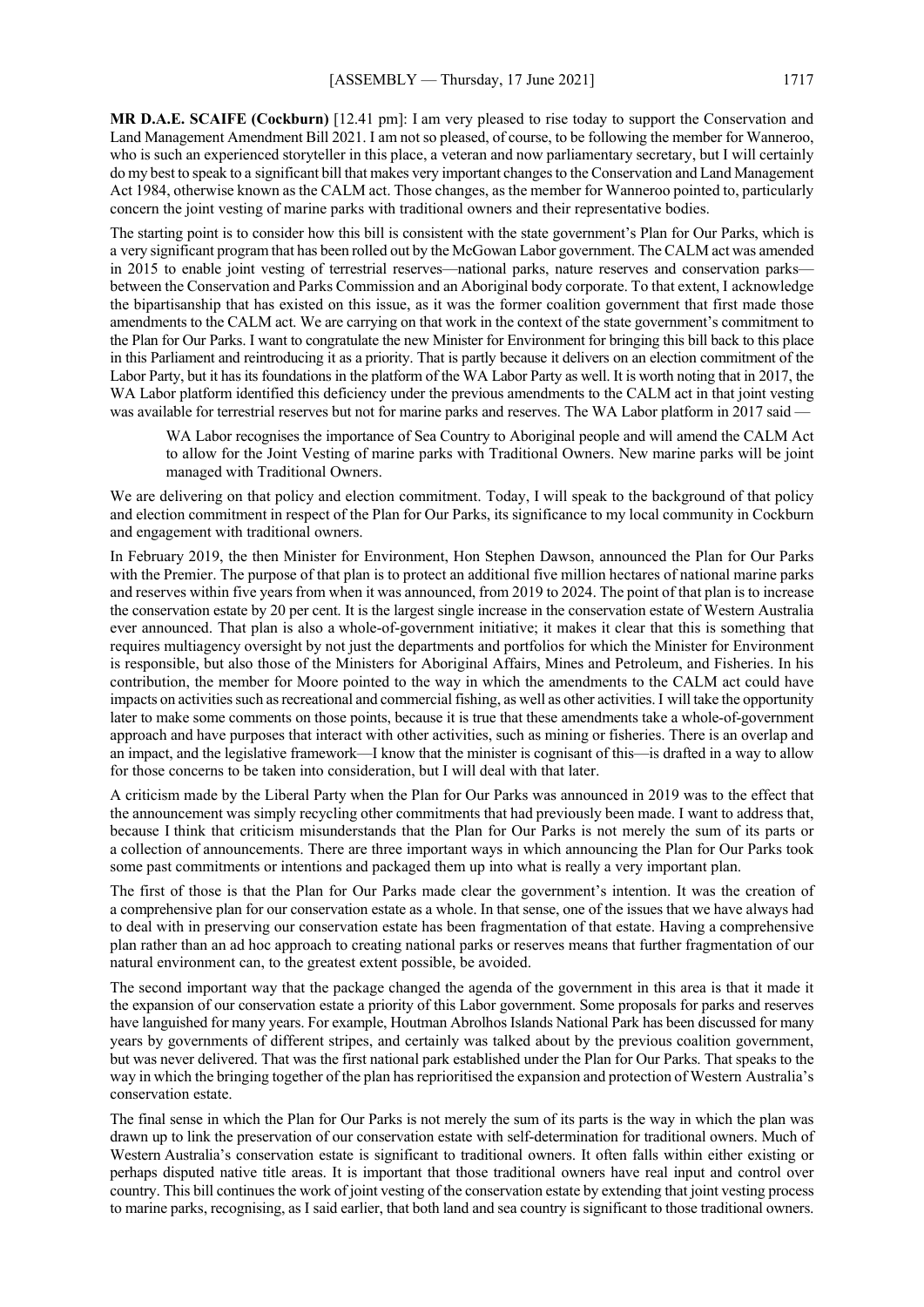I would now like to turn to how the Plan for our Parks is significant to my local community in Cockburn. Part of that plan was the creation of Beeliar Regional Park. Those wetlands are obviously a major asset to my community in the southern suburbs, including for exercise. I take my dog for a walk around Manning Park. I was out there a few weeks ago with the member for Fremantle and the "first dog" of Fremantle, Doug.

Debate interrupted, pursuant to standing orders.

[Continued on page 1727.]

# **BLAZEAID**

#### *Statement by Member for Moore*

**MR R.S. LOVE (Moore — Deputy Leader of the Opposition)** [12.51 pm]: BlazeAid is an extraordinary volunteer group that rebuilds farm fences after natural disasters such as fires, floods, droughts and cyclones. At the moment in Western Australia, there are BlazeAid camps in Wooroloo and in the Moore electorate at Yuna, Binnu and Perenjori. Nationwide, camps are scattered across New South Wales and Queensland, with volunteers repairing and replacing fences. The material value of rebuilding farmers' fences is very clear, but there is also a tremendous boost to farmers' morale when these volunteers share the load by working alongside farmers whose livelihoods have been disrupted.

Judy and Ed Bland are the coordinators for BlazeAid in WA. So far this year, they have spent a month fencing following the ferocious Wooroloo fire and five weeks fencing at York following a bushfire there, before setting up the Yuna BlazeAid camp on 28 April. Aside from the main Yuna camp, sub-camps have been established at Binnu— I was pleased to catch up with the Binnu crew last Friday—and in Mingenew and Perenjori. The team of volunteers has cleared debris from more than 130 kilometres of fence lines and rebuilt more than 15 kilometres of fences. Some 106 midwest farmers have registered for BlazeAid help. To date, work has finished at 30 farms and continues at another 44. Volunteers are desperately needed. Volunteers who joined the crews on their way north to escape the winter do not seem to be able to leave.

I extend heartfelt thanks to the BlazeAid crews operating in the midwest for, most importantly, lifting the spirits of farmers who have seen their properties devastated by tropical cyclone Seroja.

# **STIRLING MACEDONIA FC — RESPECT OUR ELDERS ROUND**

#### *Statement by Member for Balcatta*

**MR D.R. MICHAEL (Balcatta — Parliamentary Secretary)** [12.53 pm]: Today I want to speak about a great community initiative led by Stirling Macedonia FC. Earlier this year, I attended the first Respect Our Elders round with the Attorney General at Stirling Macedonia FC in Balcatta. I feel it is especially important to recognise this event now as World Elder Abuse Awareness Day has just passed. I welcome the announcement by the Minister for Seniors and Ageing of funding for the establishment of Elder Rights WA.

Stirling Macedonia held the Respect Our Elders round to acknowledge and praise the important contributions of our elders to building our clubs and also the wider community. Three very well deserving elders were recognised on the night for their dedication to Stirling Macedonia FC and the Macedonian community of WA. The first was Tanas Nicalaou, who is 97 and has never missed a home game. The second was Mitre Filev, who is 95. I especially wanted to mention Balcatta local Vasil "Vic" Radis, who was the first president of Stirling Macedonia. I am also proud to say that Vic is a life member of the WA Labor Party and a member of the Balcatta branch. At a combined age of 284 years, all three are still regulars at Macedonia Park to watch the mighty Lions. I would like to thank the club president, Luke Pavlos, past president Don Evans, Keegan Ashley and the Stirling Macedonia committee for organising this terrific community event. I also want to encourage all clubs across all codes to adopt regular events like this one as a great way to honour our elders, who should be recognised for their hard work over decades and decades to build up our communities and our sporting clubs and groups. Congratulations again to the Stirling Lions on this wonderful initiative.

#### **CAPE WALK FOR LIFE**

#### *Statement by Member for Vasse*

**MS L. METTAM (Vasse — Deputy Leader of the Liberal Party)** [12.54 pm]: Last month I had the privilege of joining 160 community members from the Busselton region and surrounds for a walk in support of Cape Walk for Life. I would like to thank Jon Eddy and David Barton, co-founders of the Man Walk Busselton, who organised this poignant walk to put the spotlight on mental health and to support the Blue Tree Project and Lifeline Australia. Dan Kozyrski, founder of Southern Fire Wellness, provided a moving acknowledgement of the Wadandi custodians. The City of Busselton and Rio Tinto were also supporters of this moving and significant event.

Many gathered together on a wet Sunday in support of a community that is hurting after a number of youth suicides in the region in recent times. This obviously has a dramatic impact on a local community; it sends ripples through the community. The number of people coming together on part of the Cape to Cape coastline was a powerful statement of the extent to which people are impacted, and the need for the healing process.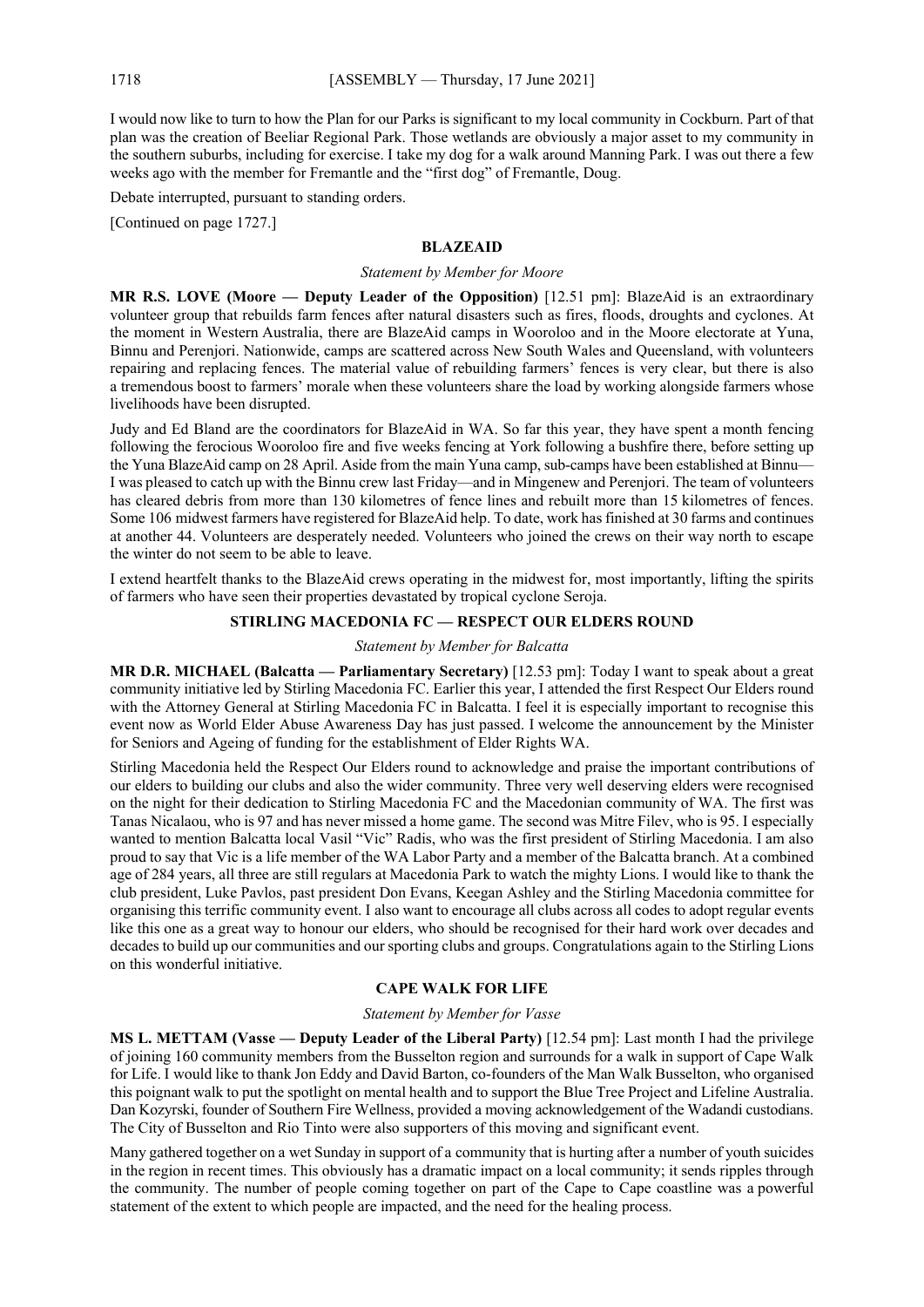The community is privileged to have Jon Eddy, a passionate mental health advocate. Jon tragically lost his son Alex in 2019. At the time he was told that over that 12-month period, 30 other youths across the south west had also taken their lives. Jon now dedicates his time to suicide prevention and postvention, with an emphasis on help for youth and men, and the wonderful, supportive work that Jon carries out is a heartfelt legacy to Alex.

#### **AWARD WINNERS — KIMBERLEY**

*Statement by Member for Kimberley*

**MS D.G. D'ANNA (Kimberley)** [12.56 pm]: I rise today to note the excellent achievements of people from the Kimberley.

We have seen some amazing young people in the Kimberley being acknowledged for their contributions as leaders and WA finalists in the 7NEWS Young Achiever Awards. They include JoFran Hunter from Kununurra, Joseph Bin Omar from Broome and Trevor Menmuir from Derby. Trevor won the RiverBank Estate Restaurant Health and Wellbeing Award for his outstanding work with youth in the Derby community, going above and beyond his role to bring services together to engage youth in sports and to deliver healthy food programs for kids and families.

Just this week we saw three people from the Kimberley recognised in this year's Queen's Birthday 2021 Honours List. Kununurra's Ian Trust has been made an Officer of the Order of Australia for distinguished service to the Indigenous community; Broome's Peter Yu was made a Member of the Order of Australia for significant service to the community; and dental nurse and Kimberley Dental co-founder Jan Owen was named a Member of the Order of Australia for 12 years' work on improving dental health across the Kimberley.

Last sitting week I got to celebrate the achievements of the 2020 AgriFutures WA Rural Women's Award winners and finalists, of which both the winner and runner-up are from the Kimberley. Lawyer, entrepreneur and social innovator, Cara Peek, won the 2020 award and startup founder Lauren Bell was runner-up.

We have also seen two Kimberley nominees for the 2021 Australian Farmer of the Year Awards: good luck to Jim Engelke from Kununurra and James Brown from Cygnet Bay.

Congratulations to all these inspirational Kimberley people, and I look forward to following your journeys.

#### **DANCING IN THE DIRT GALA BALL — JERRAMUNGUP**

#### *Statement by Member for Roe*

**MR P.J. RUNDLE (Roe)** [12.57 pm]: I would like to acknowledge the community of Jerramungup, which held a very special event recently. Jerramungup is a tightknit community, but morale has been low after a few tough years. The black tie event, the Dancing in the Dirt Gala Ball, was organised to raise spirits, bring people together and celebrate the strength of the community through tough times. In March, more than 300 people came from all over the district in buses from Bremer Bay, Borden, Pingrup, Jacup, Gairdner, Boxwood Hill and Ongerup. The event was made possible with support from the Shire of Jerramungup, the Building Our Future grant program, the Foundation for Rural and Regional Renewal's Strengthening Rural Communities program, and the Fitzgerald Biosphere Group.

I would like to make special mention of those who made this event a success: the Dancing in the Dirt organising committee of Kyran Brooks, Tina Parsons, Rachel Bibby and Jolene Daniel; local MCs Nathan Brown and Peter Daniel; comedian Cameron McClaren; the Borden Primary School P&C; the Turner and Bailey families; the St John Ambulance crew; Kemp and Bev Brooks; Dan and Sarah from the Museum Cafe; Lucky Bay Brewing; major sponsor Foreman Rural, Jerramungup; and the band Moves Like Swagger.

Congratulations, Jerramungup, on sticking together and celebrating all things that make our regional communities so special.

# **MELVILLE COMMUNITY MEN'S SHED**

# *Statement by Member for Bateman*

**MS K.E. GIDDENS (Bateman)** [12.59 pm]: I rise to acknowledge the contribution of Men's Sheds to our community. Men's Sheds are familiar in many cities and towns around Australia and continue to grow in popularity and, of course, many Men's Sheds are welcoming and inclusive of women and young people, and reflect the full diversity of the communities they serve. This week is Men's Health Week, and the theme is "Connecting for Men's Health", aimed at sparking discussion and developing ideas and events that connect and work together across genders, cultures and communities. Men's Sheds are a great example of exactly this.

Intentional self-harm is the eighth highest leading cause of death for men in Australia, with men making up 75 per cent of all deaths by suicide. As a mum to five boys, I care deeply about supporting improved health and wellbeing outcomes for boys and men. That is why I am proud to support the Melville Community Men's Shed, which has been working for 12 years to establish a Men's Shed in the south-eastern area of the City of Melville. I have established a petition which has, in a very short time, attracted significant support from our community. I would like to acknowledge the steering committee of the Melville Community Men's Shed for their years of effort: Paul Robbshaw, Gavin Waugh, Bruce Wright, Robert Willis and Phil Voss.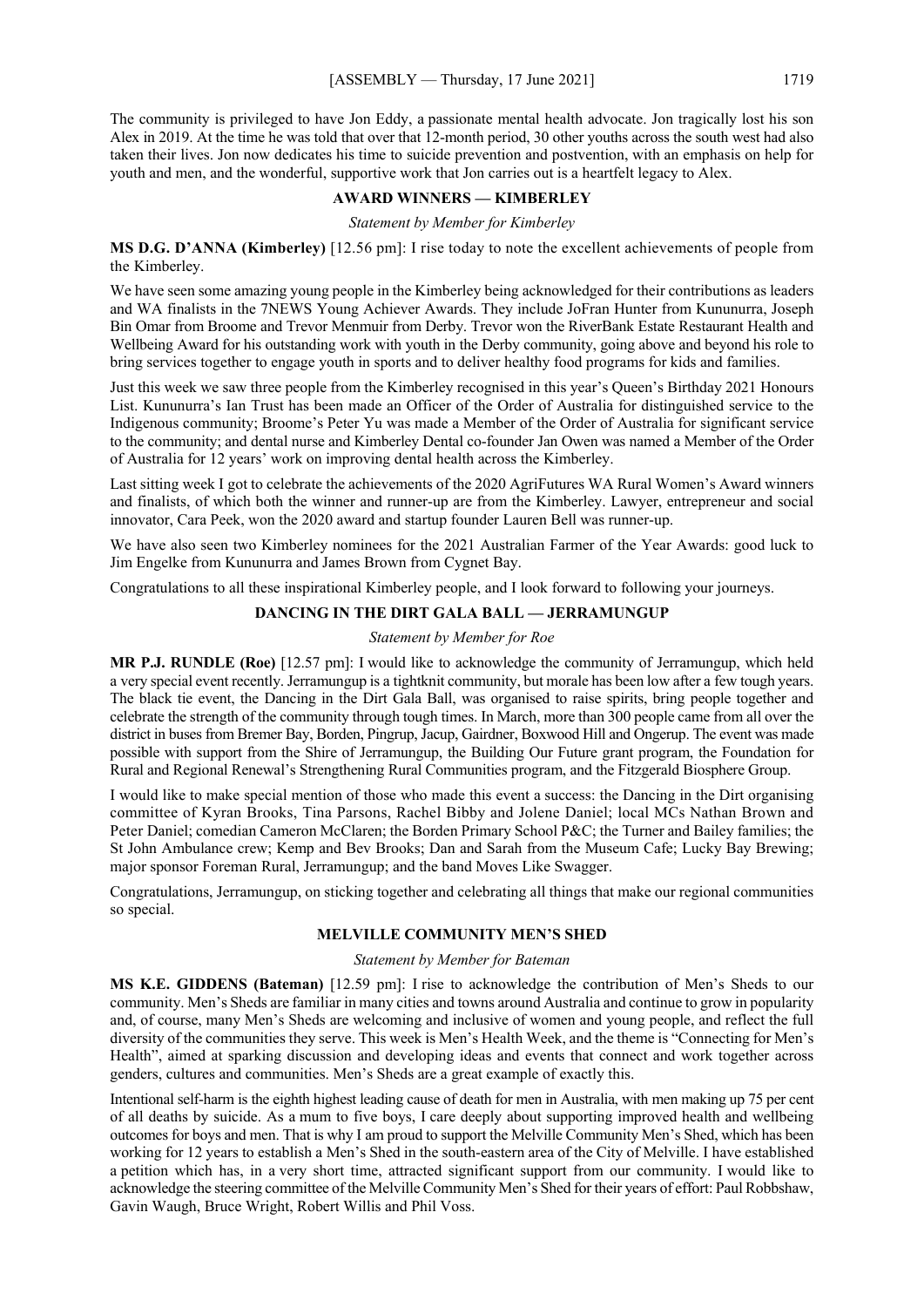I congratulate the City of Melville for its recognition of the importance of this community infrastructure and for prioritising the identification and progression of a suitable site. I look forward to supporting both the Melville Community Men's Shed and the City of Melville in the hope that we will very soon have a Men's Shed in the electorate of Bateman.

*Sitting suspended from 1.00 to 2.00 pm*

## **QUESTIONS WITHOUT NOTICE**

CORONAVIRUS — VACCINATIONS

#### **241. Ms L. METTAM to the Premier:**

I refer to today's new advice that 50 to 59-year-olds should now receive the Pfizer vaccine rather than the AstraZeneca vaccine. Will the Premier table the health advice considered in making his decision to extend eligibility of the Pfizer vaccine to the 30 to 39-year-old cohort?

#### **Mr M. McGOWAN replied:**

I will just explain what has occurred. Obviously, this government wants to get Western Australians vaccinated. We are very keen to roll out the vaccine and get more Western Australians vaccinated. We made the decision three or so weeks ago to ensure that we rolled out the Pfizer vaccine more broadly and just get people vaccinated. Other governments around Australia have done the same. In fact, the Northern Territory has extended it to 16-year-olds and above. South Australia has extended the availability of the Pfizer vaccine to everyone living in regional communities over the age of 16. Different states have done different things in order to get more people vaccinated; that is the key point here. We received advice from the Department of Health that we should extend the vaccine rollout to those people aged 30 to 50 years. In accordance with national guidelines, they should be able to access the Pfizer vaccine. That is what has occurred. It seems to me from the criticism that I am hearing from the Liberal Party and the Nationals WA that they do not want people vaccinated. They are actually saying, "Don't vaccinate people", whereas our view is that we should be vaccinating people. What we did, by way of the announcement we made a few weeks ago, was to kickstart vaccinations. The biggest story in Australia—I do not know whether members have noticed—over the course of the last four months or so has been the slow rollout of vaccines. America now has 60 per cent or thereabouts of its population vaccinated. Britain and countries in Europe are the same. They are getting people vaccinated, whereas in Australia we have had a slow rollout. If we want to get back to international travel at some point in the future and a greater sense of normality in Australia, we have to get people vaccinated. Our view is that we want to get Western Australians vaccinated. What is clear is that the Liberals and Nationals do not.

# CORONAVIRUS — VACCINATIONS

# **242. Ms L. METTAM to the Premier:**

I have a supplementary question. Given that the Premier's promise of gold-standard transparency is now in tatters, will the Premier please table the advice that he said this decision was based on?

#### **Mr M. McGOWAN replied:**

I meet with the Department of Health virtually every day. It provides us with advice. It has provided us with advice that 30 to 49-year-olds should get vaccinated. Clearly, the Liberal and National Parties do not think that those people should be vaccinated. That is clearly the tone of the member's question. Today, we have announced a change to the program to allow 50 to 59-year-olds to get the Pfizer vaccine, and we are putting in place the systems to allow that to happen. But we did not know that the Australian Technical Advisory Group on Immunisation, the body that makes these decisions nationally, was going to change its advice. We did not know that; no-one knew that. What we did know was that we had to get people vaccinated. We took a decision to get people vaccinated. Tens of thousands, probably hundreds of thousands, more Western Australians have been vaccinated as a consequence. Now we will roll that out so that 50 to 59-year-olds can take advantage of the Pfizer vaccine, unless they have already had the first dose of AstraZeneca. The advice is that those people should get the second dose of AstraZeneca. The Minister for Health and I are in that category and we will both be getting the second dose of AstraZeneca. We will be following that advice.

What I find happens is that the state opposition—the Liberals and Nationals—catastrophise everything. Everything is a catastrophe. I can tell them what was a catastrophe for them. I have an idea of what was a catastrophe for them, and it really was a catastrophe! I will tell members one thing: we are going to continue to vaccinate Western Australians. We will ensure we roll it out as quickly as possible. We will continue to take the case up with the commonwealth to get more vaccines into Australia, in particular Pfizer, and we are going to roll it out as quickly as we can.

# *Visitors — Walliston Primary School*

**The SPEAKER**: Just before I give the member for Mirrabooka the call, I would like to acknowledge that we have another group of leaders here in the Speaker's gallery today as guests of the member for Kalamunda. It is the year 6 leadership group from Walliston Primary School, principal Craig Mainard and past principal Bernie O'Hara. Welcome to the Western Australian Parliament.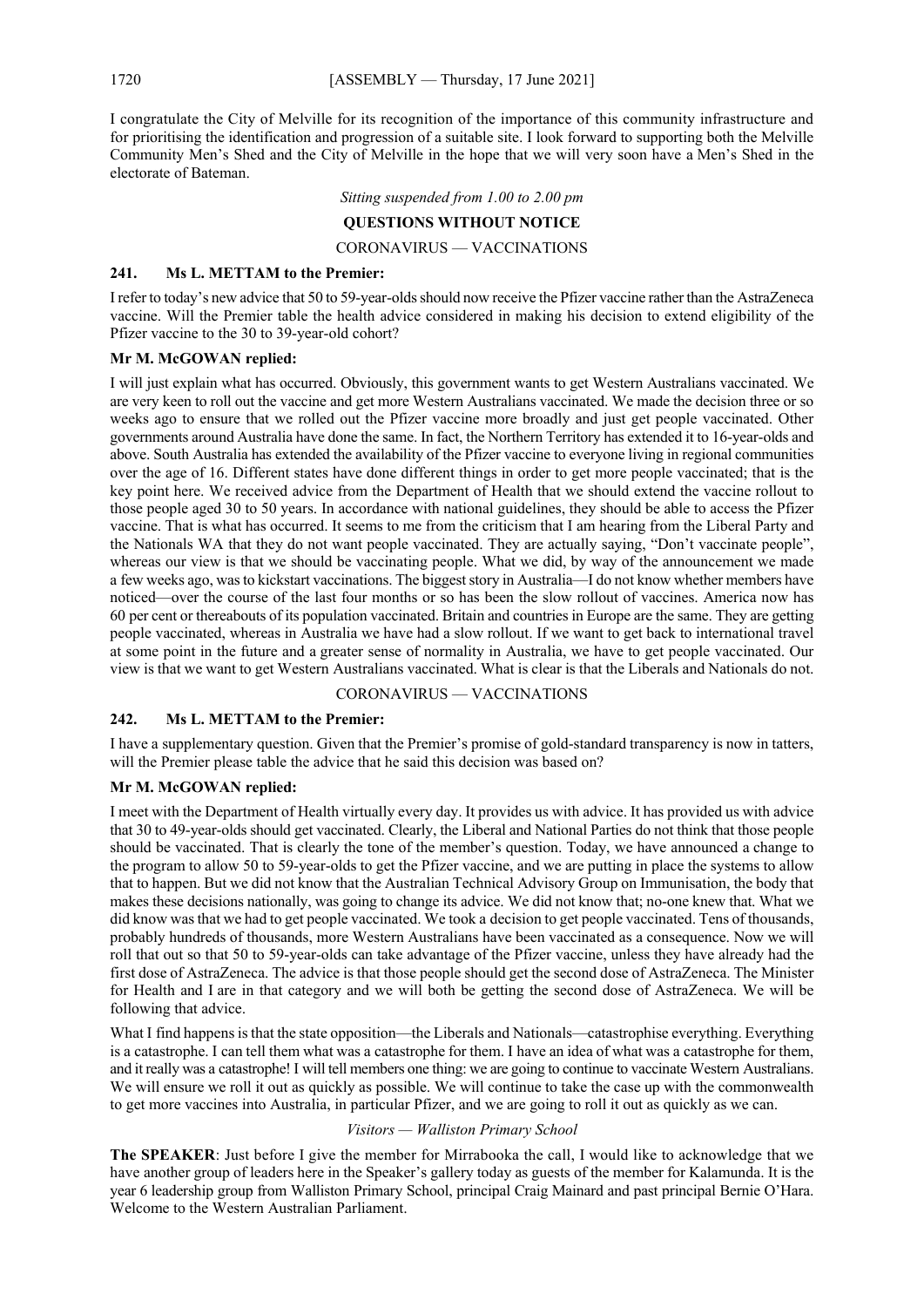#### PLAN FOR JOBS

# **243. Ms M.J. HAMMAT to the Premier:**

I refer to the McGowan Labor government's plan for jobs and its unprecedented investment in supporting Western Australia's economic recovery. Can the Premier outline to the house how this investment is creating more jobs for Western Australians and helping to drive down unemployment, and can the Premier update the house on how this investment is supporting more Western Australians to get the skills and training they need to enter the workforce?

# **Mr M. McGOWAN replied:**

I thank the member for Mirrabooka for the question and for having me in her electorate this morning. Today's job figures are a vindication of the work of this state Labor government. Our unemployment rate today dropped to 4.7 per cent, down from 4.9 per cent the month before. It is the lowest unemployment rate in eight years. It is the lowest unemployment rate of all the states of Australia. It is lower than the national unemployment rate, by 0.4 of one per cent. When we came to office four years ago, the unemployment rate was 6.5 per cent. It is now 4.7 per cent. Over that period, we have created 87 700 jobs all over Western Australia—in the city and in the regions. The number of unemployed people has fallen by 3 900 over the course of the last month and is the lowest number of unemployed people over the last six and a half years.

One of the key points that has contributed to that outcome has been our investment in TAFE and training, the lifeblood of activity for many industries in Western Australia. There has never been a better time to go to TAFE and study. We slashed TAFE fees for a large number of courses—180 from memory—by up to 72 per cent over our time in office. That has resulted in a 27 per cent increase in enrolments this year versus last year. We have put in place the Lower Fees, Local Skills program. There has been a huge increase in enrolments in courses such as electrical courses to become an electrician, early childhood courses and the diploma of nursing. A whole range of courses have had a massive increase in enrolments basically because the government took action to get people back into TAFE. Of course, over the course of the previous Liberal–National government TAFE fees had risen by up to 500 per cent, and for some courses it was more than that! TAFE was priced out of reach of many families, in particular working-class families around Western Australia. We have had to work hard to fix that.

Young Western Australians like the ones I met this morning in Balga are able to get into these courses; the courses are affordable and they can undertake their studies. They can get a great job that will secure their future for the rest of their lives. This builds on all our activity, and everything we have done has resulted in this extraordinarily low unemployment rate today—the lowest in Australia—the best jobs growth in Australia and the most successful economy in Australia, under this state Labor government.

## SAFEWA APP — ACCESS — POLICE INVESTIGATION

# **244. Ms M.J. DAVIES to the Attorney General:**

I refer to the Attorney General's comments yesterday that the Department of Health notified the state government straightaway when WA police issued orders for information collected by the SafeWA app in December and again in March.

- (1) Who in the government did the Department of Health notify?
- (2) Why did the Premier claim yesterday that he had been notified four months later in April?

#### **Mr J.R. QUIGLEY replied:**

(1)–(2) Yes, I said that yesterday. I said that they had notified us straightaway. I checked with the chief of staff, and it was actually the first half of April. I checked the briefing note, and it was the first half of April. I think the briefing note was dated 31 March and came through in the first half of April.

# SAFEWA APP — ACCESS — POLICE INVESTIGATION

# **245. Ms M.J. DAVIES to the Attorney General:**

I have a supplementary question. Yesterday the Attorney General said "December". Is that not slightly careless, as the top lawyer in Western Australia, in terms of the provision of information to the public? Are you sure that the government was not made aware before April when the Premier notified us yesterday?

#### **Mr J.R. QUIGLEY replied:**

No; I am sure that I said that the request for the information was in December. The request for the information, from my recollection, was about 23 or 24 December 2020. The briefing note that I have seen coming through, which my chief of staff ultimately was given, was dated 31 March. It did not come to our attention until the first half of April.

#### POLICE — DRONES

#### **246. Dr J. KRISHNAN to the Minister for Police:**

I refer to the McGowan Labor government's commitment to keeping Western Australians safe through its significant investment in frontline policing. Will the minister update the house on how the government is ensuring that WA's frontline police officers have the resources and equipment they need to respond to incidents and keep the community safe, including the rollout of the new WA Police Force drones?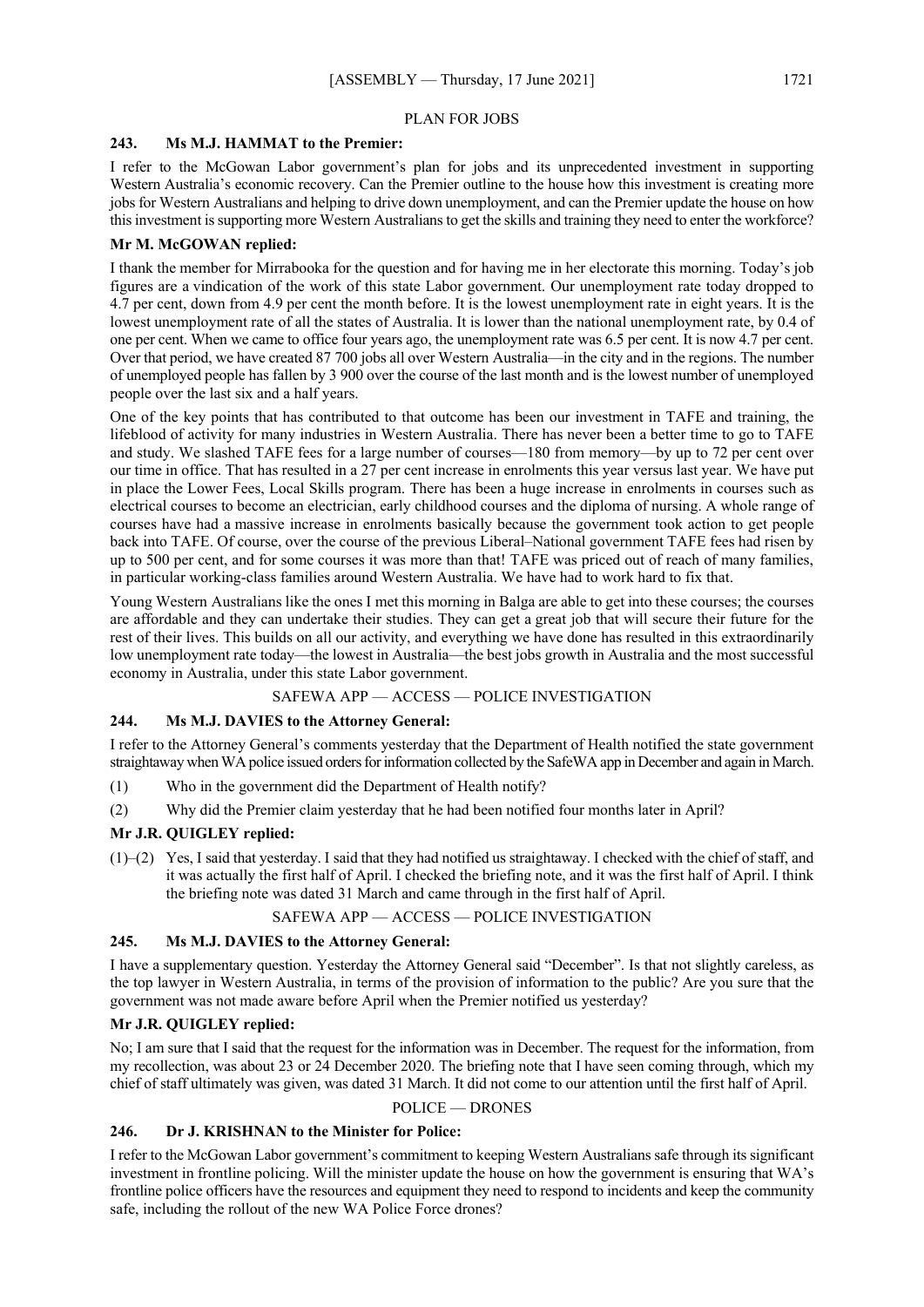# **Mr P. PAPALIA replied:**

I thank the member for his question and for his fulsome support of the Western Australia Police Force. Madam Speaker, I acknowledge yet again that we in this state are beneficiaries of your hard work in the role of police minister, when we experienced the biggest-ever investment in police technology, as well as in police resourcing. We are starting to see some of the more recent rollouts, but they were all won during the Speaker's tenure.

In the last term of Parliament, we delivered OneForce mobile phones, body-worn cameras, the expansion of the automatic numberplate recognition camera scheme and phone apps for officers to boost awareness and safety. And, of course, we are in the process of rolling out 950 additional police officers above and beyond the normal attrition rate—the biggest growth in history—a 15 per cent leap in the number of police officers serving this state.

Most recently, we have seen the results of a \$1.3 million investment in police RPAS. I love the police. I come from the military, which has made acronyms an art form, but the police challenge it for that title! I now have a whole new dictionary of acronyms to learn. The police call drones remotely piloted aircraft systems. As a result of this \$1.3 million investment, every region in the state is now serviced by drones, with 41 aircraft, or drones, which are available in every single district in the region. Every regional police district has at least two, I believe, and there are more in the metropolitan area, with some centrally located at the police air wing. Importantly, we have 100 pilots of these aircraft and they are all over the state. We now have every single police district covered by aviation assets in the form of these RPASs—the drones—giving incredible assistance in all forms of police operations, including searches and intelligence gathering.

Interestingly, they are finding new roles for them all the time and benefits that we may not have anticipated. One that I found very interesting was the police response to serious and fatal crashes, which covers the road safety portfolio as well. As a consequence of having these aircraft, police are now able to map crash scenes, reducing the time that arterial roads are closed. The time for conducting that task post–a fatal or serious crash has gone down, on average, from two and a half hours to just 20 minutes. That is an incredible benefit. It has been replicated across a range of activities and initiatives in the police force, but it is another benefit of the massive investment by the McGowan government that police have received.

#### G2G PASS — ACCESS — POLICE INVESTIGATION

### **247. Ms M.J. DAVIES to the Minister for Police:**

My question is to the Minister for Police.

# **Mr P. Papalia**: Excellent!

#### **Ms M.J. DAVIES**: I am glad the minister is excited!

I refer to WA police accessing personal data captured by the SafeWA app and today's revelations that G2G PASS data has been used in the same way. Was the minister or his office made aware of WA police accessing this data for reasons other than contact tracing and border management; and, if so, when?

# **Mr P. PAPALIA replied:**

I thank the member for her question. The G2G PASS is operated by the Western Australia Police Force. Community members wanting to travel to Western Australia request a G2G PASS and as part of the pass application process, they voluntarily provide their details to police. The G2G PASS application page specifies that disclosure to authorities is allowed and does not limit it to authorities with COVID-19-related responsibilities or functions. The G2G PASS application page states that WA police has to, by law, keep information even after the completion of quarantine or isolation and even after deletion of the G2G PASS app from an individual's phone. Individuals are required to consent to this. This information is stated publicly on the wa.gov.au G2G PASS frequently asked questions page, in the G2G PASS privacy policy and in the G2G PASS terms of service.

I understand there are questions in the other place about whether we have access to the Tasmanian version of the G2G PASS. We have never got any information. I have never been advised of any access to the database because it is a police-run database and an operational matter. Of course, police access their own database and they do it without talking to me about accessing it. They do not require advice or approval from me because it is an operational matter and it is their database, which they manage.

#### G2G PASS — ACCESS — POLICE INVESTIGATION

#### **248. Ms M.J. DAVIES to the Minister for Police:**

I have a supplementary question. The minister mentioned earlier that it was a voluntary process. My recollection is that during the period the internal borders were up, that was not voluntary. People had to provide information so they could get across borders, particularly from a regional perspective, so they were required to do that. Can the minister clarify that?

Several members interjected.

**The SPEAKER**: Order, please!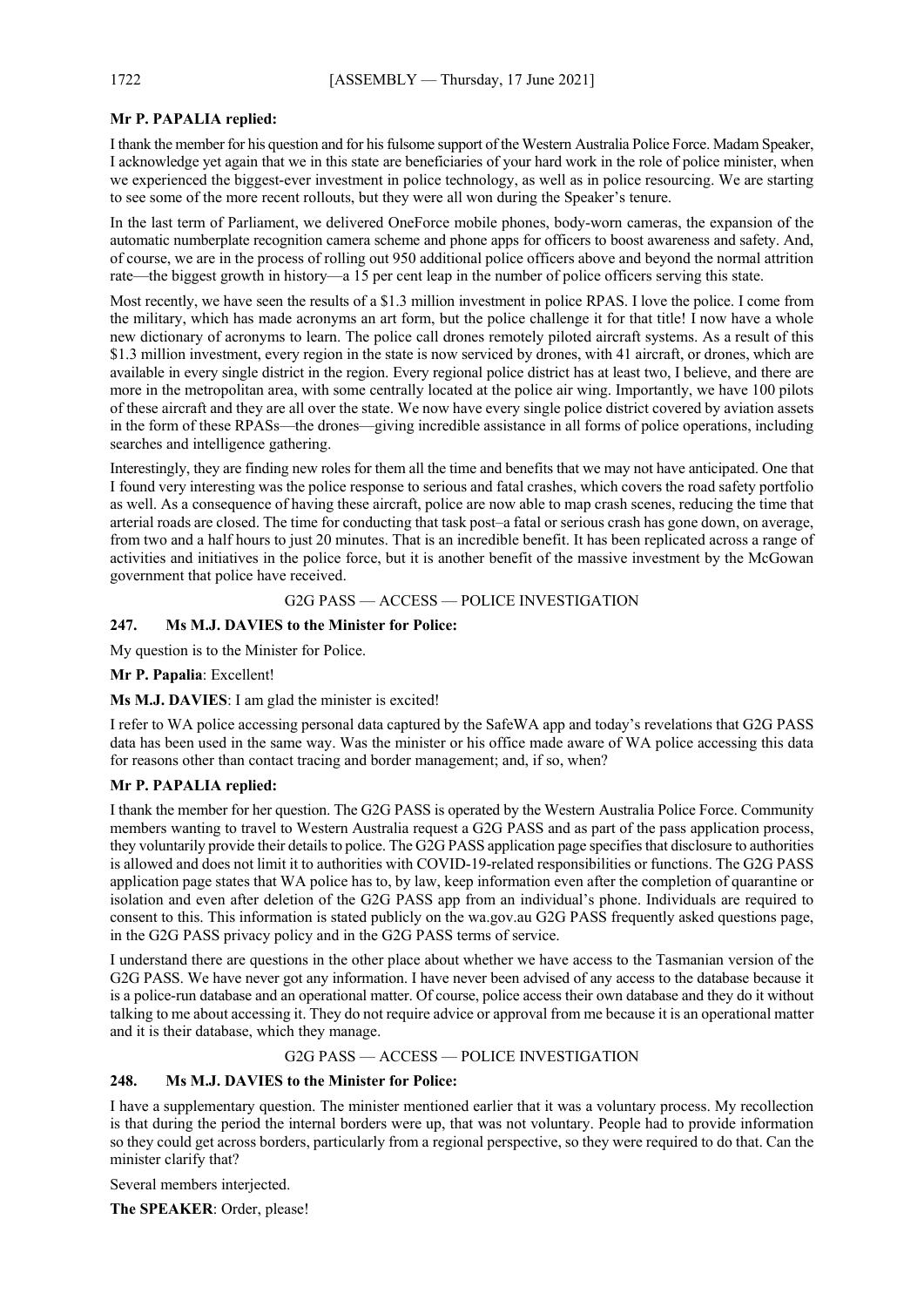**Ms M.J. DAVIES**: It is a serious question. I do not need intake from everyone else; I am asking the minister a genuine question.

Several members interjected.

**Ms M.J. DAVIES**: That is right; I am asking the minister!

#### **Mr P. PAPALIA replied:**

I understand what the Leader of the Opposition is saying.

**Mr D.J. Kelly** interjected.

**The SPEAKER**: Minister for Water, please do not interject.

**Mr P. PAPALIA**: It is voluntary in that people had the choice: they either completed the G2G PASS to come to WA or they did not come. So there was a choice. I did it myself. It is still applicable right now; it is not just because the borders were closed. If people want to come to WA right now from any other jurisdiction, they have to apply for a G2G PASS. I went to the Land Forces expo in Brisbane, and before I came back I had to apply for a G2G PASS. All those terms and conditions are clear to any individual who is applying.

Did the Leader of the Opposition want to ask me something through an interjection?

**Ms M.J. Davies**: I understand the state borders, but we had internal borders at one point in time when data was collected. That is my question. That was not voluntary; you had to have a G2G PASS.

**Mr P. PAPALIA**: I am sorry. I concede in that regard; I did not contemplate that. It has been some time and I was talking about the state and international borders. I would not be able to say for sure what the nature of that relationship is, although the G2G PASS obligations and notifications required of people would be unchanged. The obligations are publicly available, and everyone who makes an application is able to read the conditions under which they are applying and they are required to comply with those obligations. It is not a secret that the G2G PASS is accessible by the police, because the police run it. Unlike the SafeWA app, people apply to the police for a G2G PASS. I know it might be fun for people who might be trying to create angst or some sort of concern out in the community to conflate the two. I am not saying that the Leader of the Opposition is doing that, but there are some commentators who would do that. The reality is that the SafeWA database is completely different. We did state that it was for a purpose. The G2G PASS has been operated by the police all along. Everyone knows that when they apply for a pass they are applying to the police, and that they have to do it if they want to come into WA.

#### TOURISM — BLEDISLOE CUP MATCH

# **249. Mr D.R. MICHAEL to the Minister for Tourism:**

I refer to the McGowan Labor government's commitment to supporting Western Australia's tourism industry as it recovers from the impacts of the COVID-19 pandemic by attracting major events to the state such as the Bledisloe Cup. Can the minister update the house on the response to the announcement that Perth will host the Bledisloe Cup and how this event will support businesses and jobs in WA's tourism and hospitality industry?

#### **Mr D.A. TEMPLEMAN replied:**

I am pleased to update the house. It is great being the Minister for Tourism, because, as members know, I have a great sporting history!

**Dr A.D. Buti**: Were you a hooker?

**Mr D.A. TEMPLEMAN**: My father was a boxer. I took up boxing once, but I was knocked out 28 times in the first round, so I gave up!

I thank the member for Balcatta for the question. He is well known for his sporting prowess, and I know that he is looking forward to the Ashes test match early next year.

It is great news about the Bledisloe Cup. We announced that ticket sales would go on sale last week and within 24 hours, tens of thousands of tickets were snapped up. In just over a week, general admission tickets were exhausted. The limited tickets still available are mostly restricted to single seat allocations, so there are still a few tickets left.

This again demonstrates that Western Australia is well placed to host exciting events such as this at Perth Stadium and at other venues around the state. The last time that the Bledisloe Cup was held in Western Australia, in 2019, a record crowd of over 61 000 people attended the match. As we know, Australia and New Zealand are very fierce competitors in the Bledisloe Cup contest. Back in 2019, Australia—the Wallabies—were successful, a little unexpectedly. What a match it was! That match was held in front of 61 000-plus people, and a significant number of people from interstate and from across the Tasman watched it. We are expecting again—the ticket sales show this already—a significant number of people to come from interstate and across the Tasman. It will be an exciting event. Mark 21 August down! People will not be able to go there if they have not bought a ticket because tickets have already nearly been sold out. The Bledisloe Cup series is an amazing contest between Australia and New Zealand. Of course, it will be the only game played on Australian soil, which means, once again, we can showcase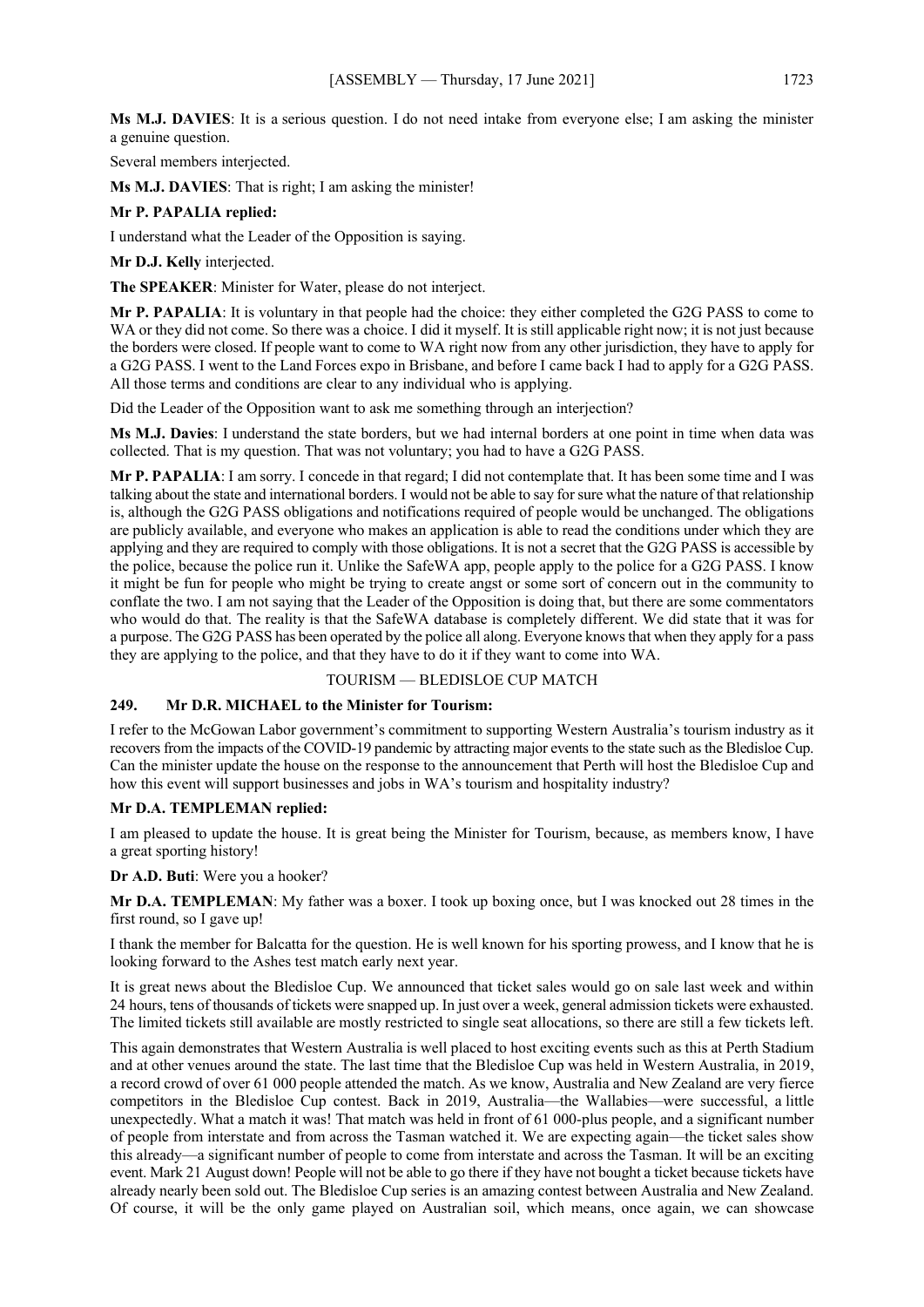Western Australia to a big international and national audience. For those people who will be coming to attend the game, we will continue to celebrate and showcase the state. We will encourage them to stay longer, of course, and explore other parts of Western Australia, including our regional areas.

Member for Balcatta, this is a great outcome. It highlights again that Western Australia is well placed to showcase such events. We are working very hard on a range of other events as we go forward in this term of government. Some of those have been announced, but there will be more to come. Western Australia is not only one of the safest places in the world at this point in time, but also able to attract high-quality, high-calibre events such as the Bledisloe Cup. That is something all Western Australians, both sporting and not necessarily of a sporting nature, should be very proud of.

# G2G PASS — ACCESS — POLICE INVESTIGATION

# **250. Mr R.S. LOVE to the Attorney General:**

Given the revelations today that private data collected through the G2G PASS system is being used by the Western Australia Police Force for reasons other than border management, can the Attorney General advise whether the Protection of Information (Entry Registration Information Relating to COVID-19 and Other Infectious Diseases) Bill 2021 that was passed this week will also protect personal data that is obtained through the G2G PASS; and, if not, will he make amendments to the bill or bring in amendments to other relevant legislation?

# **Mr J.R. QUIGLEY replied:**

No, it does not; and, no.

**The SPEAKER**: Attorney General, if you could seek the call in future, that would be great.

G2G PASS — ACCESS — POLICE INVESTIGATION

#### **251. Mr R.S. LOVE to the Attorney General:**

I have a supplementary question. Does the Attorney General not consider that it is necessary to reassure the Western Australian public that information that is being collected for a purpose is used for only that purpose?

#### **Mr J.R. QUIGLEY replied:**

Information is supplied by the public to the police concerning their movements and the police will only use it to track those people's movements.

#### KEYSTART — ABORIGINAL HOME OWNERSHIP

# **252. Ms J.J. SHAW to the Minister for Housing:**

I refer to the McGowan Labor government's significant support for those looking for their first home.

Several members interjected.

**The SPEAKER**: I am sorry. We have moved on to the next question. Can I ask the member for Swan Hills to start again, please.

**Ms J.J. SHAW**: Thank you, Madam Speaker. I was perhaps a little more awake than the Deputy Leader of the Opposition.

I refer to the McGowan Labor government's significant support for those looking for their first home, including its massive investment in affordable housing across Western Australia. Can the minister outline to the house how this government's significant investment in the Keystart scheme is assisting more Aboriginal Western Australians in owning their own home?

# **Mr J.N. CAREY replied:**

I thank the member for her question and, in particular, her passionate advocacy given the fires that affected her electorate and the impact on housing in that area.

I am deeply proud to be part of the McGowan government that has an underlying strong commitment to enable Western Australians to own their own first home. We have invested heavily to enable more affordable homes in Western Australia. Of course, we introduced the building bonus grant, which has been a huge success with more than 24 000 building approvals in the past 12 months. But we also made changes to the Keystart program. We increased the borrowing limit by \$243 million. As part of those changes, we also lifted the income threshold for both singles and couples. The results speak for themselves. Overall, for Keystart, there has been a 144 per cent increase in the number of loans, and we are on track to more than 3 750 loans in this financial year. Of those loans, \$200 million worth are in regional Western Australia, and 81 per cent of those loans are to new first home buyers. Of course, we are acutely aware that Aboriginal Australians have historically faced disadvantage in owning their first home. As I said in the debate yesterday, we understand that providing a first home has many incredible benefits in terms of the health, mental health, social connection and wellbeing of the general community. We are making a very strong effort in assisting Aboriginal people in Western Australia to purchase their first home. We have a dedicated Aboriginal home ownership scheme with a team of people who are working with current and potential borrowers to help them get that first loan. As part of that, we provide some incentives to people, including, for example,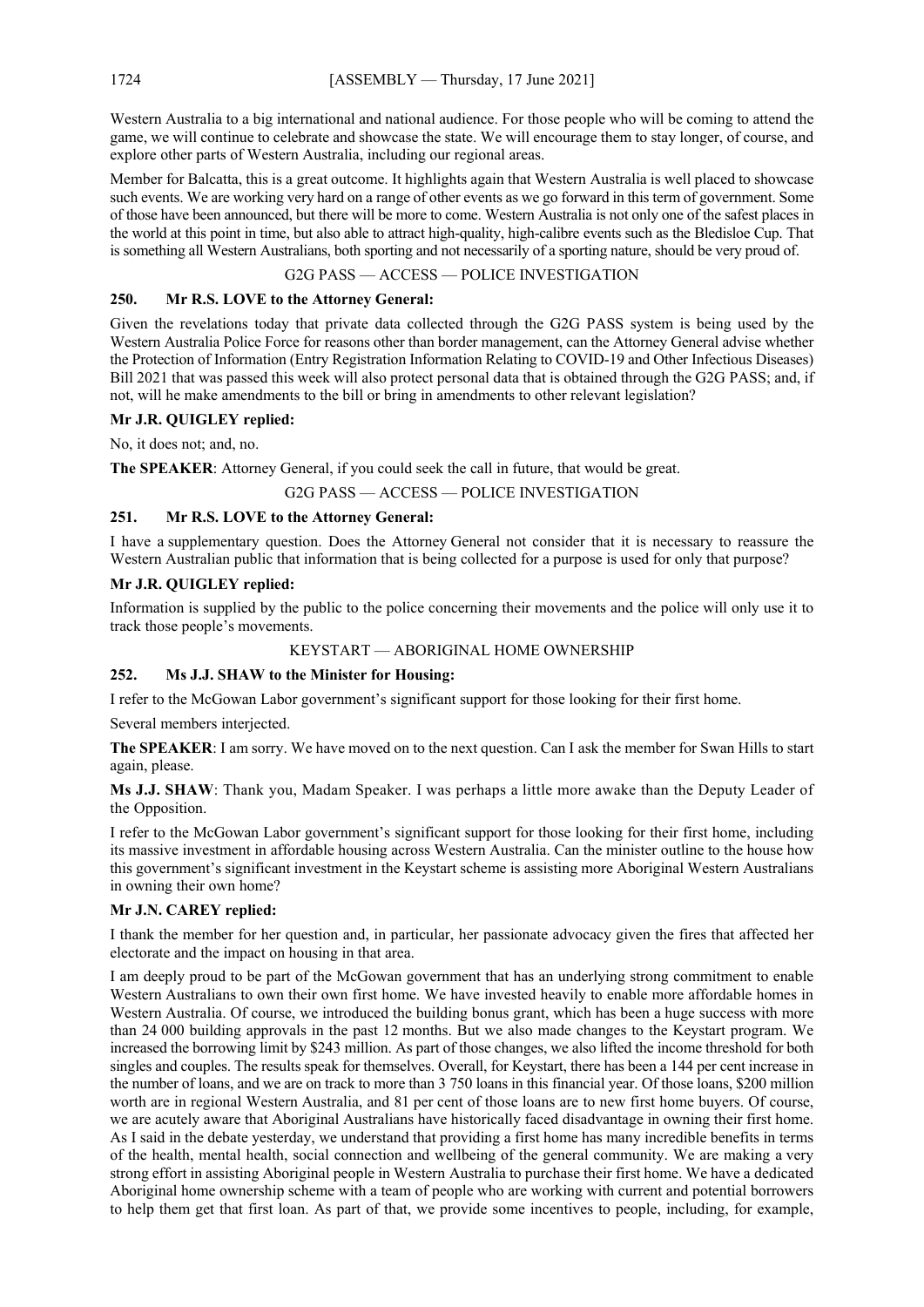a \$3 000 grant towards potentially buying public housing property to make their first home. I am pleased to say that over our term of government, we have seen strong results. Keystart has approved loans. Under the Aboriginal home ownership scheme, 192 households have been approved at a value of \$53.6 million. That is 192 Aboriginal and Torres Strait Islander households that are getting their first foot through the door. They are achieving that dream, that aspiration, and the numerous benefits that come with the security of being in their own home.

# SMALL BUSINESS — PAYROLL TAX

# **253. Mr P.J. RUNDLE to the Treasurer:**

I refer to the state government's predicted budget surplus of close to \$5 billion off the back of record iron ore prices and GST returns. Given this predicted \$5 billion budget surplus, when will the government deliver long-awaited payroll tax relief for the thousands of small businesses across WA that are crying out for greater support?

# **Mr M. McGOWAN replied:**

I can only say to the member for Roe that he should come to more of my press conferences! The member for Roe comes and spies on my press conferences, just so members know. It is very poor form. If members opposite want to have their press people and members come and spy at our press conferences, we have a lot more people whom we can send to theirs. I suppose the advantage for members opposite is that someone would actually come to one of their press conferences!

In relation to the member's question, we have already cut payroll tax. It may have passed the member for Roe by, but we cut payroll tax. We lifted the threshold. Did he not notice that? We lifted the threshold last year. It was called for by industry and this government did it. When members opposite were in office for eight and a half years, what did they do? Nothing! They put up taxes! Remember the three rounds of land tax increases that the last government put in place? Remember that the last government cancelled stamp duty cuts and payroll tax cuts when it arrived in office? At the same time, it took debt from \$3 billion and had it heading to \$44 billion—that is what members opposite managed to do! That expense growth was—I kid you not—6.3 per cent per year. The state's finances were going absolutely out of control over the course of that government.

So what did we do? We came in and we brought the situation back under control. We secured the GST deal—after 20 years, just so the member for Cottesloe knows. He was not here and he would not know! The Leader of the Liberal Party is one of the most poorly informed members I have ever seen in this house.

Just so members know, the GST deal was signed in 1999 between Richard Court and John Howard. For 20 years, it disadvantaged Western Australia. Colin Barnett and the former government railed about it, and what happened? Nothing! This government was elected. We worked with Malcolm Turnbull, Scott Morrison and Mathias Cormann and we got it fixed. That is what happened! We brought spend under control. Members opposite had spend growth

**Ms M.J. Davies**: This is a delightful history lesson.

**Mr M. McGOWAN**: No. He asked me about all those matters; I wrote it down. The Leader of the Opposition was not listening to her own member's question.

**Ms M.J. Davies**: The question was about whether you will provide further relief for payroll tax.

**Mr M. McGOWAN**: Not even your leader listens to you, member for Roe! But I know the member for Roe listens to me, because he turns up and stands amidst the journalists at my press conferences, which is very bad form!

Several members interjected.

**The SPEAKER**: The Premier has the call!

**Mr M. McGOWAN**: He mentioned in his question all these issues: surplus—those sorts of things—and GST. I am giving members opposite a bit of a lesson on it, because they clearly do not know.

The former government had 6.3 per cent expense growth. Our expense growth in the lead-up to COVID was around two per cent. What did that mean? We actually got the finances back on track. And because we kept the iron ore industry open over COVID, contrary to the wishes, I might add, of some Liberal politicians in the east, we managed to ensure that the state's economy was strong. The price of iron ore has gone up—that is true—because other countries and other states have not managed their mining industries as well as Western Australia has. The price of iron ore has gone up and we have been a beneficiary of that. We have been a beneficiary of the GST deal. But you make your own luck, and that is what this government has done; we have made our own luck. We kept the iron ore industry going over a difficult period; we ensured the economy is very strong, which has ensured that GST receipts have gone up; we put in place the HomeBuilder program, which has ensured that stamp duty returns have gone up significantly; and, we managed our spend to ensure that our state got back on a good trajectory and a good pathway. We will not stop doing that. Managing the finances and managing the economy well is what state Labor does. The Liberals and Nationals in office were a disaster, and if they are ever re-elected, they will be a disaster again.

Several members interjected.

**The SPEAKER**: We will just wait for quiet, please!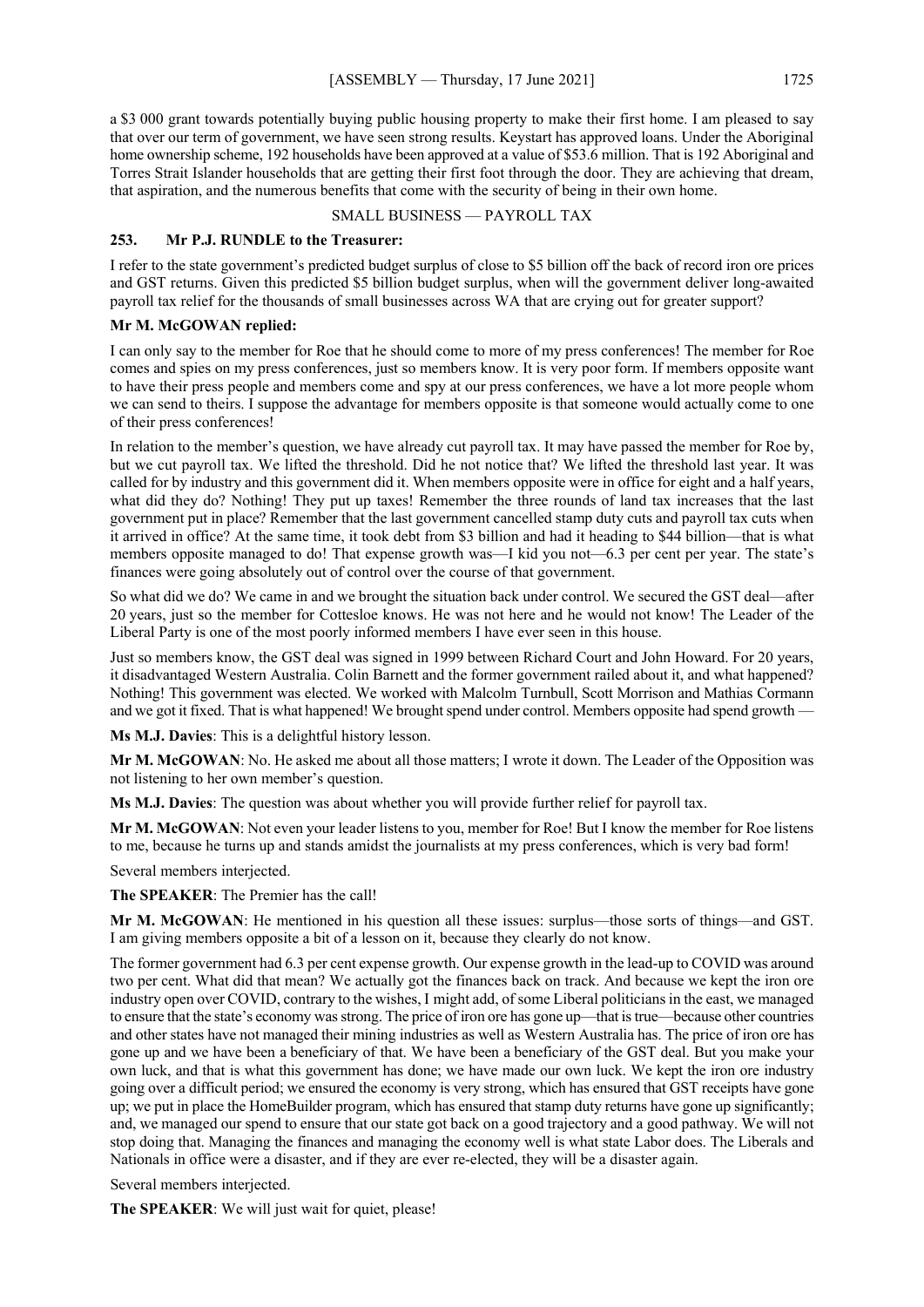#### SMALL BUSINESS — PAYROLL TAX

#### **254. Mr P.J. RUNDLE to the Treasurer:**

I have a supplementary question. Can the Treasurer please confirm that the small business community can expect no further relief from this state government's massive surplus?

#### **Mr M. McGOWAN replied:**

What I can tell the small business community of Western Australia is that we have the strongest economy in the country. According to Standard and Poor's, we have one of the strongest and best-managed set of finances in the world—in fact, the best, according to Standard and Poor's. According to the Chamber of Commerce and Industry of Western Australia the other day, because of this state government, consumer confidence in Western Australia is the highest in Australia. Our retail and hospitality figures are the strongest in history. Our export industries are the strongest ever. We are the only state that did not go into recession because of the management of this state government. We have interstate population growth—that is, the number of people moving from the east to Western Australia is growing. When members opposite were in office, it was going down. We actually have people moving here. What did we do? We said to the mining industry, "Move your FIFOs over here." What did the Liberals and Nationals say? They said, "That's a bad idea." Would members opposite rather those incomes stay in the east? We have done all these things to get the state back on track. We have secured more commonwealth money for our projects than ever before. And we cut payroll tax. Members opposite might recall that we gave a rebate on payroll tax over COVID—they probably do not; I doubt they would recall that! But we did provide a rebate on payroll tax to businesses with payrolls, from recollection, of up to around \$4 million. We did all those things. We reimbursed licence fees. We did all those things over this period.

All that seems to have passed the member for Roe by. Instead, he comes and spies on my press conferences. I might add, Madam Speaker, they go live on Facebook, just so members opposite know! They can actually watch the press conferences. There is this thing called Facebook, member for Roe. He can go and watch them. He does not have to show up and stand in the crowd with a pair of sunglasses on pretending he is a journalist with some other National Party staffer. It is bad form. He should not do it, but if he is going to continue to do it, I have a lot of people that I can send to his press conferences.

#### CLIMATE CHANGE — WATER INFRASTRUCTURE

#### **255. Ms E.J. KELSBIE to the Minister for Water:**

I refer to the McGowan Labor government's commitment to responding to the impact that climate change is having on drinking water supplies across regional Western Australia.

- (1) Can the minister update the house on this government's investment in securing drinking water supplies in regional communities such as Merredin?
- (2) Can the minister outline how this investment, including the investment in a new water storage tank in Merredin, is creating local jobs and supporting local businesses?

#### **Mr D.J. KELLY replied:**

(1)–(2) I thank the member for the question and for her fierce advocacy for regional WA. Members, the impact of climate change on water supplies across Western Australia is well known, particularly with declining rainfall in the south west. What is not often known is that in the north it is not so much declining rainfall but the regularity of rainfall becoming less reliable.

As a government, we understand that climate change is real and we are committed to supporting regional WA. Since 2017, \$589 million has been spent by this government on water infrastructure in regional WA, very significant, across the Water Corporation, Aqwest and Busselton Water. In our last budget, we announced that over the next four years, \$968 million will be spent by this government on water infrastructure in regional WA. That will not only secure water supplies but also create jobs. The member mentioned in particular a project that we are constructing now—a new water tank in Merredin costing \$24 million. When completed, it will be the largest concrete water storage tank in regional WA—42 million litres. That might not excite people, but I am reliably informed that we could fit 24 of these tanks inside Optus Stadium. That would fill it up to the top. That is an interesting fun fact for you. It has enough concrete in it to attract the attention of the Minister for Transport. We know her interest in concrete! Members, it is a bloody big tank. It will hold 42 million litres of water. It will create 80 jobs, 15 of them in the local area. It will secure the water supply for the people of not only Merredin but also many of the towns nearby.

Members, on this side of the chamber, we are spending a lot of money in regional WA. All these projects to date are funded by the state government. We have received no support for these projects from the federal government. Since 2007, the federal government has spent about \$15 billion on water infrastructure. Only two per cent of it has come to Western Australia. Members opposite in the corner could do well to advocate to the federal Liberal–National government that a fair share of water infrastructure money should come to Western Australia. We consulted with regional WA. We have put in an application to the National Water Grid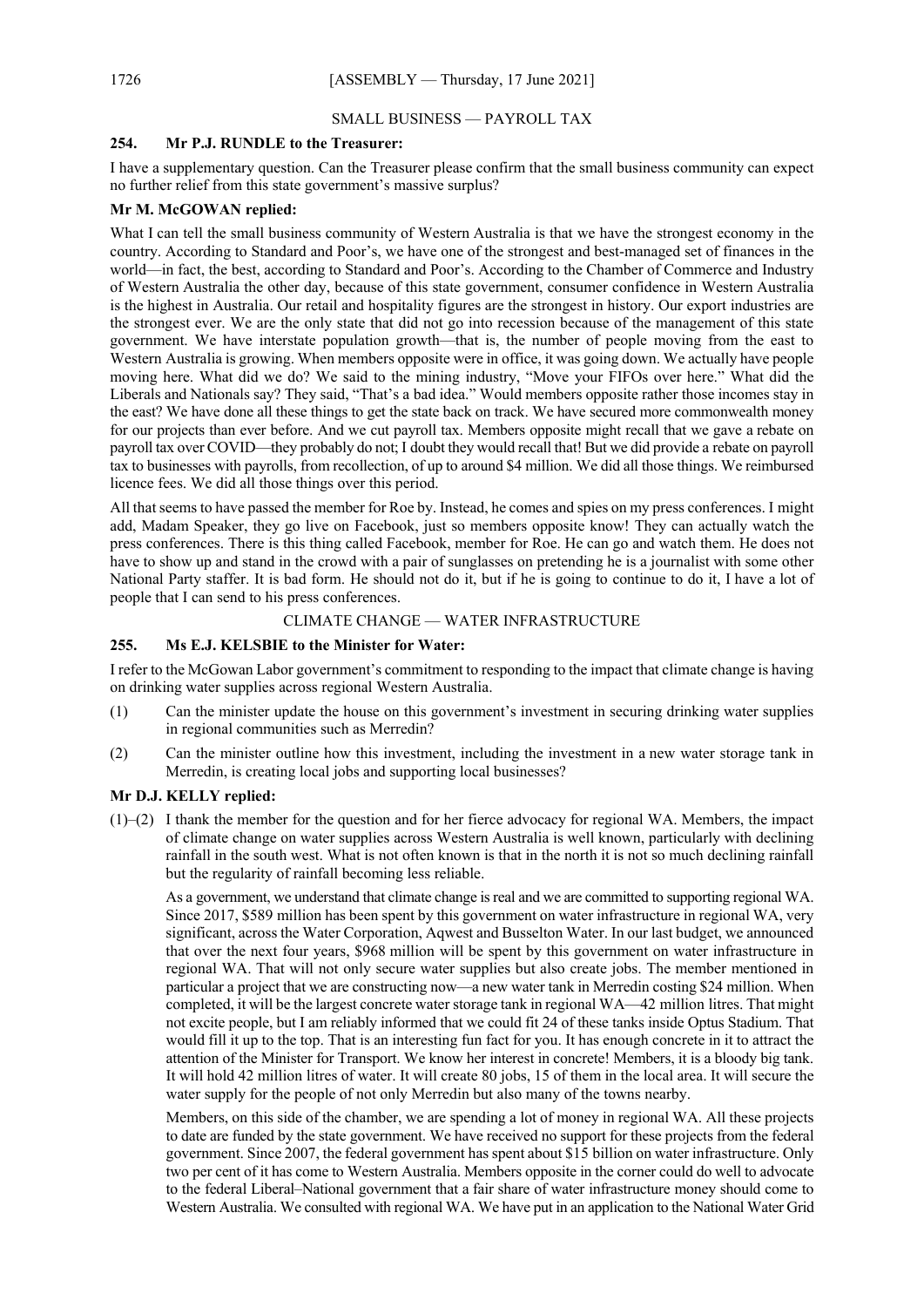Authority for a \$7.3 million project to renovate or expand 70 agricultural dams across regional WA to provide non-potable water for farmers when their own farm supplies run dry. That is a \$7.3 million project for 70 dams to be upgraded. We have put in 50 per cent of that funding. We asked the feds to put in the rest through the National Water Grid Authority. In the last federal budget, that application was declined. The feds have kicked that application down the road to the next round of funding. While we as a state government are spending hundreds of millions of dollars on regional water infrastructure, the federal Liberal–National government is still ignoring Western Australia. We are getting on and doing the job. We would urge members in the corner to speak to their federal counterparts and get some federal funding for regional water projects in WA.

#### PUBLIC HOUSING STOCK

#### **256. Dr D.J. HONEY to the Minister for Housing:**

I note that under the previous Liberal–National government, 6 000 new social houses were constructed between 2010 and 2016. Can the minister confirm exactly how many new social houses his government has committed to over the next year and over this term?

#### **Mr J.N. CAREY replied:**

I thank the member for his question. As I stated in the debate yesterday, our government is investing nearly \$1 billion in a range of programs and projects in both public and social housing, in the refurbishment of existing stock and in homelessness initiatives. In fact, that refurbishment program is the largest of its kind for Western Australia. We have set a new 10-year strategy, which sets a six per cent increase for public housing stock. But as I said in the debate yesterday, we face significant challenges. We have inherited ageing stock, which requires significant investment to lengthen its time frame. But we also know—I was very frank yesterday in the debate—that we are moving to an integrated model of public housing across a number of suburbs. We are no longer doing the old structure, the old format, of high-density social housing. That has required some difficult decisions to be made, like the Brownlie Towers decision, but I stand by those decisions as they are right for the future planning and development to get public housing across the many suburbs in Western Australia.

#### PUBLIC HOUSING STOCK

#### **257. Dr D.J. HONEY to the Minister for Housing:**

I have a supplementary question. I hear plenty of pejorative and negative comments from the minister's side of the house about the previous government's achievements, but will his government go even close to matching the performance of the previous Liberal government, building 6 000 houses over that period?

#### **Mr J.N. CAREY replied:**

I note, if we remember, that during the global financial crisis response, much of the previous housing investment that the member's state government takes claim to were actually Kevin Rudd–funded initiatives.

Several members interjected.

**Mr J.N. CAREY**: I love it—I always love it—when Liberals take claim for Labor initiatives!

Several members interjected.

**The SPEAKER**: Members! We are listening to the Minister for Housing, please.

**Mr J.N. CAREY**: I notice that it is a very common trend by Liberals. If we remember the southern railway line, they were actively against it, but then suddenly, when we delivered it, it was theirs. Liberal members have this incredible propensity to attack something, to be absolutely negative about it, and then, mysteriously, when it starts to be a success, when they start to understand that, like public transport investment, it actually delivers for the local community, suddenly they change their tune. I look forward to the day when the Ellenbrook line is completed and I am sure the Liberals will completely change their tune. But I stand that we are making a significant investment nearly \$1 billion—in a range of public housing, social housing and homelessness initiatives and that we have a strong and genuine commitment to public housing, but we are also committed to doing it right and ensuring that we integrate it across a number of suburbs and not just concentrate it, which was the old approach.

**The SPEAKER**: Members, that concludes question time.

#### **CONSERVATION AND LAND MANAGEMENT AMENDMENT BILL 2021**

*Second Reading*

Resumed from an earlier stage of the sitting.

**MR D.A.E. SCAIFE (Cockburn)** [2.48 pm]: Before I continue my remarks, I noticed the former member for Cockburn, Hon Fran Logan, wander into the gallery. I am not sure whether he is still up there—he has left again—but I place on the record again my gratitude for the work that he did for the people of Cockburn for many, many years.

Before the interruption for 90-second statements, I was discussing how this bill has been brought to the house in the context of the government's Plan for Our Parks, and particularly how that plan is important to my local community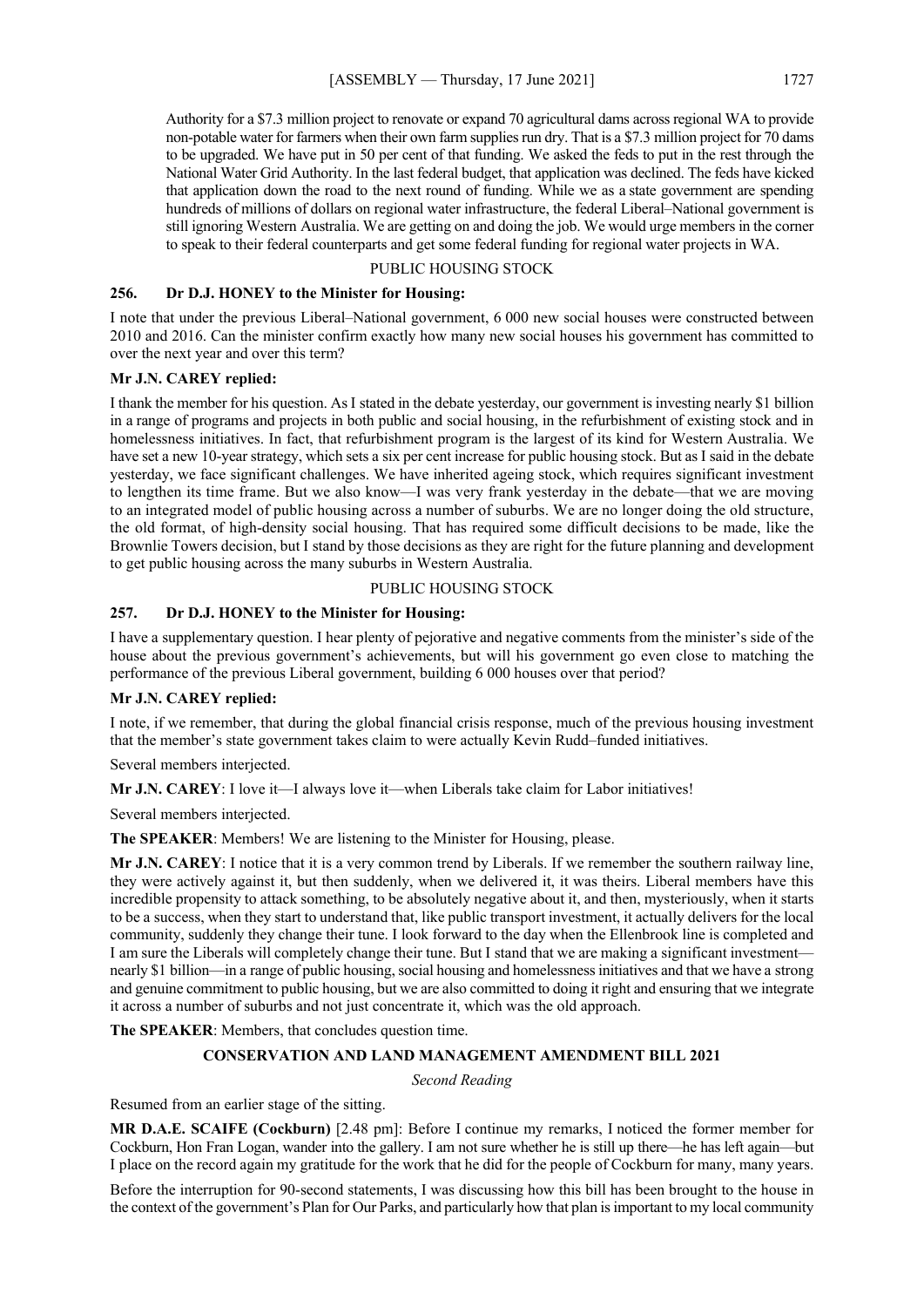in Cockburn. I mentioned, of course, that I had been out at Manning Park just a few weeks ago with the member for Fremantle and the "first dog" of Fremantle, Doug, because the wetlands are a place that we exercise. They are also a place where people in my community play.

Obviously, people will be aware of Adventure World, but they might not be aware of Bibra Lake Regional Playground, which is a great facility in the wetlands area.

The wildlife and biodiversity in the area make our wetlands a major asset to my community. It is no doubt well known to members in this place that the Beeliar wetlands are a habitat for the endangered Carnaby's black-cockatoo. The Beeliar wetlands also have significant Indigenous cultural and heritage values. They are places that were used for camping, ceremonial purposes and as sources of food. The importance of the Beeliar wetlands for my community in Cockburn has been underlined by the City of Cockburn's commitment to redeveloping the wetlands precinct at Bibra Lake. I very much look forward to visiting that facility later this year.

The Beeliar wetlands have been evaluated and categorised as a conservation category wetland. This means that they support a high level of ecological tributes and functions. Thanks to the Labor government, Beeliar Regional Park is recognised as an A-class reserve. The creation of that park obviously forms part of the government's Plan for Our Parks, but it also goes without saying that it is a response to the Liberals' disastrous plan for Roe 8 through that region. I would like to take members to a 2013 report from the Environmental Protection Authority that describes the significant environmental impacts to the area that Roe 8 would have had if it was not stopped by this Labor government. These significant environmental impacts include clearing 97.8 hectares of native vegetation, which would have included 5.4 hectares of Beeliar Regional Park and seven hectares of Bush Forever site 224. We would have also lost 78 hectares of foraging habitat and 2.5 hectares of potential nesting habitat for Carnaby's black-cockatoos. It would have resulted in the clearing of 6.8 hectares of wetlands and it would have resulted in fragmentation of the wetlands and fauna habitat.

That last point is worth reflecting on, because the issue of fragmentation of our environment is often overlooked in these debates. It was very obviously overlooked by the former Liberal Premier when he glibly described Roe 8 as just a road that passes between North Lake and Bibra Lake. That description is glib because it fails to appreciate how wetlands and other ecosystems work. Wetlands do not simply stop at the edge of the lake. They do not just suddenly stop at the watermark. They are complex hydrological systems. They support genetic diversity across connected areas. They must have that connection for that genetic diversity so that wildlife from different areas from different genetic lineages are able to cross-breed —

**The SPEAKER**: Sorry, excuse me. Attorney General, if you are going to walk between the person on their feet and the Speaker, you need to seek permission.

**Mr D.A.E. SCAIFE**: The same can be said of our bushland, our forest and our woodlands as well; the fragmentation of those ecosystems causes significant harm over and above the immediate harm to the area that might be cleared for a road. It causes problems in the surrounding areas, which become fragmented.

On the topic of Beeliar wetlands, I also wanted to share that it includes a particular lake, Thomsons Lake, which is a hidden gem in my electorate. It is hidden away near Russell Road on the boundary of my electorate. The reserve is 213 hectares and includes significant wetlands and bushland. It is so significant that it is in fact one of the last and best examples of a brackish seasonal lake, which was once typical of the Swan coastal plain, so much so that it is listed on the Directory of Important Wetlands in Australia, which is a national registry. It is a major migration stopover and drought refuge for waterbirds and it is, again, so significant that it is a listed as a wetland of international importance under the Ramsar Convention. It is worth reflecting on the fact that since 1829, we have cleared more than 80 per cent of the original wetlands on the Swan coastal plain, and there has been similar levels of clearing of wetlands in other ecosystems around the state. This bill is another step in the right direction to stop and reverse that trend by protecting our bushland and wetlands.

[Member's time extended.]

**Mr D.A.E. SCAIFE**: I will move now to some features of the bill. I move first to clause 6 of the Conservation and Land Management Amendment Bill, which will amend section 8AA of the Conservation and Land Management Act. This is what will allow for the joint vesting of "waters, land, or lands and waters" with a specified Aboriginal body corporate and the commission. Proposed section 8AA(2A) makes it clear that the minister will be able to make a determination in relation to joint vesting only with the consent of the Aboriginal body corporate. I want to raise that concept of consent because it goes to the heart of Aboriginal people's wish for self-determination on their country, and it is reflected at multiple levels in this bill. Joint vesting gives a role of equality to our local Aboriginal people on their country. It gives them a role equal to the Conservation and Parks Commission in preparing the initial and any future proposed management plan. It gives them an equal role in being consulted on the granting of licences and leases on the jointly vested land or waters. It also gives an equal role on being consulted and providing advice to the Minister for Environment on proposals to cancel or amend the purposes or boundaries of particular reserves, not including A-class reserves. The consequence is that the equal role for Aboriginal bodies corporate in preparing management plans, granting licences and consulting on changes to boundaries gives a real say to Aboriginal people when managing their country.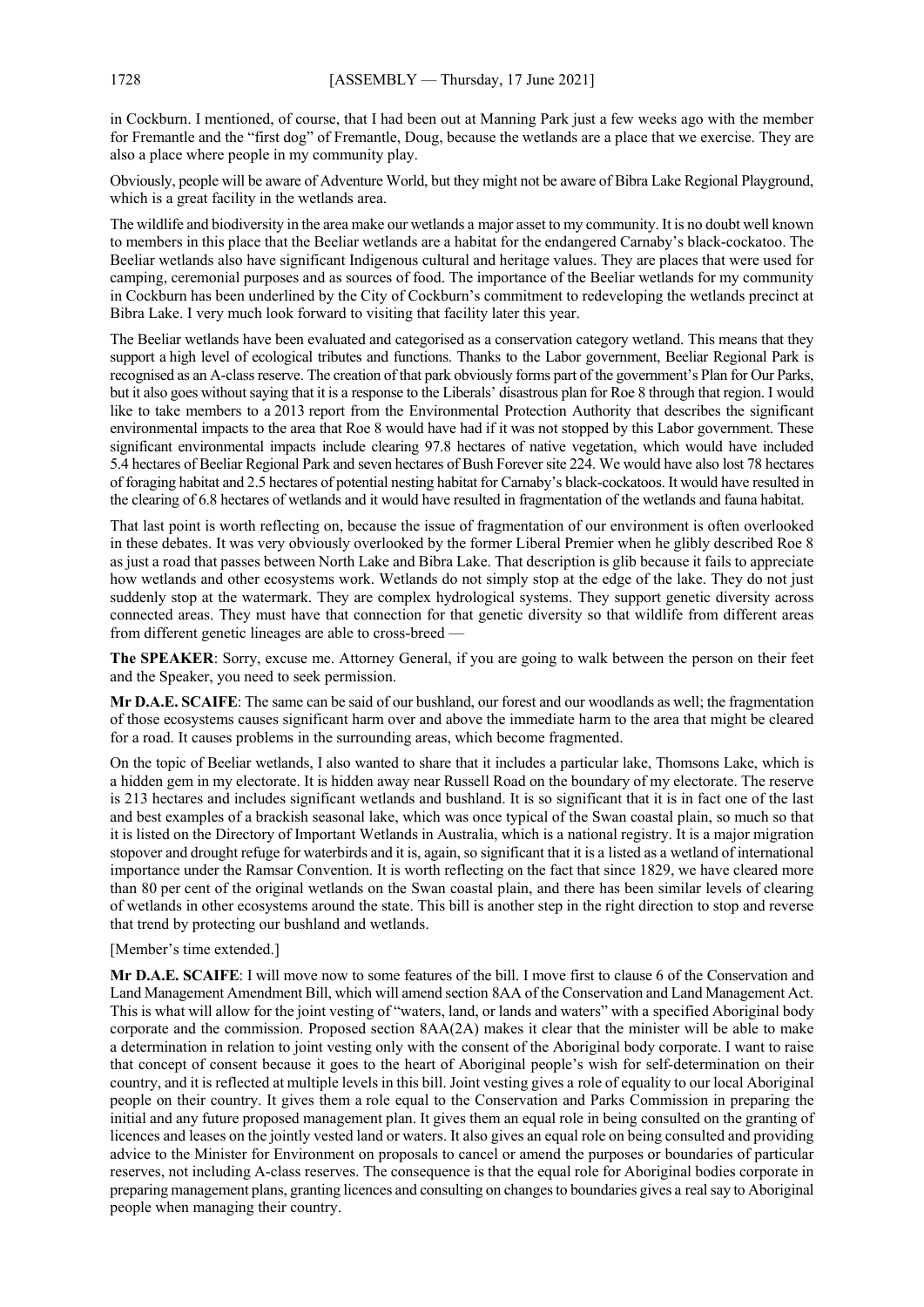I would like to draw members' attention to a report that was released by the Department of Biodiversity, Conservation and Attractions in July last year. This report reviewed joint management arrangements as it applied to terrestrial parks. That report really highlights that these joint vesting arrangements are critical to giving Aboriginal people a say in their land in a number of ways. The report discusses how the joint vesting enables Aboriginal bodies corporate to draw up cultural management plans that have a real influence on the statutory management plan. It also allows the department to better appreciate and protect those intangible qualities and values of country for Aboriginal people. Previously, it was very easy for the Conservation and Parks Commission to understand physical sites such as burial sites, but it is perhaps less easy for the commission to be cognisant of intangible values such as the spiritual or ceremonial value that a particular part of country might have for Aboriginal people. I thought it was worth reflecting on a quote from the report titled *A review of the Conservation Legislation Amendment Act 2011: How are Western Australia's joint management arrangements working?* This is a quote from a Yawuru representative who participated in the review —

*"We think one of the critical things that Yawuru and* MG —

That is Miriuwung–Gajerrong —

*have had is their cultural management plans that have informed the management plans for the jointly managed estate. The format of the Yawuru plans is completely different to others and it puts the Yawuru values right up-front and centre. Having the cultural management plan was fundamental to assisting the department."*

We see there the reflection of putting Yawuru values right up front and centre. That is what this bill will do. It will continue the work of joint vesting of terrestrial parks so that the values of Aboriginal traditional owners can be reflected in future marine parks and reserves. That additional consultation, that additional say, has flow-on effects for connection with country for Aboriginal people and flow-on effects in employment, which is obviously complemented and assisted by this Labor government's commitment to Aboriginal ranger programs. In the same report that I have just drawn members' attention to there is a great section that reflects on how working on country under these joint vested arrangements is very beneficial for traditional owners. I quote from a Murujuga Land and Sea Unit ranger, who says

*"Working on country most days I feel, is significant. It feels great, you're out there, you're amongst it. It's something that the old people wanted so we can learn from them. And I feel privileged to be a part of that."*

It is the privilege of everyone in this chamber that we get to bring forward bills such as this that contribute to empowering our First Nations people and righting some of the wrongs of the past.

I will move from clause 6 to clause 9, which amends section 13B(1) to include "protection and conservation of the value of the marine park to the culture and heritage of Aboriginal persons" as a purpose that is consistent with the reservation of a marine park. The effect of that provision will be that the purpose of the protection and conservation of the value to culture and heritage must be considered by the minister in any declaration of incompatibility of an activity within a marine park. As I mentioned at the outset, I understood the member for Moore to be reflecting on some concerns about the effect that this amendment might have, for example, on existing commercial or recreational activities impacted by a management plan that is brought forward in the future. If those existing commercial or recreational activities are found to conflict with the protection of Aboriginal culture and heritage, will that have some sort of effect on those existing activities?

There are two points worth noting in this respect. I referred earlier to the Plan for Our Parks that this government has been pursuing and how it is a whole-of-government plan and requires a multi-agency approach. That is reflected in how the types of issues that the member for Moore raised will be dealt with. Obviously, part of establishing a marine park is the management plan. The first step in that process is the creation of the indicative management plan. It will always be essential that that indicative management plan identifies potentially incompatible purposes under those conservation values that the minister takes into account when drawing up the management plan. It is at that point that affected parties will be notified of that impact when the plan is released for public comment. Therefore, there will be an opportunity for any affected parties to make public comment on the plan.

Furthermore, the second point worth making is that, ultimately, approval of a marine park management plan sits with the Minister for Environment. It also requires the concurrence of the Minister for Fisheries and the Minister for Mines and Petroleum. Obviously, those are the ministers charged with the facilitation and promotion of various industries and activities. Those ministers can be approached by affected parties and relevant stakeholders if they need input to the process of drawing up the management plan. The point is that the change will not be suddenly dropped upon people. There will be plenty of opportunities for consultation, feedback and representations to be made to the ministers whose role it is to facilitate and advocate for those potentially affected activities. I draw the member for Moore's attention also to existing section 13D of the Conservation and Land Management Act, which already recognises the validity of existing authorisations made under the Fish Resources Management Act 1994 for commercial operations or licences, and licences or permits under the Pearling Act. Those protections already built into the legislation will not be affected by the passage of this bill.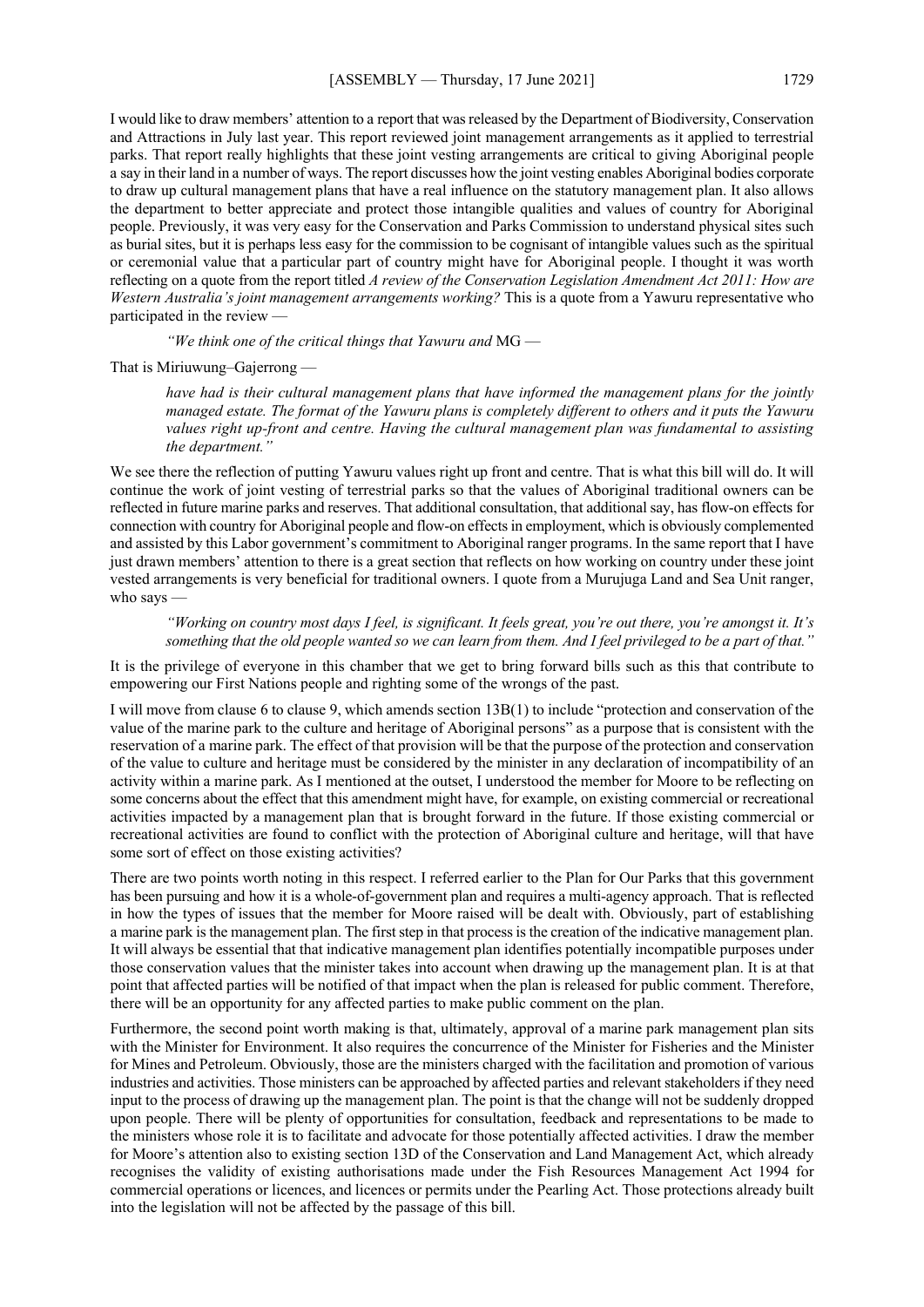In conclusion, this bill reflects a number of things that make me very proud to speak on it today. The first is that it reflects the Labor Party's strong history on environmental protection. It has always been the party that has had to walk the tightrope between ensuring that people have access to good, secure, well-paying jobs and ensuring that we protect our natural environment for future generations. This bill might not be the sort of flashy bill that attracts the attention of the media, but, at its core, it is a Labor bill about protecting our environment. It goes hand-in-hand with that very significant increase to our conservation estate that the government is pursuing. The bill is also consistent with Labor's strong history of recognising Aboriginal people's right to country, their relationship with country and their wish for self-determination on country.

I am very pleased that this bill is consistent with the work the government has been doing in my local area for Beeliar wetlands. I am very pleased that it is a bill that will give voice to Aboriginal people and extend that voice from terrestrial parks to marine parks. I congratulate the Minister for Environment on bringing this bill forward to the house this early in the Parliament and also her predecessor Hon Stephen Dawson for the work he did. I am very proud to commend this bill to the house.

**MRS J.M.C. STOJKOVSKI (Kingsley — Parliamentary Secretary)** [3.08 pm]: Acting Speaker (Ms M.M. Quirk), I compliment and commend you on wearing a very appropriate scarf for the debate on this bill today.

I start by also congratulating the minister on bringing the Conservation and Land Management Amendment Bill 2021 to the house. This is yet another example of the McGowan government delivering on an election commitment and is something that members on the Labor benches hold very dear to their hearts, being about the environment as well as the rights of Aboriginal people in Western Australia and around the country.

Obviously, this bill deals with the joint vesting of marine parks. It is something we have done previously with terrestrial reserves, nature reserves and our conservation parks. I think it is really important to highlight that. There is an increasing awareness of and interest in traditional land management practices. In fact, I have a great story. When I was doorknocking before the election, I had someone with me who worked in this area doorknocking with me. She had not doorknocked by herself before; she had always gone with someone else to doorknock. On this occasion we said, "No, it's time you went to a door by yourself and had a conversation." She went to the first door, and the rest of us finished the rest of the street. We were standing at the end of the street wondering where she was and what had happened to her. It turned out that she was still at the first door, because the very first thing the lady who answered the door said was, "I really think the government should be doing more to listen to traditional owners about how they manage fire risks on land." This woman had worked in that area, so she spent the next 20 minutes discussing exactly how the McGowan government was engaging with traditional owners on the management of fire practices on the land. It was a fantastic afternoon for her; she was very capable of doorknocking by herself after that, because it had given her a boost of confidence.

It is really important to acknowledge that we have done a lot of work in this space over the last four years. As my colleague the member for Cockburn said, it is not a sexy bill; it is not something that is going to grab attention. However, it represents some really good work that we have done over the last four years, as is the Aboriginal ranger program, particularly around the sharing of knowledge and caring for country, which as we all know is a fundamental part of Aboriginal culture. We know that job opportunities can be very scarce in remote communities, so being employed as a ranger gives people opportunities for both gainful employment and living out the values of culture and connection to land.

It is great that the McGowan government has identified the fact that there is no one solution to a lot of these problems. One of the great things we did in response to the COVID-19 pandemic was to reduce, freeze or cut TAFE fees. I did a quick search earlier to have a look at what fees we have cut or reduced for TAFE conservation management courses. The certificate II in conservation and land management is now half-price; the diploma of horticulture, half-price; certificate III in horticulture, half-price; certificate IV in horticulture, half-price; certificate III in Indigenous land management, half-price; and certificate III in landscape construction, half-price. Then there are the green jobs. The seed collection skill set course is actually free. I bring this up because when we look at the list of TAFE courses that are free or half-price, it is just a list, but the reality of this was really brought home to me when the member for Joondalup and I took the Premier up to North Metro TAFE before the election. We were specifically looking at these horticultural and conservation courses and we met a young Aboriginal man. I am not sure whether the member for Joondalup remembers this, but he was very excited to meet the Premier and the Minister for Education and Training and to tell them just how important it had been to him that we had slashed the fees for the course he was doing. His dream job was to be a ranger on land, but there was no way he could have afforded to undertake that training before we cut the fees.

It is important for us to acknowledge that there are a lot of little pieces of legislation and lots of policy settings that we can look at to provide a holistic solution to some of the issues we are seeing or some of the policies that we want to progress in Western Australia. Although this is slightly disconnected, these TAFE courses that help people get into the ranger program are actually really important. It is important that we understand the impact of cutting those fees for people who want to become rangers in the future.

The Conservation and Land Management Amendment Bill 2021 deals with marine parks. As a mum with a young family who absolutely love the beach, it should be no surprise to members that the Ningaloo Marine Park is a great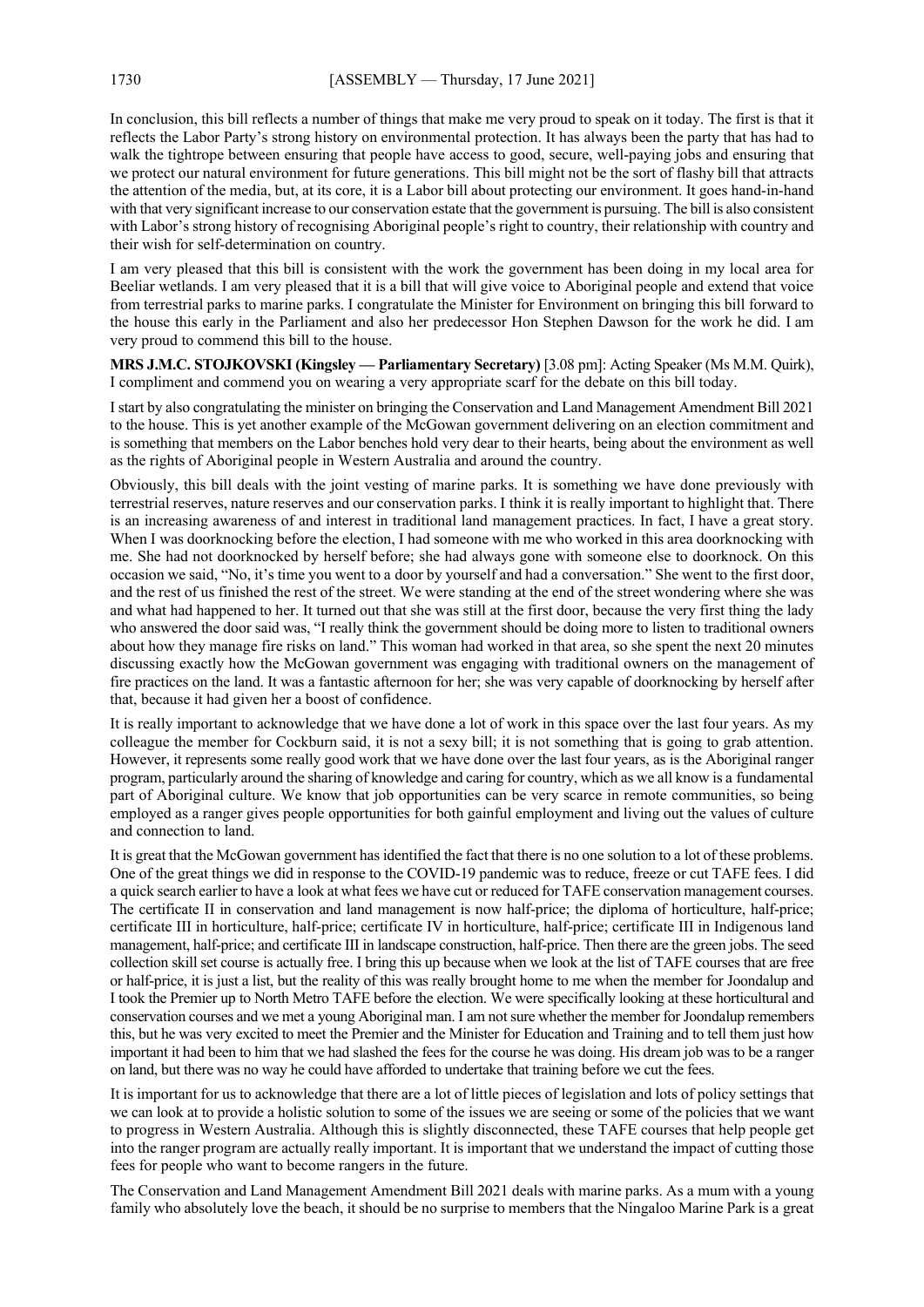attraction for my family. In fact, we have visited the Ningaloo coast a number of times—not just Coral Bay but also Winderabandi and Gnaraloo Bay. Until you go to Ningaloo, you never quite understand what people are talking about. The pristine nature of the Ningaloo coast, the amazing outlooks and the experiences you can have there, such as being at one with nature and seeing what it has to offer, even with very young children, are really important. It is also really important that we understand that joint vesting will enhance those types of experiences for families and all tourists.

The pandemic has really encouraged a focus on holidaying at home. I know the former Minister for Tourism was very strong on his Wander out Yonder in WA campaign. My circle of family and friends and I certainly took that on board and have experienced some wonderful places around Western Australia. This bill will also provide an opportunity to increase that tourism. The creation of joint vesting for the protection of the environment provides an opportunity for a lot of Aboriginal groups and organisations to use the unique nature of Western Australia to create an economic impact for them and to showcase the oldest culture in the world.

We are so privileged in Western Australia. We do not necessarily always appreciate what we have in our own backyard, but over the last 12 months we have been forced to look in our backyard and appreciate what we have. There is certainly a fantastic appetite for access to more cultural experiences for not only tourists but also Western Australians, including those within my group of friends. That is something I feel very passionate about, as does my local community.

I did a grievance back in 2019 to the then Minister for Aboriginal Affairs, Hon Ben Wyatt, because I had been contacted by a parent in my community who had raised concerns about the lack of places to experience local Aboriginal history and culture. She and her family had visited Kalbarri and were really excited about going to the information centre to see what experiences were available. They were really disappointed when they got there because there was nothing for their kids to experience some Aboriginal culture and history. There was no information at the tourist centre or online to assist them. In his response to my grievance, Minister Wyatt highlighted that this is an area that is sorely lacking here in Western Australia. A 2017–18 Tourism WA visitor research survey noted that 82 per cent of visitors to WA wanted to participate in Aboriginal tourism experiences, but only 26 per cent felt that they had secured such an experience. Clearly, we are falling short in offering these experiences to tourists and locals. This bill will be a great foundation upon which Aboriginal groups can get involved in the management and promotion of our destinations. If we can promote care about something, people will be more inclined to look after it. That is a really important part of this bill that might be slightly overlooked.

Although I have no marine parks in my landlocked electorate of Kingsley, we have the Yellagonga Regional Park, which I share with the members for Landsdale, Joondalup and Wanneroo. We are very excited about the \$8.5 million election commitment to Yellagonga Regional Park. It will be used to conserve and enhance this area to ensure that all people get to enjoy it. One of my favourite parts of the commitment that I made was to put money towards what we are calling at the moment a cultural and heritage walk. We understand that there is an appetite out there for this, but the question was: how could we deliver the experiences for people? The members and I collectively decided that one of the ways we could do this was to suggest a cultural and heritage walk. We had chats with the local governments, which were also on board with this idea to provide some information about the sites around Yellagonga Regional Park that included both the European culture and heritage, and also, more importantly, the local culture and heritage of our Aboriginal people.

With your indulgence, Madam Acting Speaker, that leads me to mention the names of a few people in my electorate who have been very important to Yellagonga Regional Park. Firstly, I would like to highlight Heather Chester, who now has a Medal of the Order of Australia. Heather is an integral part of the Friends of Yellagonga Regional Park. She has been secretary for a number of years and is a passionate advocate for the environment and Yellagonga Regional Park. It was actually you, Madam Acting Speaker (Ms M.M. Quirk), who suggested that we might want to nominate people for an Order of Australia medal. This is a great thing to do, new members. It takes a substantial time to work through the process, but I was really pleased when I found out this week that Heather had been accepted and was receiving a Medal of the Order of Australia for her work in conservation and environment in Yellagonga Regional Park.

The next person I would like to speak about is a man who worked very closely with Heather. Kevin McLeod worked tirelessly over 15 years for the betterment of Yellagonga Regional Park. Kevin was born in East Fremantle in 1944 and attended Christian Brothers College in Fremantle. As a youngster, he became an altar boy and was a diligent churchgoer for the rest of his life. As a young person, he tried many diverse careers, including studying medicine. He moved to New South Wales and set up a successful aquarium shop that exported fish food, and invested in poultry farms. Whilst living in Sydney, he met the love of his life, Hiroko, whom he married in 1972. They then welcomed a son and a daughter into the world. Eventually, he returned to Western Australia and purchased a poultry farm along Wanneroo Road in an area that we now know as Madeley, in your electorate, Madam Acting Speaker. Many long-time residents can still recall the egg shop outside his home. He lived opposite Yellagonga Regional Park and, after selling his farm over 17 years ago, he spent a lot of time cycling around the regional park. He had found his calling. He noticed a block within the park that seemed to be in pristine condition, but was deteriorating due to human intervention. He sought advice from the Friends of Yellagonga Regional Park to save and protect this small block of bushland.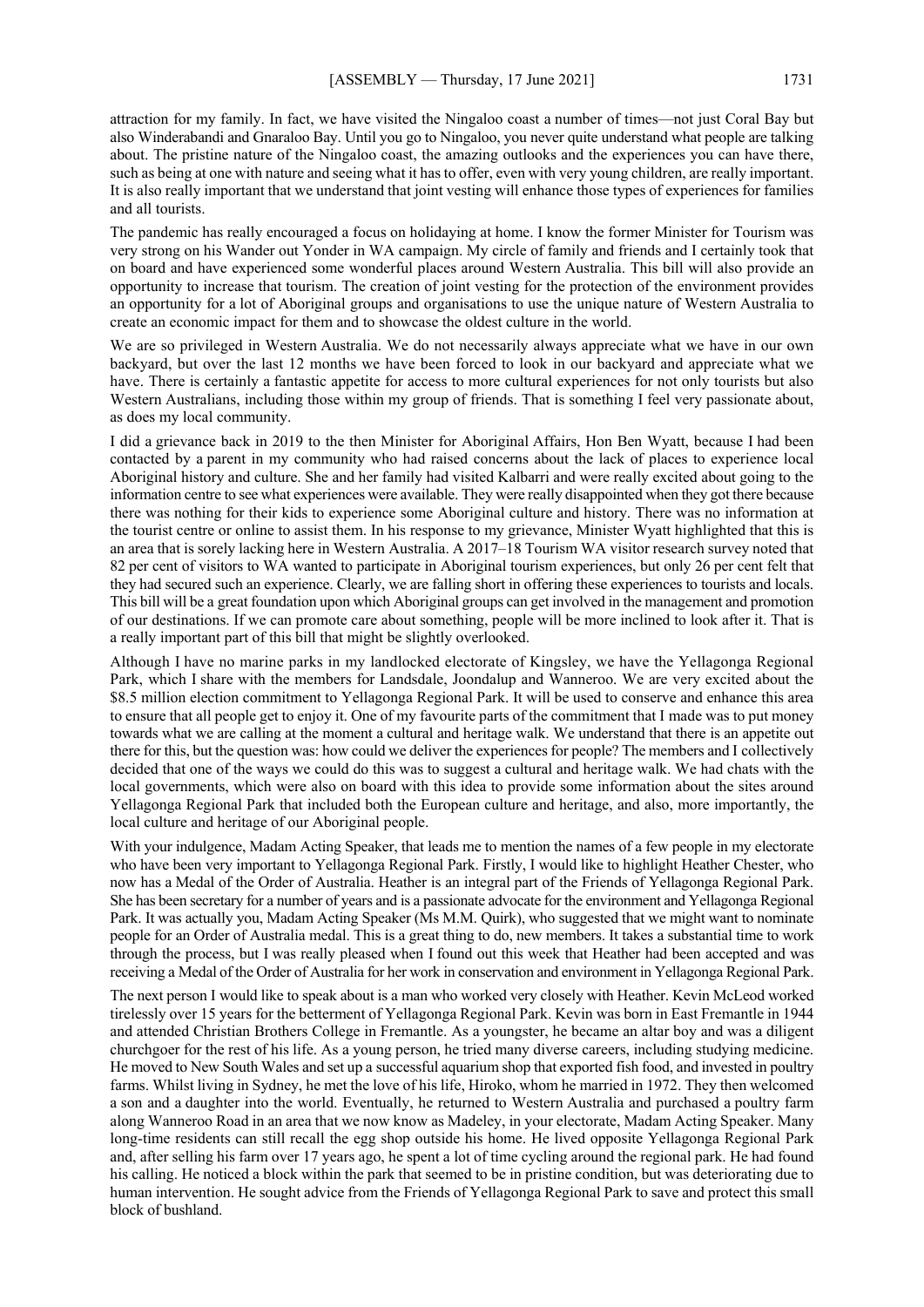Firstly, he fought the department to have this area fenced, which was against its guidelines, but he won and now that little area, after all his hard work, is looking fantastic. As someone who always wanted to help the park, Kevin ultimately took on the role of chairman of the Friends of Yellagonga group. Kevin was a mentor to many, an environmental warrior, a quiet achiever and a protector of wildlife. He was always coming up with innovative ideas on how to improve our regional park and protect its wildlife. He was a deep thinker who liked to just get things done, even if he occasionally took an unorthodox pathway to achieve them. Some of his progressive ideas were a little radical, but he would not be deterred from pursuing them with the department. Many of his ideas were initially declined. They included microchipping the turtles that he caught and released during his annual turtle studies; fencing a large area to protect resident wildlife populations from being decimated by feral foxes; allowing the public to visit and observe the park; creating a tuart forest by burning off under the tuarts to allow seedbank propagation to occur naturally; and creating a feeding station in the Craigie bushland so that visitors could see the nocturnal quenda come out to feed.

Kevin's achievements are long and many, but I will list just a few of them. He lobbied tirelessly for the betterment of Yellagonga Regional Park to anyone who would listen, and persistently to the member for Joondalup and me. He personally undertook turtle studies. He installed bat and owl boxes and cockatubes. He encouraged students to include the Yellagonga Regional Park in their studies or dissertations and he welcomed international students and helped them with their research, seed collection and propagation to grow plants within the Friends of Yellagonga's nursery. He liaised with the Department of Justice to provide its workers with time in the park and personal supervision.

#### [Member's time extended.]

**Mrs J.M.C. STOJKOVSKI**: Kevin also liaised with Volunteering WA to provide corporate volunteers from places such as Shell Australia and Woodside with work in Yellagonga Regional Park. He attended and presented at seminars and conferences that would give him further understanding of environmental matters. He attended meetings of organisations such as the Conservation Council of Western Australia and the Urban Bushland Council WA. He was also a chair of the City of Wanneroo's environmental advisory committee and a long-term member of the Department of Biodiversity, Conservation and Attractions' community advisory committee. He also started up the Friends of Craigie Bushland group and was instrumental in releasing the quenda into that area. One of his projects was to design, build and install the floating islands in Lake Goollelal as a trial to improve the water quality and ultimately mitigate the increasing midge population. I am very proud to say that during the 2017 election, we provided funding that allowed that work to occur. If members walk around Lake Goollelal in Kingsley—I strongly urge members to do that if they are in the Kingsley electorate—they will see a sign there that acknowledges this project. Kevin's contribution in making the Friends of Yellagonga a strong, progressive group is today a lasting testament to his ongoing efforts.

Kevin was one of a kind—that is certainly true—and he will be sorely missed. Our heartfelt sympathies go out to not only his lovely and very patient wife, Hiroko, and his family, who have lost a loving husband and dad, but also to the flora and fauna of Yellagonga Regional Park, which has lost a wonderful advocate. I would also like to acknowledge that the Friends of Yellagonga often tried to nominate Kevin for a variety of awards. He would decline the nominations saying that it was not about him, but that it was a joint effort by many. Kevin really embodied what it means to be an environmental warrior in a modern world. He was never deterred when he got knocked back. He was always determined to do the best for Yellagonga Regional Park. As I said, he will be sorely missed by not only his friends and family, but also the wider group of the Friends of Yellagonga, and by the member for Joondalup and me. I would like to thank Kevin and put on the record that we appreciated all his work. Even if we did not see eye to eye at times, we appreciate that his heart was in the right place and he was doing it for the right reasons.

I would like to make some concluding remarks about the importance of the Conservation and Land Management Amendment Bill 2021 and how it is another step in our journey to maturity around what we do with our land in Western Australia and how we integrate that with traditional owners, and how we respect and value their contributions over the last 55 000 years and into the future. This bill is a continuation of some great work in this area and I commend the Minister for Environment for bringing it to the house. I would also like to commend the former minister, Hon Stephen Dawson, who did a lot of work on this bill prior to this Parliament. I am sure he is still very much involved under his new portfolio of Aboriginal Affairs. I commend the bill to the house.

**MRS L.M. O'MALLEY (Bicton)** [3.29 pm]: I also rise to add my contribution to debate on the Conservation and Land Management Amendment Bill 2021. From listening to the members who have spoken before me, some themes have clearly become apparent. First and foremost, this bill presents opportunity, certainty and equality for Aboriginal people. The member for Kingsley, who spoke before me, made me think clearly about and acknowledge the many environmental community champions in my electorate of Bicton and across the electorates of all our members. This bill is very much about that sense of connection and caring, and when we connect and know a place, those two things come together so much more clearly.

The Conservation and Land Management Act 1984 was amended in 2015 to enable the joint vesting of certain terrestrial reserves, national parks, nature reserves and conservation parks with the Conservation and Parks Commission and an Aboriginal body corporate. The proposed amendment will extend this joint vesting arrangement and enable marine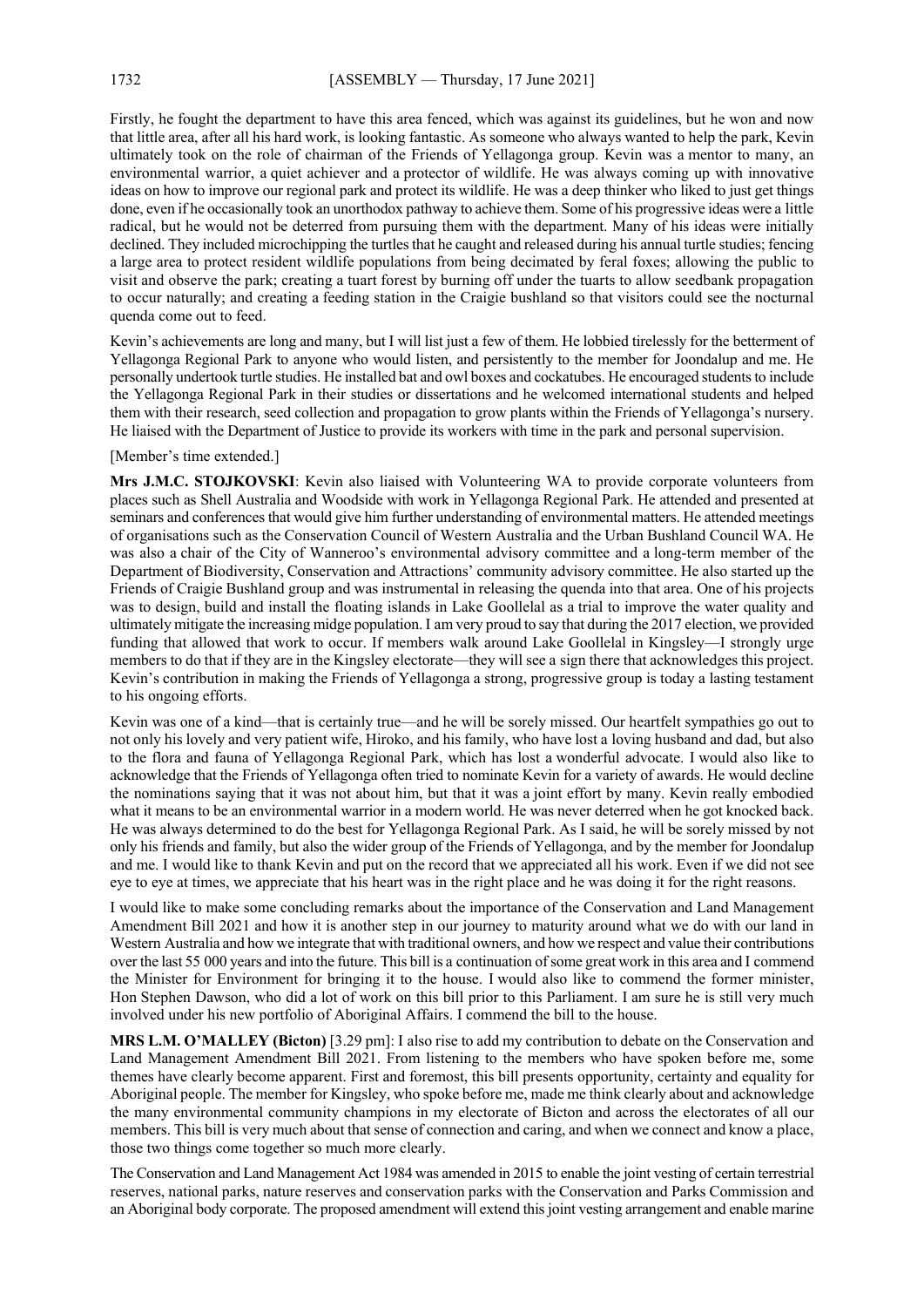reserves, marine parks, marine nature reserves and marine management areas to be jointly vested in the same way as national parks, nature reserves and conservation parks. As noted previously by other members, it will certainly extend that important work that the government has begun.

Two-thirds of the electorate of Bicton is bordered by Derbarl Yerrigan, the Swan River. My constituents are intimately connected to and by our local waterways, and whether it is through recreation, sport, birdwatching, art and culture or simply by quietly being riverside, we are blessed to live so close to our river. Bictonites greatly value and enjoy the many different ways in which we are able to connect with this special place, and my own personal interaction with, and commitment to, protect the waterways and foreshores of the electorate of Bicton allows me to more fully appreciate the importance of this bill. Additionally, the area is within the Swan Estuary Marine Park, which encompasses three biologically important areas within the Swan River region. Alfred Cove, which is 200 hectares adjacent to the suburbs of Attadale and Applecross, is in the heart of my electorate. Alfred Cove is also internationally recognised as a significant migratory bird flight route and biodiversity hotspot.

This amendment will fulfil a 2017 election commitment of the McGowan government and will continue the strong bipartisan support for improving the engagement of Aboriginal people in the management of conservation reserves. The joint vesting legally recognises a shared responsibility between the Conservation and Parks Commission and traditional owners over waters, land, or land and waters. Vesting formally recognises traditional owners' interests in country on the reserve title.

On the subject of joint vesting, and to add a local context, I would like to briefly talk about my recent participation in the first stage of the City of Melville's *Attadale Alfred Cove foreshore master plan*. The master plan will extend from Tompkins Park in the east, along the river way and foreshore to Troy Park, heading west. It will encompass two sporting reserves and some very highly significant natural spaces, as well as an arts and cultural precinct at Atwell House. It is a collaborative initiative to bring together the views, values and hopes of the many participants who share and care for this place.

Caring for country, and water, has been embraced by all as the top priority. Although it is very early days, the concept of a joint vesting between the local Whadjuk group, the Department of Biodiversity, Conservation and Attractions and the local government has been raised and discussed. The pre-work undertaken by the Whadjuk working group in consultation with the City of Melville and the master plan project group, Element, has provided and will continue to provide vital guidance and a framework for the continuing master plan process.

I take this moment to congratulate the City of Melville for undertaking this absolutely vital pre-work ahead of the more formal and larger master plan process. During this workshop, caring for country and water was described in three simple but very powerful words—care, share and protect—which perfectly capture the nature of the many stakeholder groups and individuals who have come together to participate in the Alfred Cove master plan process, as well as in general care for the area. These groups include SEAG, which is the Swan Estuary Action Group; Eco Sisters, which is a feature of the foreshore in Attadale; the Troy Park Sporting Association, which is made up of netballers, footballers and cricketers; the Friends of Attadale Foreshore; Sea Shepherd, with its marine debris campaign—I have participated in many foreshore clean-ups and one is coming up very soon in the area; and many local individuals.

We also have the Nature Conservancy and the Melville Bird Sanctuary and Discovery Centre, two groups I have been fortunate enough to be able to support through pre-election commitments towards funding for the TNC. It does exceptional work in re-establishing shellfish reefs, which have many benefits, including greater clarity of water, providing fish habitat and those fish then providing food for our local birdlife, in particular our ospreys. We have local elders, such as the phenomenal Marie Taylor, who narrates a walking app. If any member happens to be in the Point Walter area, I highly recommend this app. It is called Geotourist, and Marie relates the Jenna Biddi Yorga trail, which commences at Quarantine Park above Blackwall Reach and extends to the Point Walter sandspit in Bicton.

Further to the joint vesting as it relates specifically to this bill, we know that when a reserve is jointly vested between the Conservation and Parks Commission and an Aboriginal body corporate, both parties' interest in the reserve is recognised and both parties have a shared responsibility for the future of the reserve. This provides recognition on the reserve title of Aboriginal traditional owners alongside the Conservation and Parks Commission. As set out in this amendment bill, an Aboriginal body corporate, as the joint vesting party, will become the joint responsible body for the reserve. The proposed joint vesting provisions will provide an Aboriginal body corporate with a role equal to the Conservation and Parks Commission in preparing the initial and every other proposed management plan, and reviewing each expiring management plan for the jointly vested land, land and water or waters. It will provide an equal role in being consulted on the granting of licences and leases on the jointly vested land, land and water or waters, and an equal role in being consulted on, and providing advice to, the Minister for Environment on proposals to cancel or amend the purpose of, or change the boundary of, certain types of CALM act reserves that are not class A reserves. Joint vesting will be able to be applied to existing and new marine reserves. Similar to terrestrial reserves, when considering the joint vesting of marine reserves, the state will take a flexible approach. The focus of joint vesting will be with Aboriginal people on lands and waters where native title has been determined in their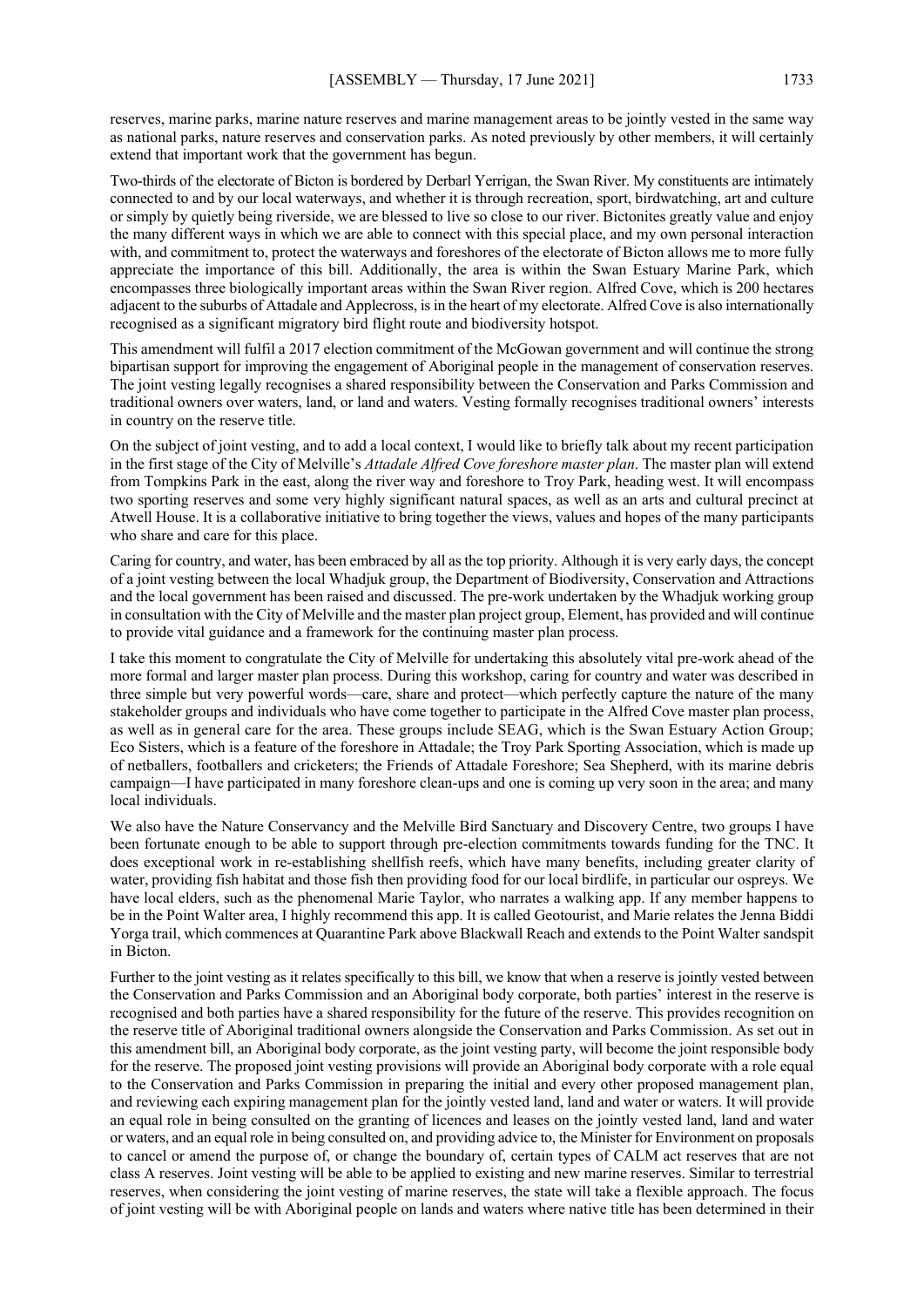favour. This flexible approach allows the state to negotiate a range of land tenure outcomes through Indigenous land use agreements, addressing issues that are important to Aboriginal people and the state government. It is important to note that the final decision to jointly vest a CALM act reserve—marine or terrestrial—rests with the government of the day.

I refer to the purpose of marine parks and the creation of marine park reserves. In 2012, the CALM act was amended to enable joint management of CALM act reserves—marine and terrestrial—between the state and an Aboriginal body corporate. Joint management is enabled through the preparation and approval of a CALM act management plan. It is worth noting, as we heard earlier, that the provisions in section 56(2) provide for management plans. It is clear that the 2012 amendments intended that marine reserves would be jointly managed to protect and conserve "the value of the land to the culture and heritage of Aboriginal persons". It is noted that a marine reserve includes land and water. The Aboriginal ranger program ensures that Aboriginal culture and heritage is embedded in the care of country and water. The state government developed the Aboriginal ranger program to create jobs and training and to promote community development opportunities for Aboriginal people across a range of tenures in regional and remote Western Australia.

Recently I caught up with a good friend of mine, Kate Hollick, who works in this space. As a side note, our daughters play netball together. She was recently on country with rangers in the ranger program and could not stop raving about the impact that that program is having. The McGowan government recognises the social, cultural and environmental benefits of Aboriginal ranger programs and the excellent work that has already been undertaken by established Aboriginal ranger groups throughout the state. Such programs are an integral step towards improved community wellbeing and reduces poverty by providing economic opportunities and building leadership in remote and regional communities. This program is led by Aboriginal communities and organisations, and is supported by the parks and wildlife service of the Department of Biodiversity, Conservation and Attractions and works in partnership with public and private sectors to help Aboriginal organisations to manage country and protect the environment across WA. Funding is made available for jobs for Aboriginal ranger training and community development. Since its commencement in 2017–18, the ranger program has trained and employed Aboriginal people as rangers to undertake land and sea management activities, including biodiversity monitoring and research; traditional knowledge transfer; fire management; cultural site management; feral animal and weed management; cultural awareness and immersion experience for visitors; guided welcome to country tours and/or talks for visitors; management of visitors or tourists; and tourism asset education programs and mentoring. It is exciting to think of the expanded role that this program will play into the future.

We have heard from other members who have spoken before me about the many purposes of the bill, including the management of marine parks, which is currently provided for in the CALM act. I would like to talk about a fourth purpose—that is, the protection and conservation of the value of marine parks in the culture and heritage of Aboriginal persons becoming part of the reservation purpose. It is important to note that a very important part and integral aspect of this amendment is certainty. Additionally, special purpose areas, referred to as special purpose zones, in management plans will be made for the protection and conservation of Aboriginal culture and heritage values. SPAs in marine parks are those areas in which activities are restricted depending on whether they are incompatible with a conservation purpose. Sharing of places and the activities that come with that is undeniably challenging. I am very well aware of this in a local context through my participation in the Attadale and Alfred Cove foreshore master plan. What is important for all, of course, is that there is a sense of certainty. The amendment will provide certainty to enable the incompatibility test to be applied to determine whether the activity is incompatible with a conservation purpose that includes Aboriginal culture and heritage. As such, it will provide certainty to enable the making of SPAs in which commercial and recreational activities that are incompatible with the protection and conservation of the value of the marine parks to the culture and heritage of Aboriginal persons' purpose are excluded. This will occur when a section 62 notice to create the marine park and associated zoning is gazetted.

The proposed amendment will continue the strong bipartisan support of improving the engagement of Aboriginal people in the management of conservation reserves. We have already heard, but it is worth noting again, about the McGowan government's announcement for the joint vesting of Ningaloo Marine Park between traditional owners and the state government, which was announced on 4 August 2020. That will now go ahead following the historic signing of an Indigenous land use agreement for the proposed Ningaloo coastal reserves. That agreement provides for the joint management and joint vesting of the existing Ningaloo Marine Park and Cape Range National Park, as well as the creation of about 78 000 hectares of a new conservation area extending over approximately 215 kilometres of the Ningaloo coast. The formal creation of the Ningaloo coastal reserves occurred in late 2020. Joint vesting of Ningaloo Marine Park will be progressed soon.

I will finish on the McGowan government's Plan for Our Parks, which will leave a lasting legacy for future generations by significantly increasing Western Australia's conservation estate. The Plan for Our Parks will secure a further five million hectares of new national parks, marine parks and other conservational reserves over the next five years and expand the conservation estate by over 20 per cent. This plan will deliver new and expanded parks from the Kimberley in the north, across the rangelands, and through population centres in Perth and Bunbury to our south west forests and along our southern coastline.